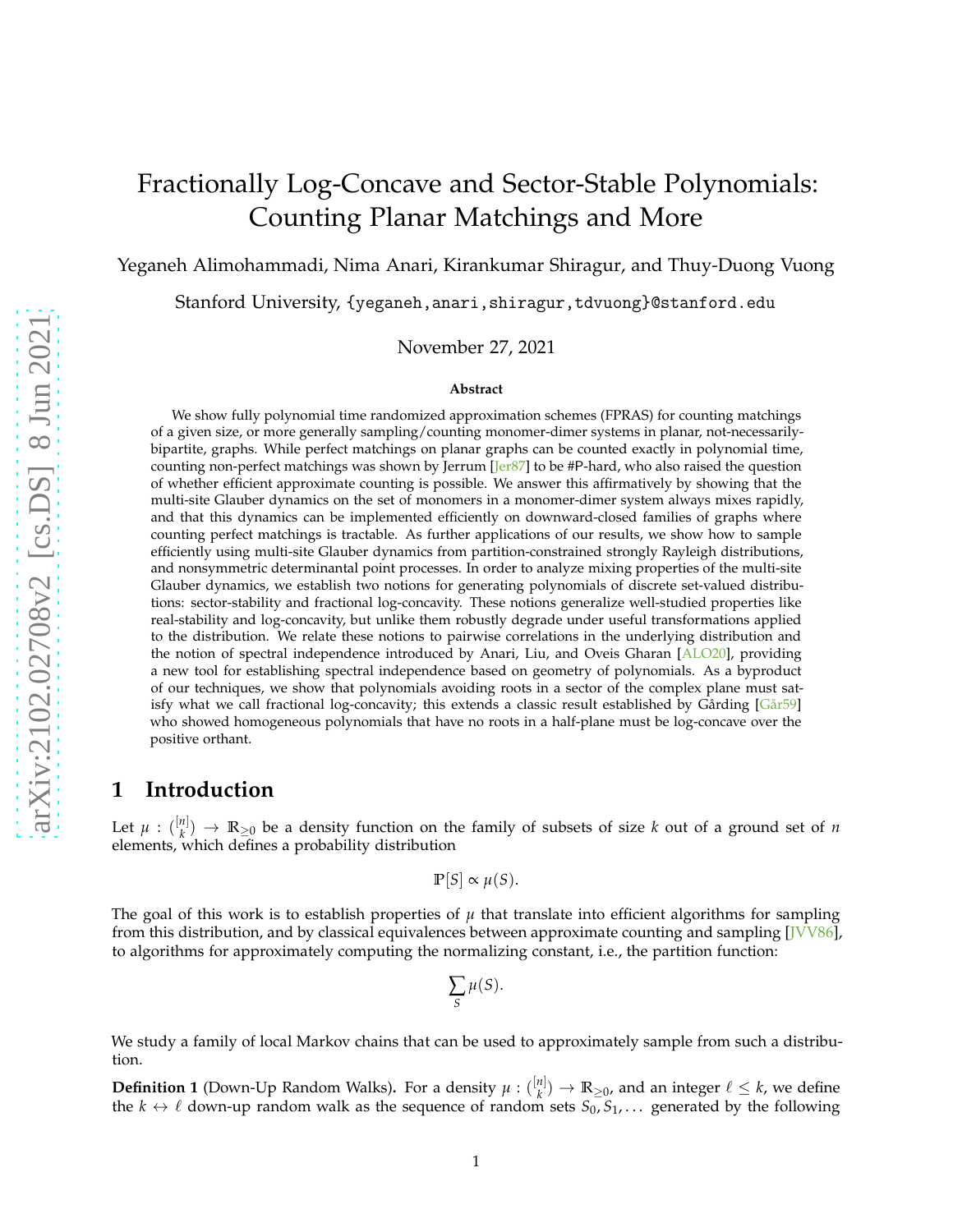

<span id="page-1-0"></span>Figure 1: A symmetric sector around the positive real axis. Sector-stability of a polynomial means that if all variables are chosen from the interior of the sector, the polynomial does not vanish.

algorithm:

**for**  $t = 0, 1, \ldots$  **do** Select  $T_t$  uniformly at random from subsets of size  $\ell$  of  $S_t$ . Select  $S_{t+1}$  with probability  $\propto \mu(S_{t+1})$  from supersets of size *k* of  $T_t$ .

This random walk is time-reversible, always has *µ* as its stationary distribution, and moreover has positive real eigenvalues [see, e.g., [ALO20\]](#page-32-0). The special case of  $\ell = k - 1$  has received the most attention, especially in the literature on high-dimensional expanders [see, e.g., [LLP17;](#page-35-0) [KO18;](#page-34-3) [DK17;](#page-33-0) [KM16](#page-34-4); [AL20](#page-32-1); [ALO20](#page-32-0)]. Each step of this random walk can be efficiently implemented as long as  $k - \ell = O(1)$  and we have oracle access to  $\mu$ . This is because the number of supersets of  $T_t$  is at most  $n^{k-\ell} = \text{poly}(n)$ , so we can enumerate over all in polynomial time.

Our main result establishes a formal connection between roots of the *generating polynomial* of *µ*, defined below, and rapid mixing of the  $k \leftrightarrow \ell$  down-up walks.

**Definition 2** (Generating Polynomial). To a density  $\mu$  :  $\binom{[n]}{k}$  $\binom{n}{k} \rightarrow \mathbb{R}_{\geq 0}$  we associate a multivariate *generating polynomial*  $g_u$ , which encodes  $\mu$  in its coefficients:

$$
g_{\mu}(z_1,\ldots,z_n):=\sum_{S}\mu(S)\prod_{i\in S}z_i.
$$

Note that  $g_\mu$  is a polynomial with nonnegative coefficients, and as such, it has no roots  $(z_1, \ldots, z_n) \in \mathbb{R}_{>0}^n$ . We consider polynomials that not only avoid roots on the positive real axis, but also avoid roots in a neighborhood, that is a sector of the complex plane centered around **R**>0.

<span id="page-1-2"></span>**Definition 3** (Sector-Stability)**.** For an open sector Γ ⊆ **C** centered around the positive real axis in the complex plane, see [Fig. 1,](#page-1-0) we call a polynomial  $g(z_1, \ldots, z_n)$  sector-stable if

$$
z_1,\ldots,z_n\in\Gamma\implies g(z_1,\ldots,z_n)\neq 0.
$$

<span id="page-1-1"></span>Our main result shows that sector-stability where the sector Γ has constant aperture, implies rapid mixing of the  $k \leftrightarrow \ell$  down-up random walk for an appropriately chosen  $\ell = k - O(1)$ .

**Theorem 4.** Suppose that the density  $\mu$  :  $\binom{[n]}{k}$ *k* ) → **R**≥<sup>0</sup> *has a generating polynomial that is sector-stable with respect to a sector*  $\Gamma$  *of aperture*  $\Omega(1)$ *. Then for an appropriate value of*  $\ell = k - O(1)$ *, the*  $k \leftrightarrow \ell$  *has relaxation time*  $k^{O(1)}$ *.* 

As a reminder, for a time-reversible Markov chain with positive eigenvalues, the relaxation time is the inverse of the spectral gap [\[LP17](#page-35-1)]. A corollary of polynomially-bounded relaxation time is that for starting points with not-terribly small probability, the mixing time can be polynomially bounded as well.

**Corollary 5** ([see, e.g., [LP17](#page-35-1)])**.** *Suppose µ has a sector-stable generating polynomial for a sector of constant aperture, and let*  $\ell = k - O(1)$  *be the value promised by [Theorem 4.](#page-1-1) If the*  $k \leftrightarrow \ell$  *down-up random walk is started from S*0*, then*

$$
t_{mix}(\epsilon) \leq O\left(k^{O(1)} \cdot \log\left(\frac{1}{\epsilon \cdot \mathbb{P}_{\mu}[S_0]}\right)\right)
$$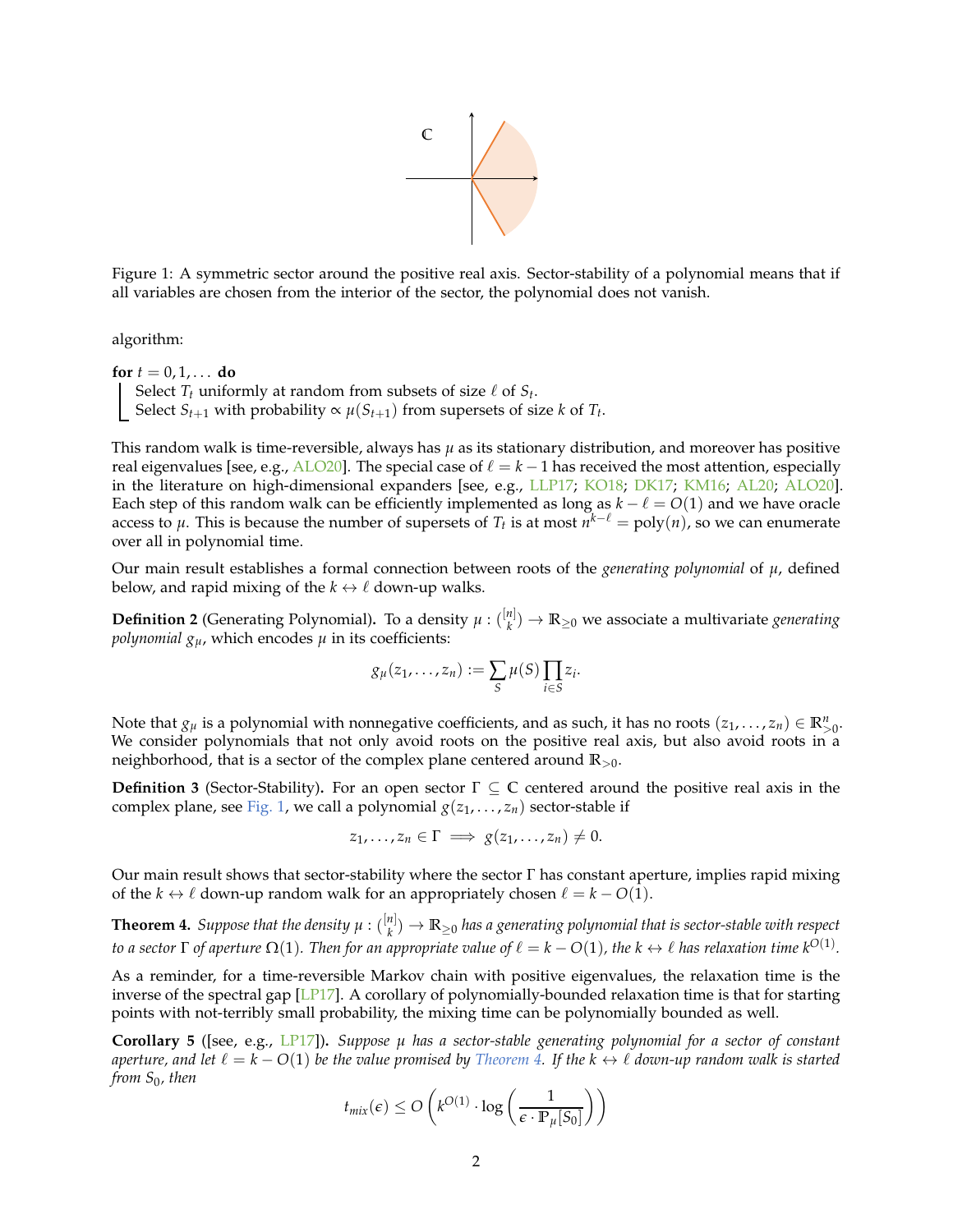

<span id="page-2-3"></span><span id="page-2-2"></span><span id="page-2-1"></span>Figure 2: Perfect matchings in Figure 3: Perfect matchings in pla- Figure 4: Counting matchings of bipartite graphs can be approx-nar graphs can be exactly counted a specified size can be reduced imately counted in polynomial in polynomial time [\[Kas61;](#page-34-6) [TF61](#page-35-2); to counting perfect matchings by time [\[JSV04\]](#page-34-5). [Kas67](#page-34-7)]. adding dummy nodes.

 $w$ here  $t_{mix}(\epsilon)$  is smallest time  $t$  such that  $S_t$  is  $\epsilon$ -close in total variation distance to the distribution defined by  $\mu.$ 

As our main application, we obtain efficient algorithms to approximately sample/count (weighted) matchings and matchings of a given size in planar graphs. We discuss this and other applications in [Sections 1.1](#page-2-0) to [1.3.](#page-6-0) We then discuss the techniques we use and related work in [Sections 1.4](#page-6-1) to [1.6.](#page-11-0)

*Remark* 6. [Theorem 4](#page-1-1) can be directly generalized to  $\mu$  if the generating polynomial  $g_{\mu}$  has stability w.r.t. **regions** Γ ⊆ **C** other than a sector. In particular, for  $Γ = ℝ_{>0} ∪ D(1, ε)$ , where  $D(1, ε) = {z ∈ ℂ \mid |z - 1| <$  $\epsilon$ } is the disk around 1, our results still imply  $k^{O(1)}$  relaxation time for an appropriate  $k \leftrightarrow \ell$  down-up walk with  $\ell = k - O(1)$ ; see [Remark 53.](#page-22-0) Under this limited assumption, we have spectral independence, but no longer fractional log-concavity (i.e., spectral independence under arbitrary external fields). For clarity of exposition we focus on sector-stability.

### <span id="page-2-0"></span>**1.1 Application: Planar Matchings**

Matchings in graphs have been a rich source of intriguing algorithmic questions. The celebrated blossom algorithm of Edmonds  $[Edm65]$ , which finds a maximum-sized matching in a general graph, has been partially credited with the creation of the notion of polynomial time algorithm [\[Koz06](#page-34-8)]. An entirely different class of algorithms for finding matchings, based on connections to determinants, was introduced by Lovász [\[Lov79](#page-35-3)] and developed further by Karp, Upfal, and Wigderson [\[KUW86\]](#page-34-9) and Mulmuley, Vazirani, and Vazirani [\[MVV87](#page-35-4)]; these determinant-based algorithms have played a central role in the study of parallel algorithms and derandomization [see, e.g., [FGT19\]](#page-33-2).

Matchings have also played a central role in counting complexity. The problem of *counting* perfect matchings of a given graph was shown by Valiant [\[Val79](#page-35-5)] to be complete for the class #P, yielding strong evidence that it cannot be solved in polynomial time. This was the first major result of its kind, demonstrating hardness of counting for a problem whose search version, i.e., the problem of distinguishing zero and nonzero counts, is polynomial-time solvable.

Given the hardness of exact counting [\[Val79](#page-35-5)], the main focus in subsequent work has been on *approximate counting*. Unlike combinatorial optimization problems which often admit nontrivial *approximation factors*, for a wide range of counting problems, the approximation factor achievable in polynomial time can be either made as small as  $1 + \epsilon$ , in fact for inverse-polynomially small  $\epsilon$ , or it has to be super-polynomially large [S[89]. Therefore, the gold standard for approximate counting is a fully polynomial time randomized approximation scheme or FPRAS; this is a randomized algorithm whose output is a  $(1+\epsilon)$ -factor approximation to the count with high probability, running in time  $poly(n, 1/\epsilon)$ .

In a breakthrough, Jerrum and Sinclair [\[JS89\]](#page-34-10) established an FPRAS for counting matchings of *all sizes* on *unweighted* graphs. It has been a major problem to design an FPRAS for counting matchings of *a given size* or *perfect matchings*. In a celebrated result, Jerrum, Sinclair, and Vigoda [\[JSV04](#page-34-5)] designed an FPRAS for these problems on the important subclass of *bipartite graphs*. Bipartite graphs are an important subclass because of their connection to the permanent of matrices. However, designing an FPRAS to count matchings of a given size on general graphs remains open [see, e.g.,  $\text{SWW18}$ ].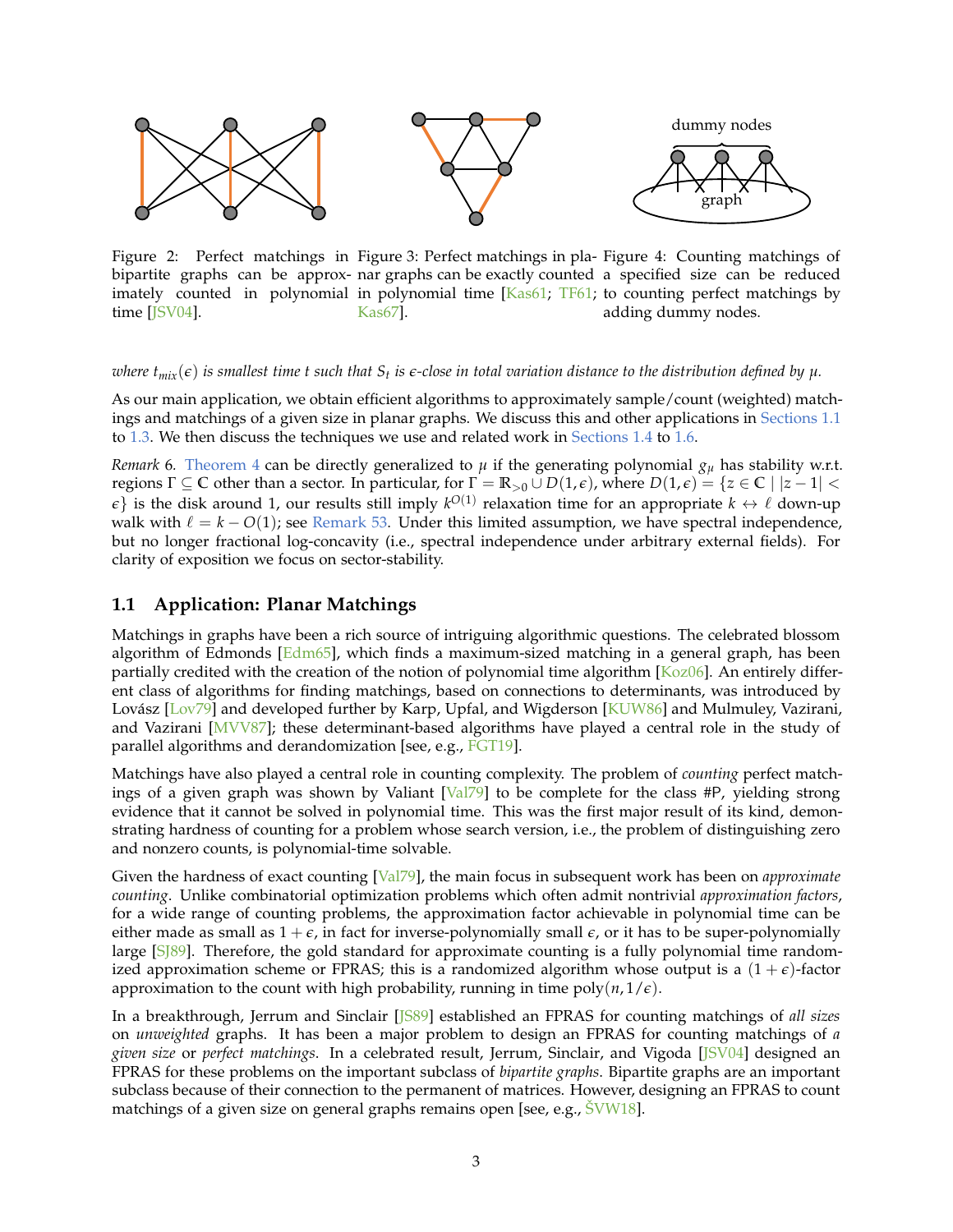Besides the class of bipartite graphs, there is another major tractable class for counting *perfect matchings*. Motivated by models in statistical mechanics, Temperley and Fisher [\[TF61](#page-35-2)] and Kasteleyn [\[Kas61](#page-34-6)] related the number of perfect matchings in 2-dimensional lattices to a specific determinant, obtaining exact formulae for these counts. Later, Kasteleyn [\[Kas67](#page-34-7)] generalized this to all *planar graphs*, obtaining a polynomial time algorithm for *exactly* counting perfect matchings in such graphs. At a high-level, this algorithm finds a suitable signing of the adjacency matrix, a.k.a. the Tutte matrix, ensuring its determinant is the square of the number of perfect matchings.

While both bipartite and planar graphs form tractable classes for (approximately/excatly) counting *perfect* matchings, see [Figs. 2](#page-2-1) and [3,](#page-2-2) there is a major difference between the two when it comes to non-perfect matchings. The problem of counting *k*-matchings, matchings with exactly *k* edges, is no harder than counting perfect matchings in general. In a general graph on *n* nodes, one can add *n* − 2*k* dummy nodes connected to everything else, see [Fig. 4,](#page-2-3) and count perfect matchings in the modified graph; the result is (*n* − 2*k*)! times the number of *k*-matchings. This strategy extends to counting *k*-matchings in bipartite graphs as well. However, in the case of planar graphs, the dummy nodes destroy planarity. This is not just a coincidence. Jerrum [\[Jer87\]](#page-34-0) showed that while perfect matchings can be counted exactly in polynomial time on planar graphs, counting *k*-matchings on such graphs is #P-hard, adding to the mystery of determinant-based counting algorithms. Nevertheless, Jerrum [\[Jer87\]](#page-34-0) raised the possibility of approximately counting *k*-matchings in polynomial time, i.e., designing an FPRAS. As the main application of our results, we resolve this question affirmatively.

<span id="page-3-1"></span>**Theorem 7.** *There is a randomized algorithm that receives a planar graph on n nodes and a number k, and outputs a*  $(1+\epsilon)$ -approximation to the number of k-matchings with high probability, running in time  $poly(n, 1/\epsilon)$ .

More generally, our results apply to the setting of *weighted* graphs, a.k.a. *monomer-dimer systems*. Suppose that a given graph  $G = (V, E)$  has edge weights  $w : E \to \mathbb{R}_{\geq 0}$  and vertex weights  $\lambda : V \to \mathbb{R}_{\geq 0}$ . Then define the weight of a matching *M* as

$$
\text{weight}(M) := \prod_{e \in M} w(e) \cdot \prod_{v \not\sim M} \lambda(v),
$$

where *e* ranges over dimers, i.e., the matching edges, and *v* ranges over the monomers, i.e., the vertices not matched in *M*. Normalizing these weights defines a probability distribution over matchings, and approximating the normalizing factor, a.k.a. the partition function, is known to be equivalent to approximately sampling from this distribution [\[JVV86](#page-34-2)]. It was shown by Jerrum and Sinclair [\[JS89](#page-34-10)] how to approximately sample/count from monomer-dimer systems in general graphs when edge weights *w*(*e*) are polynomially bounded and there are no vertex weights *λ*(*v*); these assumptions on weights are quite strong, despite their seemingly innocuous appearance. Approximately sampling/counting from the monomer-dimer systems with no restriction on the weights remains a key challenge.

Computing statistics of monomer-dimer systems on 2-dimensional lattices, and more generally planar graphs, was originally studied in statistical physics [\[Kas61](#page-34-6); [TF61;](#page-35-2) [Kas67](#page-34-7)]. However, the determinantbased algorithms found could only solve the case of zero monomer weights:  $\forall v : \lambda(v) = 0$ . Here we remove this restriction, at the expense of approximation.<sup>[1](#page-3-0)</sup>

<span id="page-3-2"></span>**Theorem 8.** *There is an algorithm that receives a planar graph*  $G = (V, E)$  *on n vertices and weights*  $w : E \to \mathbb{R}_{\geq 0}$ and  $\lambda : V \to \mathbb{R}_{\geq 0}$ , and outputs a random matching M, whose distribution is  $\epsilon$ -close in total variation distance to *the monomer-dimer distribution induced by*  $w$ *,*  $\lambda$ *. The running time of this algorithm is*  $poly(n, \log(1/\epsilon))$ *.* 

Our results do *not* rely on planarity strongly. In fact, [Theorems 7](#page-3-1) and [8](#page-3-2) extend to any downward-closed family of graphs for which perfect matchings can be counted efficiently. Examples that go beyond planar graphs include certain minor-free graphs  $[EV19]$ , and small genus graphs  $[GL99]$ .

The key insight that enables [Theorems 7](#page-3-1) and [8](#page-3-2) is that we show local random walks on the set of *monomers*, or terminals of the matching *M*, mix rapidly on all graphs. Monomer-dimer systems and *k*-matchings each induce a distribution on subsets *S* of vertices of the graph if we only view the unmatched (or dually

<span id="page-3-0"></span><sup>&</sup>lt;sup>1</sup>We remark that by the results of  $[Jer87]$ , approximation appears to be necessary, at least for the counting problem.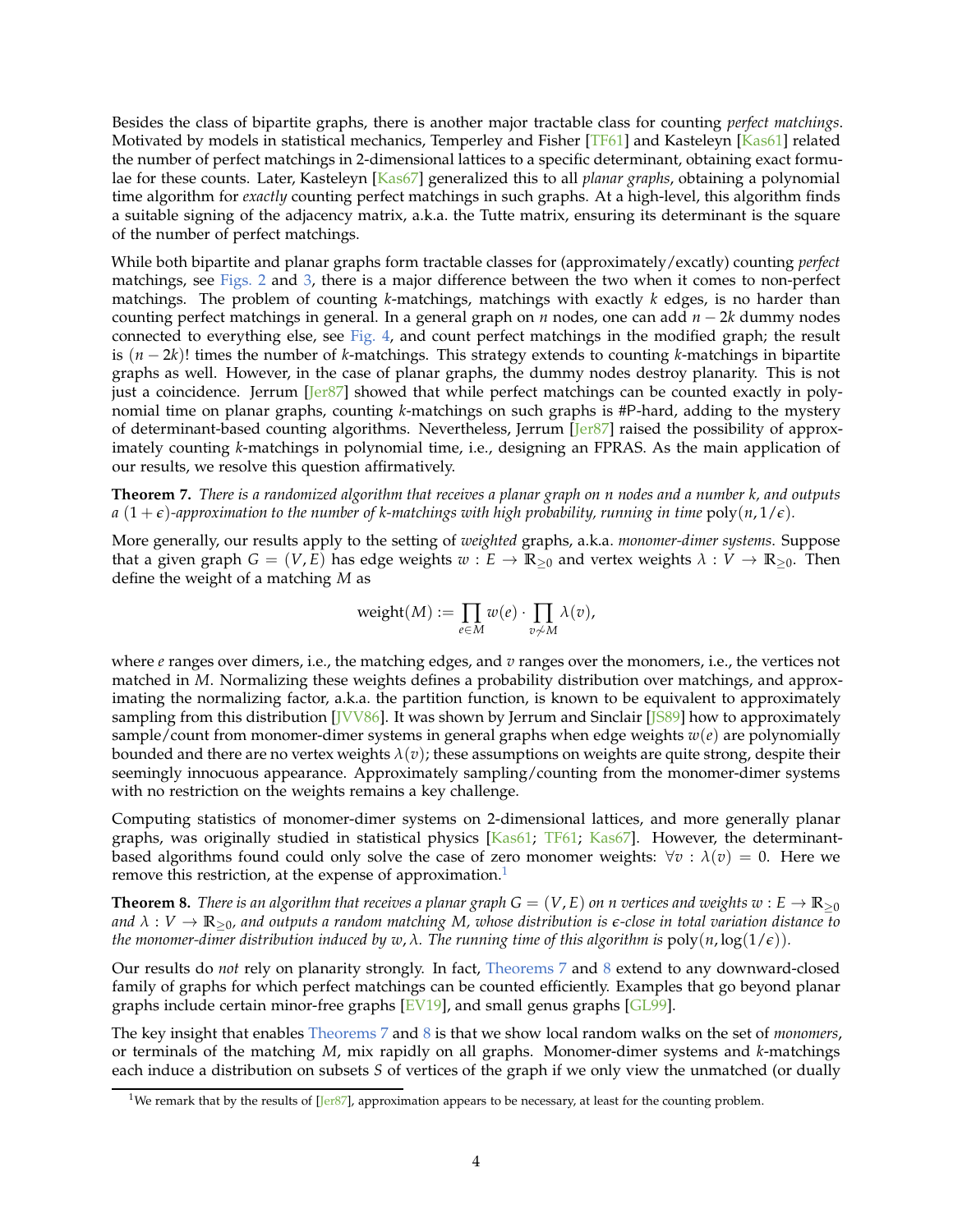matched) vertices, i.e., the monomers. On planar graphs, the weight of each such set *S* can be computed efficiently, up to a global normalizing factor.

$$
\mu(S) := \sum \{weight(M) \mid M \text{ is a perfect matching on } S^c \},
$$

where *S <sup>c</sup>* denotes the complement of *S*.

We show how to sample a set *S* with probability approximately following the above, by running a multisite Glauber dynamics on *S* for polynomially many steps. The rapid mixing of this random walk, combined with known equivalences between approximate sampling and approximate counting [\[MVV87](#page-35-4)] imply [Theorems 7](#page-3-1) and [8.](#page-3-2)

We prove [Theorems 7](#page-3-1) and [8](#page-3-2) by showing sector-stability of the corresponding generating polynomials and then applying [Theorem 4.](#page-1-1) We show sector-stability by starting from results of Heilmann and Lieb [\[HL72\]](#page-34-12) who characterized regions of root-freeness for *unconstrained non-homogeneous* monomer-dimer systems, and applying a set of tools we build that show sector-stability degrades gracefully under a number of operations, like conditioning on cardinality or homogenization.

<span id="page-4-0"></span>**Lemma 9.** *Suppose that a graph*  $G = (V, E)$  *is given with edge weights*  $w : E \to \mathbb{R}_{\geq 0}$  *and vertex weights λ* : *V* → **R**≥<sup>0</sup> *which together define a weight on matchings*

$$
\operatorname{weight}(M) = \prod_{e \in M} w(e) \prod_{v \not\sim M} \lambda(v).
$$

*For any k, the following polynomial, encoding k-matchings, is sector stable for a sector of aperture π*/2*.*

$$
g(z_1,...,z_n)=\sum_{M \text{ matching of size } k} weight(M) \prod_{v \neq M} z_v.
$$

*Additionally the following homogeneous polynomial in* 2*n variables, encoding all matchings, is sector stable for a sector of aperture π*/2*.*

$$
g(z_1,\ldots,z_n,z'_1,\ldots,z'_n)=\sum_{M\text{ matching}} weight(M)\prod_{v\neq M}z_v\prod_{v\sim M}z'_v.
$$

*Remark* 10*.* Techniques developed by Jerrum and Sinclair [\[JS89](#page-34-10)] allow one to tune the weights in monomerdimer systems to make the probability mass of *k*-matchings inverse-polynomially large. In turn combining these techniques with rejection sampling, [Theorem 7](#page-3-1) can be derived from [Theorem 8.](#page-3-2) Nevertheless, our techniques directly solve the sampling problem for *k*-matchings, monomer-dimer systems, and even monomer-dimer systems restricted to *k*-matchings, without the need to resolve to weight-tuning.

#### **1.2 Application: Nonsymmetric Determinantal Point Processes**

Determinantal point processes (DPP) are elegant probabilistic models used to capture the relationship between items within a subset drawn from a large universe of items. A DPP is formally defined with the help of an *n* × *n* positive semidefinite matrix  $L \succeq 0$ , where a subset  $S \subseteq [n]$  is chosen with probabilities given by minors of *L*:

$$
\mathbb{P}[S] \propto \det(L_{S,S}).
$$

Determinantal point processes (DPP) were first studied in 1975 by Macchi [\[Mac75](#page-35-8)], who was motivated by the study of fermion processes in quantum mechanics. Since then, DPPs have been very well-studied and have found applications in many areas such as physics [\[CMO19;](#page-33-4) [Sos02](#page-35-9)], random matrix theory [\[Joh05\]](#page-34-13), combinatorics [\[BBL09\]](#page-33-5) (random spanning trees [\[BP93\]](#page-33-6), non-intersecting paths [\[Ste90\]](#page-35-10)) and recently in machine learning. Within machine learning, DPPs have been used in several applications such as document summarization [\[Cha+15](#page-33-7); [LB12\]](#page-34-14), recommender systems [\[GPK16\]](#page-34-15), and many others [\[Aff+14](#page-32-2); [KT11;](#page-34-16) [KSG08](#page-34-17)]. Due to broad and practical applications, algorithmic questions occurring in DPP have received lot of attention and efficient algorithms for DPP learning [\[Aff+14](#page-32-2); [Bor09;](#page-33-8) [KT12;](#page-34-18) [LMR15](#page-35-11)] and sampling [\[AOR16;](#page-32-3) [RK15;](#page-35-12) [LJS16](#page-35-13); [Hou+06](#page-34-19)] have been provided.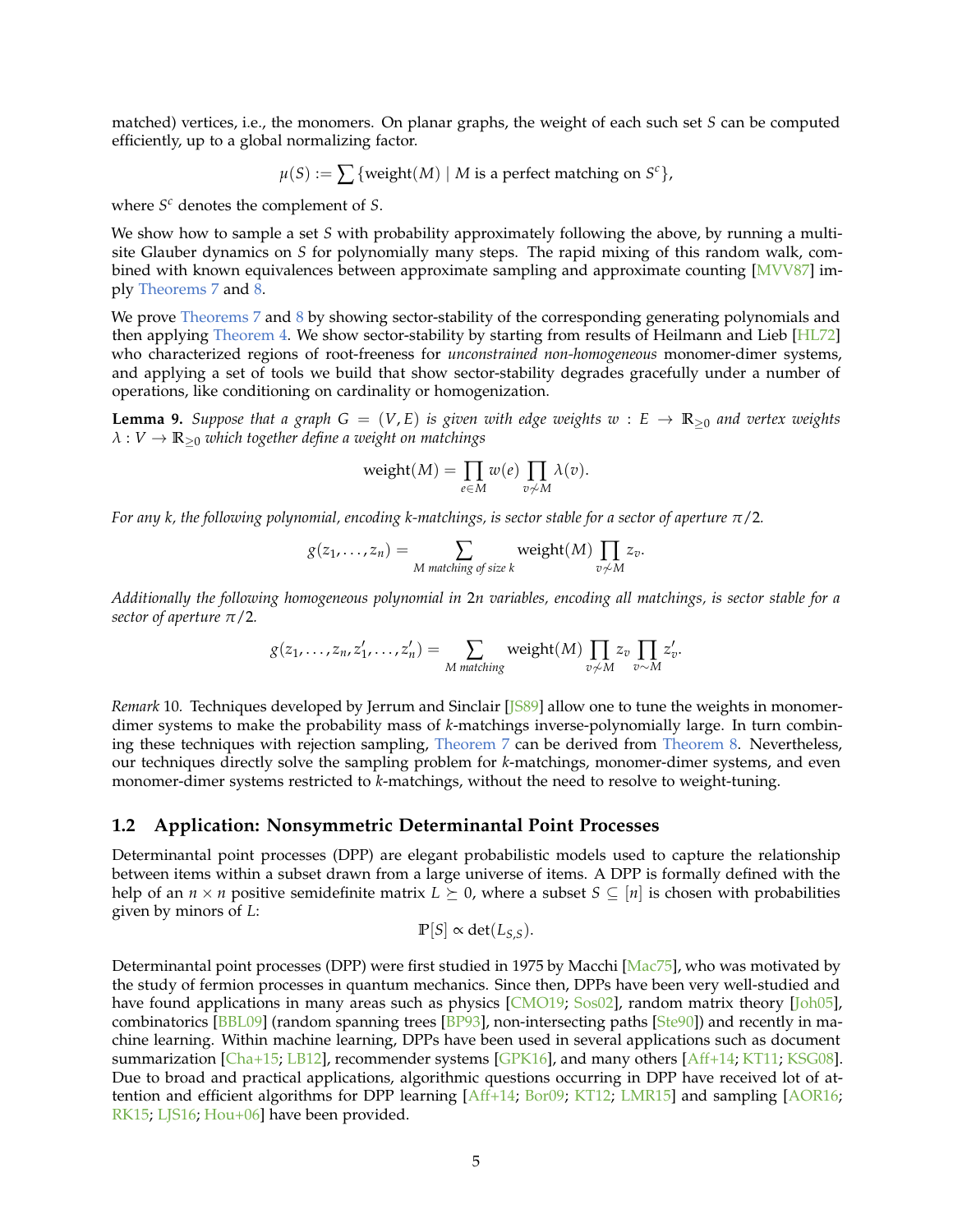Kulesza and Taskar [\[KT11](#page-34-16); [KT12](#page-34-18)] studied an extension of DPPs where the samples are conditioned on having a fixed size *k*. These so called *k*-DPPs are formally defined with the help of an  $n \times n$  positive semidefinite matrix  $L \succeq 0$  and a cardinality parameter *k*, where a subset  $S \in \binom{[n]}{k}$  $\binom{n}{k}$  of size *k* is chosen with probabilities given by  $k \times k$  minors of *L*:

$$
\mathbb{P}[S] = \frac{\det(L_{S,S})}{\sum_{T \in \binom{[n]}{k}} \det(L_{T,T})}.
$$

The authors in [\[KT11;](#page-34-16) [KT12](#page-34-18)] used *k*-DPPs to attack problems such as the image search task, where the goal is to output a *diverse* set of image results, of desired cardinality, in response to a search query.

Almost all prior work on DPPs assume the underlying matrix *L* is symmetric and positive semidefinite (PSD) and the understanding of nonsymmetric DPPs (where *L* does not have to be symmetric) remains sparse. For nonsymmetric matrices *L* that are guaranteed to have nonnegative minors, the nonsymmetric DPP can still be defined by

$$
\mathbb{P}[S] \propto \det(L_{S,S}).
$$

Nonsymmetric DPPs are important as they allow one to model both repulsive and attractive relationships between items, providing a significantly improved modeling power. For applications of nonsymmetric DPPs see [\[Gar+19\]](#page-33-9), where the authors use nonsymmetric DPPs to effectively recover correlation structure within data, particularly for data that contains large disjoint collections of items where the items within the same collection have positive correlation while those across different collections are negatively correlated. Brunel [\[Bru18\]](#page-33-10) also studied learning certain subclasses of nonsymmetric DPPs. Due to their enhanced expressivity power and potential new applications, the study of nonsymmetric DPPs has been an active area of research in the past few years.

The question of sampling from nonsymmetric *k*-DPPs is known to be polynomial-time tractable. Indeed, the counting question, that is computing the sum of principal minors can be done exactly, even when restricted to  $k \times k$  principal minors. However these naive algorithms are cumbersome to run in practice, as they require *at least*  $n \times n$  matrix multiplication time. A similar barrier existed for symmetric DPPs, but Markov-chain-based sampling from *k*-DPPs for symmetric *L* provided one way to get around this barrier [\[AOR16;](#page-32-3) [LJS16\]](#page-35-13), yielding algorithms that run in  $O(npoly(k))$  time.

As an application of our results we provide the first efficient Markov-chain-based algorithm to sample from a wide class of nonsymmetric *k*-DPPs. Our algorithm works for any nonsymmetric matrix *L* satisfying  $L + L<sup>T</sup> \geq 0$ . These matrices are the sum of a skew-symmetric matrix and a symmetric PSD matrix; this class of matrices *L*, which are automatically guaranteed to have nonnegative principal minors, defines the main class of nonsymmetric DPPs studied in the literature  $[Gar+19]$  $[Gar+19]$ .

<span id="page-5-0"></span>**Theorem 11.** For any matrix  $L \in \mathbb{R}^{n \times n}$  satisfying  $L + L^T \succeq 0$  and cardinality  $k \geq 0$ , consider the distribution  $\mu:([\frac{n}{k}]$  $\mathbb{R}^{n|0}_{\geq 0}$  *defined by* 

$$
\mu(S) \propto \det(L_{S,S}).
$$

*Then the k*  $\leftrightarrow$  (*k* − 2) *random walk for µ has relaxation time* poly(*k*).

Note that each step of this random walk can be implemented using  $O(n^2)$  computations of  $k \times k$  principal minors of *L*. So this results in a mixing time of *O*(*n* <sup>2</sup>poly(*k*) · log(1/ **P**[*S*0])), which can be much faster than  $n \times n$  matrix multiplication time. To the best of our knowledge, our work is the first to establish that natural Markov chains can be used for the task of sampling from nonsymmetric *k*-DPPs.

Unsurprisingly, we show this result by proving sector-stability of the corresponding generating polynomial.

**Lemma 12.** For any matrix  $L \in \mathbb{R}^{n \times n}$  satisfying  $L + L^{\dagger} \succeq 0$  and number k, the following polynomial is sector*stable w.r.t. a sector of aperture π*/2*.*

$$
g(z_1,\ldots,z_n)=\sum_{S\in\binom{[n]}{k}}\det(L_{S,S})\prod_{i\in S}z_i.
$$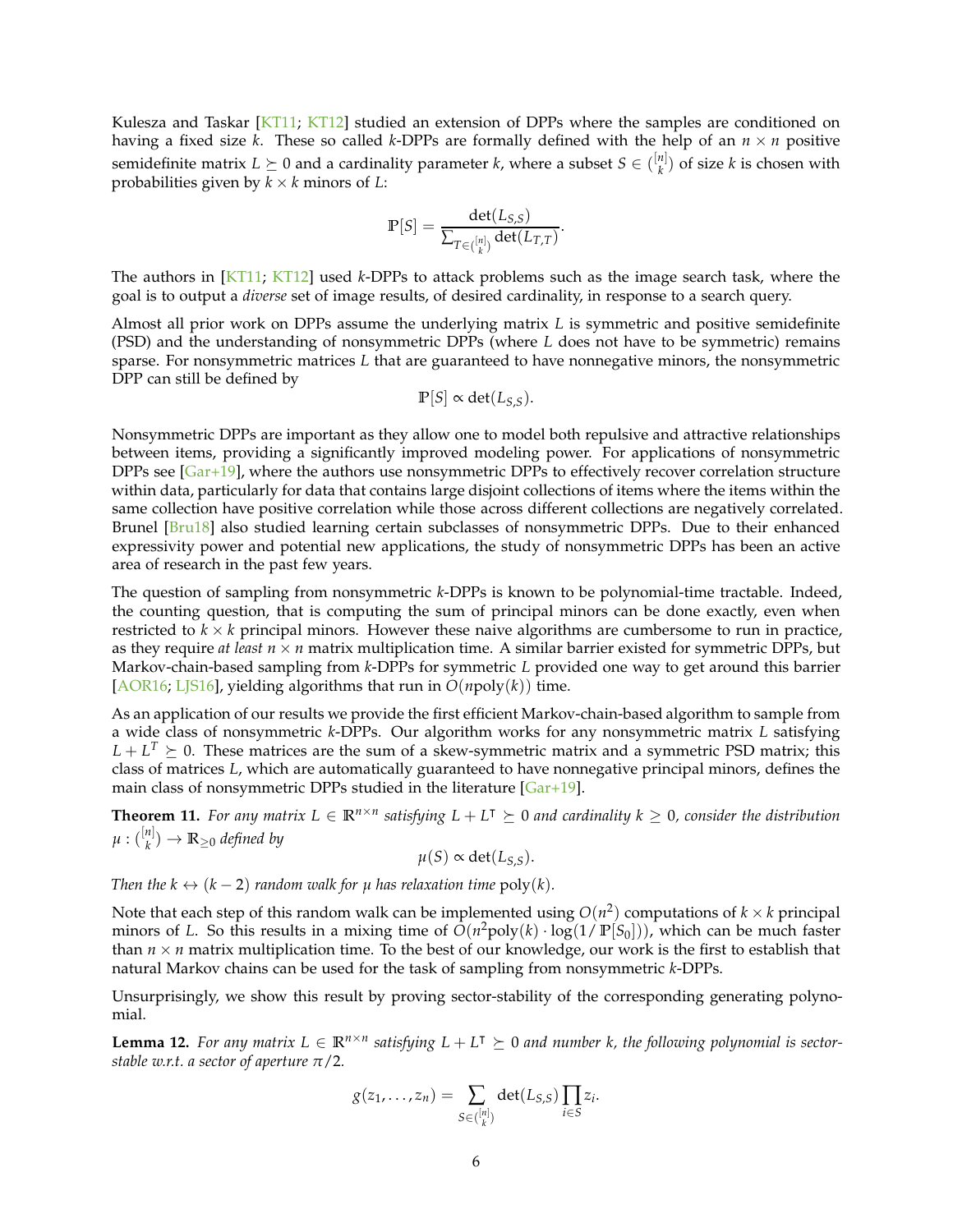#### <span id="page-6-0"></span>**1.3 Application: Partition-Constrained Strongly Rayleigh Distributions**

Suppose that  $\mu$  :  $\binom{[n]}{k}$  $\binom{n}{k}$   $\rightarrow$  **R**<sub>≥0</sub> is a density where  $g_\mu$  is stable with respect to a half plane in **C**, i.e., stable w.r.t. the sector  $\{z \in \mathbb{C} \mid \text{Re}(z) > 0\}$ . Distributions with this property are called *strongly Rayleigh*, and they have been widely studied in the literature [see, e.g., [BBL09\]](#page-33-5). Strongly Rayleigh distributions include determinantal point processes, certain classes of matroids, results of the symmetric exchange process, and more [see, e.g., [BBL09\]](#page-33-5). Motivated by the important problems of computing mixed discriminants, and counting intersections of matroids, several works [\[AO17;](#page-32-4) [SV17;](#page-35-14) [Cel+16](#page-33-11); [KD16](#page-34-20)] have studied the problem of sampling from such  $\mu$  subject to a *partition constraint*. That is, given a partition  $T_1 \cup T_2 \cup \cdots \cup T_s = [\eta]$ , and numbers  $c_1, \ldots, c_s \in \mathbb{Z}_{\geq 0}$ , the question is to sample  $S \sim \mu$  conditioned on the constraint

$$
\forall i: |S \cap T_i| = c_i.
$$

If we allow arbitrarily large *s*, this problem becomes as hard as (approximately) computing the mixed discriminant for which no FPRAS is known. If one defines the same problem for distributions  $\mu$  that have a log-concave generating polynomial, then partition-constrained sampling is as hard as sampling from the intersection of *two matroids*; this is again an important open problem, which remains unsolved.

Given the importance of partition-constrained distributions mentioned above, a natural question is, are there assumptions on the partitions that allow for an FPRAS or approximate sampling? Celis, Deshpande, Kathuria, Straszak, and Vishnoi [\[Cel+16\]](#page-33-11) obtained such a positive result when the number of partitions *s* is a constant and *importantly* when *g<sup>µ</sup>* can be computed exactly (as is the case for determinantal distributions). They relied on polynomial interpolation to achieve this result. However, for many strongly Rayleigh distributions *µ*, we can only approximately compute *gµ*.

As a further application of our results, we show how to sample from partition-constrained  $\mu$ , as long the number of partitions is  $O(1)$ ; our algorithm only requires having access to an oracle for  $\mu$ , as opposed to  $g_\mu$ . We do this by showing that the local random walks on the partition-constrained  $\mu$  still mix rapidly, by relying on [Theorem 4](#page-1-1) and showing sector-stability for the conditioned distribution.

**Lemma 13.** *Suppose that*  $\mu$  *has a sector-stable polynomial with respect to the sector*  $\{z \in \mathbb{C} \mid \text{Re}(z) > 0\}$ *. Then the partition-constrained distribution for O*(1)*-many partitions is sector-stable w.r.t. a sector of* Ω(1) *aperture.*

As a corollary of the ability to approximately compute the partition function for *µ* subject on partition constraints, we show how to approximately compute mixed derivatives of real-stable polynomials *gµ*, where the number of *distinct* derivatives is  $O(1)$ . Note that without this restriction of  $O(1)$ , this problem becomes as hard as computing mixed discriminants.

<span id="page-6-2"></span>**Corollary 14.** *Let g*(*z*<sup>1</sup> , · · · , *zn*) *be a homogeneous real-stable polynomial with nonnegative coefficients. Suppose we are given oracle access to coefficients of g, and we are also given a term with nonzero coefficient. Then there is an FPRAS that can approximately compute mixed derivatives of g along positive directions, as long as the number* of unique directions is  $O(1)$ . That is given  $v^1, \cdots, v^s, x \in \mathbb{R}_{\geq 0}^n$  with  $s = O(1)$  and tuple  $(c_1, \cdots, c_s) \in \mathbb{Z}_{\geq 0}^s$ , we *can efficiently approximate*

$$
\left.\partial_{v^1}^{c_1}\cdots\partial_{v^s}^{c_s}g\right|_{z=x}
$$

.

<span id="page-6-1"></span>*Here*  $\partial_v$  *is simply the operator*  $v_1 \partial_{z_1} + \cdots + v_n \partial_{z_n}$ .

#### **1.4 Techniques and Related Work: Pairwise Correlations and Spectral Independence**

In order to prove [Theorem 4,](#page-1-1) we build on a recent line of work leveraging high-dimensional expanders for sampling problems [\[Ana+19](#page-32-5); [AL20;](#page-32-1) [ALO20](#page-32-0); [CLV20b;](#page-33-12) [Fen+20;](#page-33-13) [Che+20](#page-33-14); [CLV20a\]](#page-33-15). Specifically, we use the framework dubbed spectral independence by Anari, Liu, and Oveis Gharan [\[ALO20](#page-32-0)]. In this framework, one views a target distribution *µ* as a weighted hypergraph or simplicial complex. Establishing a certain notion of high-dimensional expansion would then imply fast-mixing of natural random walks that converge to *µ* [\[DK17;](#page-33-0) [KM16](#page-34-4); [LLP17](#page-35-0); [KO18](#page-34-3); [AL20\]](#page-32-1). Reinterpreting the notion of high-dimensional expansion needed for rapid mixing, Anari, Liu, and Oveis Gharan [\[ALO20](#page-32-0)] showed how properties of *pairwise correlations* in the distribution  $\mu$ , and certain distributions derived from  $\mu$ , can imply rapid mixing of natural local random walks, see [Definition 1.](#page-0-0)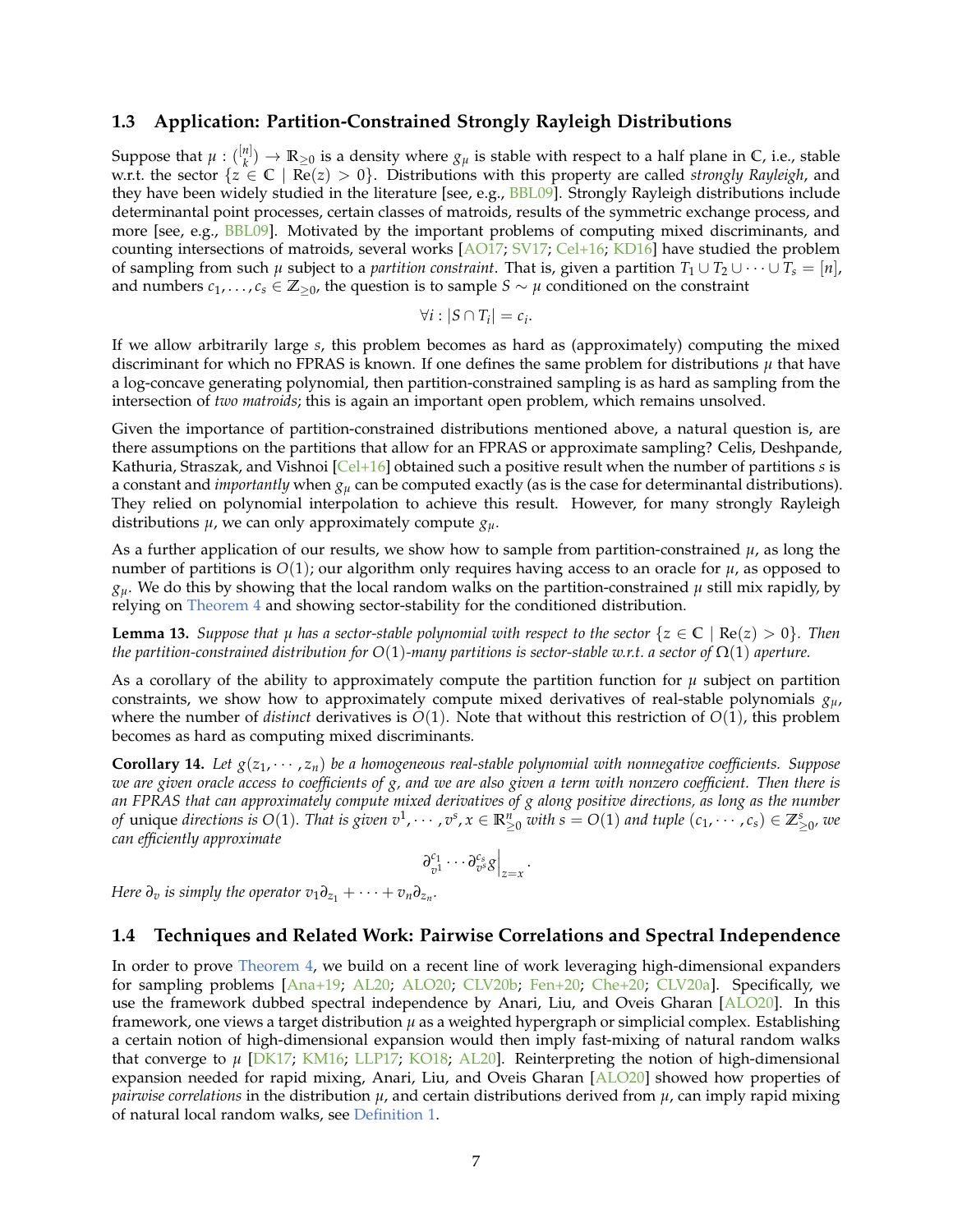The spectral independence framework can be applied to the problem of sampling from a distribution on size  $\vec{k}$  subsets of a ground set of *n* elements, given up to a global normalizing factor by a function  $\mu$ :

$$
\mu: \binom{[n]}{k} \to \mathbb{R}_{\geq 0}.
$$

In many cases the domain of  $\mu$  can be adapted to be of the form  $\binom{[n]}{k}$  $\binom{n_1}{k}$  [see, e.g., [ALO20\]](#page-32-0). For concreteness, let us look at the distribution of monomers in a monomer-dimer system on the graph  $G = (V, E)$ . Not all monomer sets have the same size, but we can view each set  $S \subseteq V$  as a subset of size |*V*| chosen from  $V \times \{0, 1\}$ :

$$
S \mapsto \{ (v, 0) \mid v \notin S \} \cup \{ (v, 1) \mid v \in S \}.
$$

This gives us a distribution  $\mu: \binom{V\times\{0,1\}}{\vert V\vert}$  $\binom{\{0,1\}}{|V|} \to \mathbb{R}_{\geq 0}$ . Note that in the case of *k*-matchings, the monomer set is already of a fixed size, and there is no need for this transformation.

Anari, Liu, and Oveis Gharan [\[ALO20](#page-32-0)], based on earlier work of Alev and Lau [\[AL20\]](#page-32-1), showed that rapid mixing of natural local random walks converging to *µ* can be established as long as pairwise correlations of  $\mu$  (and certain distributions derived from  $\mu$ ) are *spectrally bounded*. More precisely, consider the correlation matrix defined below.

<span id="page-7-2"></span>**Definition 15** (Correlation Matrix). For a distribution  $\mu$  over subsets *S* of a ground set  $[n]$ , define the correlation matrix  $\Psi \in \mathbb{R}^{n \times n}$  as the matrix having entries

$$
\Psi_{i,j} := \mathbb{P}_{S \sim \mu}[j \in S \mid i \in S] - \mathbb{P}_{S \sim \mu}[j \in S].
$$

The entries of the matrix Ψ measure pairwise correlations or in other words deviations from pairwise independence.<sup>[2](#page-7-0)</sup> The key behind the spectral independence framework is to show that the maximum eigenvalue of Ψ is *O*(1). Note that Ψ is always similar to a symmetric matrix and therefore has real eigenvalues [\[ALO20](#page-32-0)]. More precisely, one needs to show this not just for the distribution  $\mu$ , but also conditioned versions of it. We remark that in earlier work, a variant of the correlation matrix has appeared where the entries are instead given by  $\mathbb{P}[j \in S \mid i \in S] - \mathbb{P}[j \in S \mid i \notin S]$ , but these two variants are intimately connected and for homogeneous distributions one can go from eigenvalue bounds of one to the other.

<span id="page-7-1"></span>**Definition 16** (Conditioned Distribution). For a distribution  $\mu$  defined over subsets of a ground set  $[n]$ and *T* ⊆  $[n]$ , define  $\mu_T$  to be the distribution of *S* ∼  $\mu$  conditioned on the event *T* ⊆ *S*.

One has to show that the correlation matrix has bounded eigenvalues for every *T* where  $\mu_T$  is well-defined. The main challenge in all applications of this framework is bounding these eigenvalues. Roughly speaking, prior work has managed to use three categories of techniques to establish eigenvalue bounds, discussed below:

**Trickle-Down.** Oppenheim [\[Opp18\]](#page-35-15) showed that an eigenvalue bound on  $\Psi$  for  $\mu_{\{1\}}$ ,  $\mu_{\{2\}}$ , ...,  $\mu_{\{n\}}$  also implies an eigenvalue bound for  $\Psi$  for the distribution  $\mu$ , under some mild additional conditions. This enables an inductive approach to bounding the eigenvalues of Ψ, starting from *µ<sup>T</sup>* for large sets *T* (i.e., of size *k* − 2). The main challenge here has been that in most cases, the eigenvalue bound *deteriorates*, and the induction cannot be completed. A notable exception to this deterioration of the bounds are distributions related to matroids  $[Ana+19]$ , but as was observed by Alev and Lau  $[AL20]$ , for almost any distribution beyond matroids and matroid-related ones, one has to employ additional tricks to make this induction useful for sampling.

<span id="page-7-0"></span><sup>&</sup>lt;sup>2</sup>We remark that in some works using the spectral independence framework, the matrix  $\Psi$  is defined slightly differently, with entries of the form  $\mathbb{P}_{S \sim \mu}[j \in S \mid i \in S] - \mathbb{P}_{S \sim \mu}[j \in S \mid i \notin S]$ , but these matrices are directly related, and we believe it is more natural to consider the definition presented here.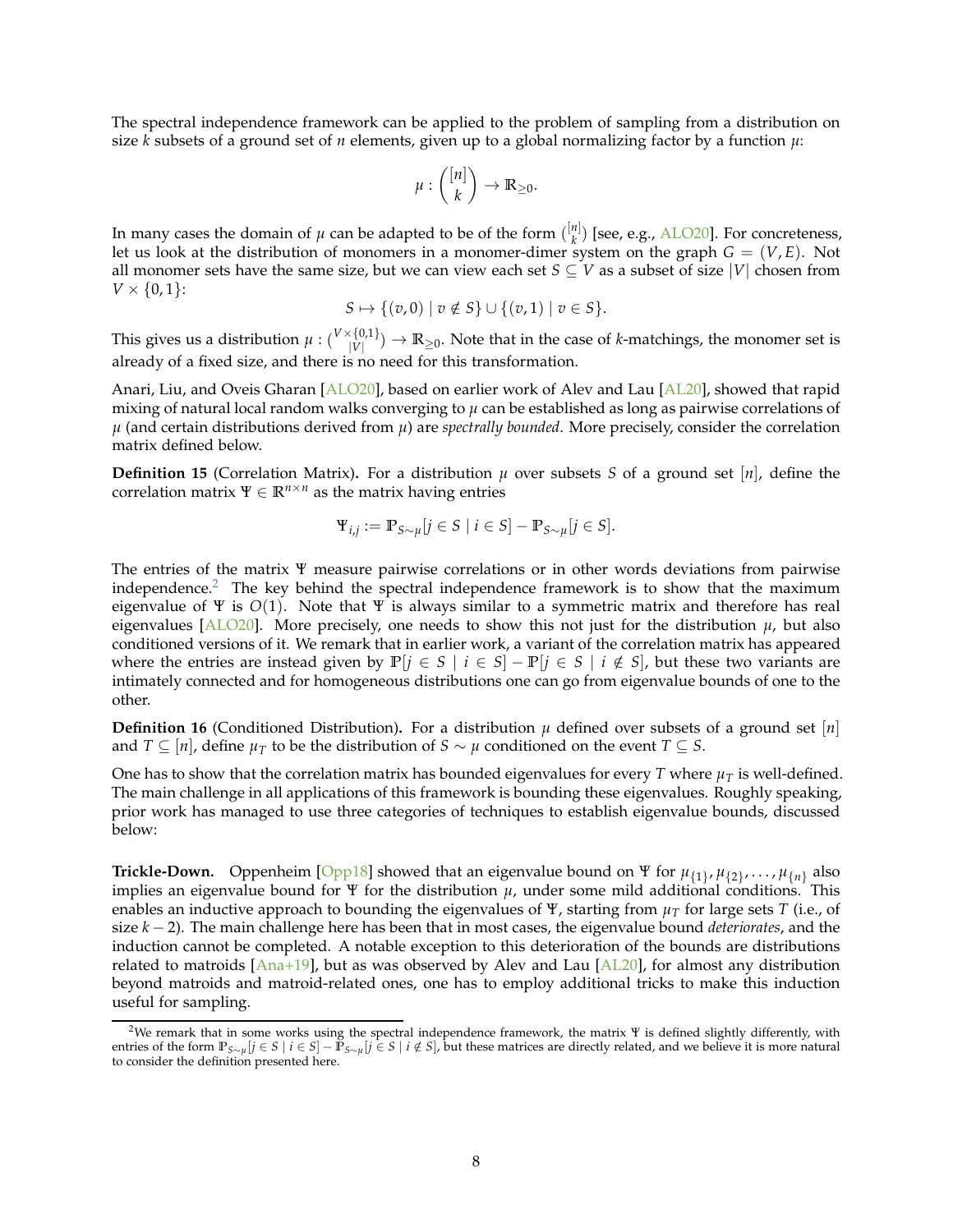

<span id="page-8-1"></span>Figure 5: The two vertices are ei-Figure 6: Only two matchings, one Figure 7: Informally, the numther both monomers or neither are. with odd edges and one with even ber of vertices strongly correlated Therefore they are *positively* corre-edges, appear in the monomer-with any given vertex is bounded. lated. dimer system. The endpoints have

<span id="page-8-3"></span><span id="page-8-2"></span>long-range correlation.

**Negative Correlation.** Some distributions have negative entries in Ψ, everywhere except on the diagonal; this property is known as negative correlation [see, e.g.,  $B B L 09$ ]. Most notably, the uniform distribution on spanning trees, balanced matroids, and determinantal point processes, all have negative correlation [\[FM92](#page-33-16); [BBL09\]](#page-33-5). When negative correlations exist, the  $\ell_1$  norm of rows of  $\Psi$  and consequently its maximum eigenvalue can be bounded by *O*(1) [\[ALO20\]](#page-32-0). For non-homogeneous distributions that satisfy negative correlation, related statements hold, as was shown recently by Eldan and Shamir [\[ES20\]](#page-33-17).

**Correlation Decay.** When  $\mu$  is a distribution defined on an underlying graph, e.g., spin systems which are distributions on random assignments  $\sigma : V \to [q]$  of q spins to vertices of a graph, one can define a class of properties under the umbrella term "correlation decay". Informally, these properties imply that for distant vertices *u*, *v*, the values of  $\sigma(u)$ ,  $\sigma(v)$  are almost independent of each other. Naturally this is very useful for bounding the entries and consequently the eigenvalues of the matrix Ψ. While correlation decay properties were known to yield efficient sampling/counting algorithms, when combined with the spectral independence framework, they resulted in algorithms with truly polynomial running times (compared to prior results which often needed extra assumptions such as boundedness of the degrees in the graph) for several problems like the hardcore model [\[ALO20](#page-32-0)], two-spin systems [\[CLV20b\]](#page-33-12), and random colorings [\[Che+20](#page-33-14); [FGT19\]](#page-33-2).

Unfortunately, in the case of the monomer distribution in monomer-dimer systems, none of these methods appear to work.<sup>[3](#page-8-0)</sup> As demonstrated in [Figs. 5](#page-8-1) and [6,](#page-8-2) we can have both positive and long-range correlations. Nevertheless, we show that the correlation matrix is still bounded, see [Fig. 7.](#page-8-3)

<span id="page-8-4"></span>**Theorem 17.** *Suppose that*  $\mu$  :  $\binom{[n]}{k}$ *k* ) → **R**≥<sup>0</sup> *is a density whose generating polynomial is sector-stable w.r.t. a sector of aperture*  $\Omega(1)$ . Then the  $\ell_1$  norm of any row in the correlation matrix  $\Psi$  is bounded by  $O(1)$ .

$$
\forall i: \sum_{j} \left| \mathbb{P}_{S \sim \mu}[j \in S \mid i \in S] - \mathbb{P}_{S \sim \mu}[j \in S] \right| \le O(1).
$$

Note that a bound on the  $\ell_1$  norm of rows, is also a bound on the maximum eigenvalue [see, e.g., [ALO20](#page-32-0)]. Combining this with sector-stability of various distributions, e.g., the monomer distribution, results in specific bounds on the correlation matrix.

**Corollary 18.** *Let µ be the distribution of monomers in uniformly random k-matchings or more generally monomerdimer systems with arbitrary weights (possibly restricted to k-matchings). Then the* ℓ<sup>1</sup> *norm of rows of the correlation*

<span id="page-8-0"></span><sup>&</sup>lt;sup>3</sup>We remark that for the special case of unweighted monomer-dimer systems, a form of correlation decay does exist [\[Bay+07\]](#page-32-6).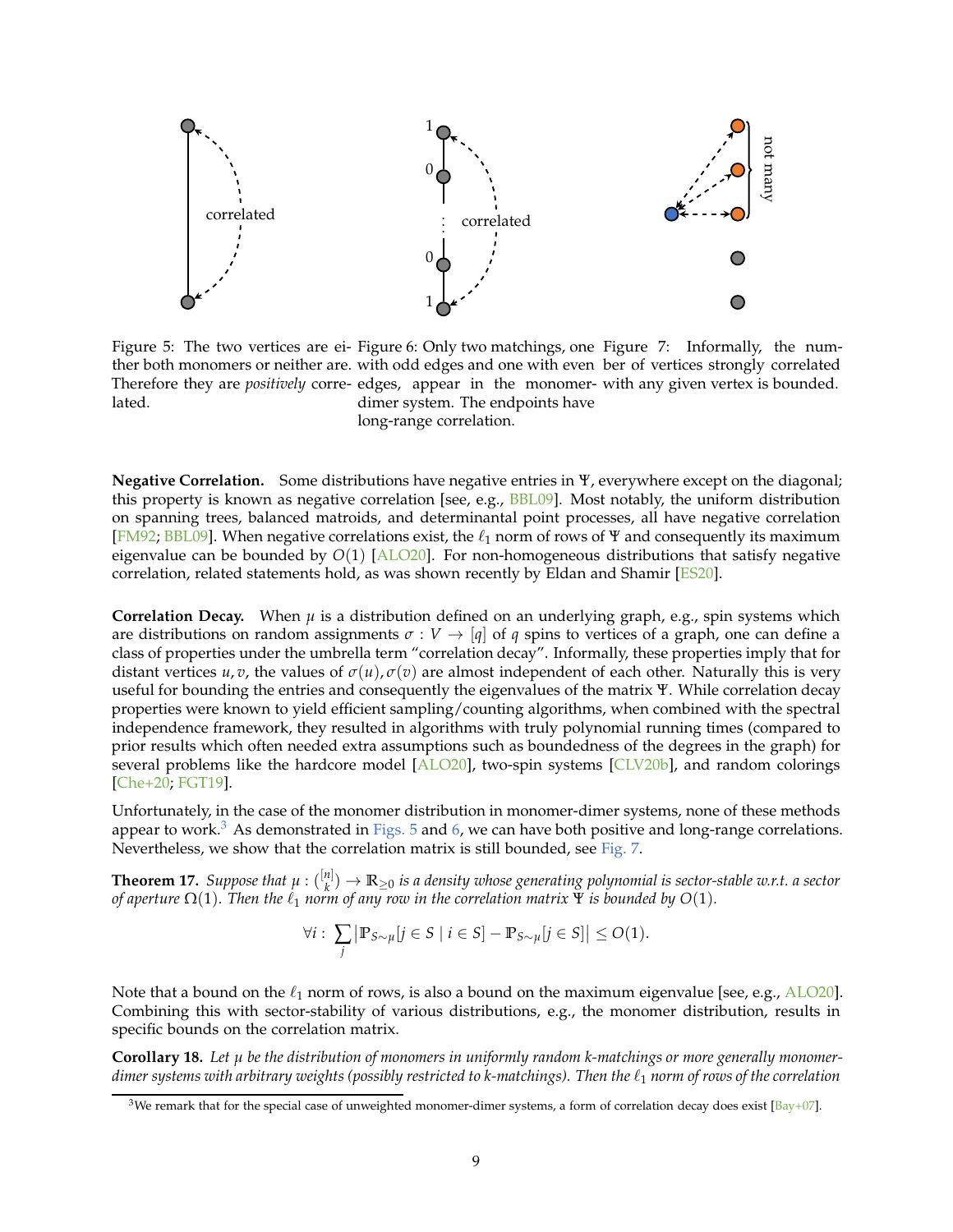*matrix* Ψ *are bounded by a universal constant:*

$$
\forall i: \sum_{j} \left| \mathbb{P}_{S \sim \mu}[j \in S \mid i \in S] - \mathbb{P}_{S \sim \mu}[j \in S] \right| \le O(1).
$$

Our main technical contribution is introducing a new technique for establishing spectral independence based on the roots of the partition function in the complex plane.

#### **1.5 Techniques and Related Work: Sector-Stability and Fractional Log-Concavity**

The study of roots of polynomials associated with distributions has a very long history, most notably in statistical physics. In statistical physics, having roots near the positive real axis is recognized as an indicator of phase transition. This is because roots indicate singularity of  $\log g_u$ , and many physical observables are related to log *g<sup>µ</sup>* and its derivatives, which can rapidly change near singularities [see, e.g., [YL52](#page-35-16)]. For monomer-dimer systems, Heilmann and Lieb [\[HL72\]](#page-34-12) established a crucial property for roots of the polynomial defined below:

$$
\sum_{M \text{ matching}} weight(M) \prod_{v \not\sim M} z_v.
$$

Here for each matching  $M$ , we multiply its weight by the variables  $z_v$ , for  $v$  ranging over the monomers. Heilmann and Lieb [\[HL72\]](#page-34-12) formally showed that if we plug in  $z_1,\ldots,z_n\in\mathbb{C}$  such that  $\text{Re}(z_1),\ldots,\text{Re}(z_n)>0$ 0, then the above expression will not result in zero. This is the crucial property that [Lemma 9](#page-4-0) and conse-quently [Theorems 7](#page-3-1) and [8](#page-3-2) rely on. This property is also known as Hurwitz-stability [see, e.g., [BB09\]](#page-33-18).

Note that the polynomial defined by Heilmann and Lieb [\[HL72](#page-34-12)] is not homogeneous, i.e., it does not correspond to a distribution on  $\binom{[n]}{k}$  $\mathbf{R}_k^{n_1}$ ). Unfortunately, homogenization does not preserve Hurwitz-stability; similarly we do not get Hurwitz-stability if we only include matchings *M* of a particular size. We establish the weaker, but more robust, notion of sector-stability for these polynomials. Instead, we show that monomer distributions, when homogenized or conditioned on size, cannot have roots in a wide enough sector in [Lemma 9.](#page-4-0)

A special case of sector-stability, when the sector is the entire right-half-plane, is equivalent to Hurwitzstability. For *homogeneous* polynomials, Hurwitz-stability is the same as another widely studied property called real stability, or more generally, the so-called half-plane property [\[BBL09](#page-33-5)]. Under this special notion of sector-stability, the distribution  $\mu$  is known to exhibit negative correlations [\[BBL09\]](#page-33-5), and rapid mixing of local random walks for *µ* had already been established [\[FM92;](#page-33-16) [AOR16](#page-32-3)]. Outside of this special case, negative correlation no longer holds. But we show that correlations are still bounded in [Theorem 17.](#page-8-4)

As mentioned before, real-stability, a special case of sector-stability for homogeneous polynomials, is a well-studied property of the generating polynomial *g<sup>µ</sup>* that already implied efficient sampling or counting algorithms for *µ* [see, e.g., [AOR16\]](#page-32-3). However, recent works have shone light on a generalization of realstability, that does *not* involve root locations. Anari, Liu, Oveis Gharan, and Vinzant [\[Ana+19\]](#page-32-5) established that if  $\log g_\mu(z_1,\ldots,z_n)$  is concave, viewed as a function over  $\mathbb{R}^n_{\geq 0}$ , then  $k \leftrightarrow (k-1)$  down-up random walks for sampling from *µ* would rapidly mix. This class of *log-concave polynomials* have been instrumental in resolving several long-standing questions about matroids [\[Ana+18](#page-32-7); [Ana+19](#page-32-5); [BH19\]](#page-33-19).

In prior work, Michelen and Sahasrabudhe [\[MS19](#page-35-17)] established central limit theorems under *univariate* sector-stability of the generating polynomial associated with distributions supported on **Z**, with extra assumptions on the variance of these distributions. While these results are in the same spirit as bounds we get on correlations, we do not know of a formal connection. A key difference in this work is that we deal with *high-dimensional* distributions and *multivariate* polynomials, and make no assumptions beyond sector-stability; in contrast, to get central limit type theorems, one has to at least make the assumption that the variance grows to infinity.

In other related work, Wagner [\[Wag09\]](#page-35-18) established generalizations of the result of Heilmann and Lieb [\[HL72\]](#page-34-12) on Hurwitz-stability of monomer-dimer distributions, showing that certain polynomials enumerating spanning subgraphs with degree constraints are sector-stable. We leave the question of deriving algorithmic applications of this sector-stability to future work.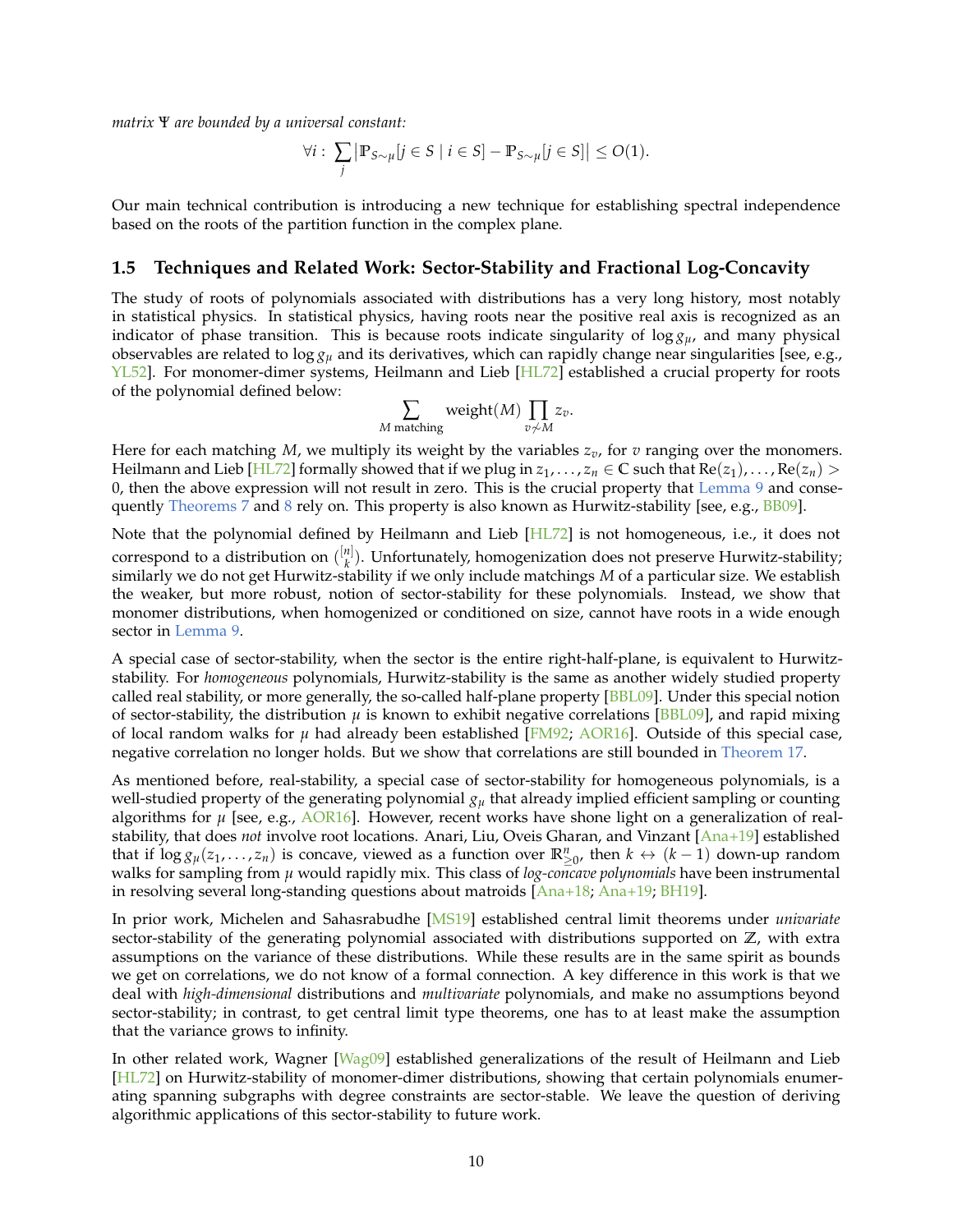Log-concave polynomials are a proper superset of real-stable polynomials, at least in the homogeneous case. This was first shown by  $[Gar59]$ , and this important result has been instrumental in the development of hyperbolic programming [\[Gül97](#page-34-21)]. A natural question that arises is, whether there is an analogous generalization of log-concavity, that is a superset of sector-stable polynomials.

We define a natural property, that we call *fractional log-concavity*. We show that in a "local sense", it is actually equivalent to spectral independence of the distribution  $\mu$ , and then show that sector-stability implies fractional log-concavity, establishing an extension of the result of Gårding [\[Går59\]](#page-34-1).

**Definition 19** (Fractional Log-Concavity). We call the polynomial  $g_{\mu}(z_1,\ldots,z_n)$  fractionally log-concave with parameter  $\alpha \in [0, 1]$ , if  $\log g_\mu(z_1^{\alpha}, \ldots, z_n^{\alpha})$  is concave, viewed as a function over  $\mathbb{R}^n_{\geq 0}$ .

Note that for  $\alpha = 1$ , this is the same as log-concavity. We show the following *local* equivalence between spectral independence and fractional log-concavity.

**Proposition 20.** *Suppose that*  $\mu$  :  $\binom{[n]}{k}$ *k* ) → **R**≥<sup>0</sup> *is a distribution, and define the n* × *n correlation matrix* Ψ *as*

$$
\Psi_{i,j} := \mathbb{P}_{S \sim \mu}[j \in S \mid i \in S] - \mathbb{P}_{S \sim \mu}[j \in S].
$$

*Then the maximum eigenvalue of* Ψ *is bounded by O*(1) *if and only if the polynomial g<sup>µ</sup> is fractionally log-concave around the point*  $z = (1, \ldots, 1)$  *for a parameter*  $\alpha > \Omega(1)$ *.* 

This combined with [Theorem 17](#page-8-4) shows that sector-stable polynomials are fractionally log-concave around the point  $(1, \ldots, 1)$ . However, sector-stability is preserved under the change of variables  $z_i \mapsto \lambda_i z_i$ , where  $\lambda_1, \ldots, \lambda_n$  are positive reals. This is because sectors in the complex plane are preserved under such scalings. This allows us to map any point in  $\mathbb{R}^n_{\geq 0}$  to the special point  $(1, \ldots, 1)$ . Using this we establish an extension of the result of Gårding [\[Går59\]](#page-34-1).

**Theorem 21.** *Suppose that*  $g_\mu$  *is sector-stable for a sector of aperture*  $\Omega(1)$ *. Then*  $g_\mu$  *is fractionally log-concave for a parameter*  $\alpha \geq \Omega(1)$ *.* 

As a corollary of this result we prove bounds similar to those obtained by Anari, Oveis Gharan, and Vinzant [\[AOV18](#page-32-8)] relating the entropy of fractionally log-concave, and consequently sector-stable, distributions with the sum of their marginal entropies. See [Section 6.](#page-26-0)

While fractional log-concavity around the point  $(1, \ldots, 1)$  is equivalent to a bound on the eigenvalues of the correlation matrix Ψ, it does *not* imply a bound for the conditioned distributions  $\mu_T$ . However fractional log-concavity at *all points* in  $\mathbb{R}^n_{\geq 0}$  does. This is because the polynomial for conditional distributions  $\mu_T$  can be obtained as the following limit:

$$
g_{\mu_T} \propto \lim_{\lambda \to \infty} g_{\mu} \left( \overbrace{\lambda z_1, \lambda z_2, \ldots, z_n}^{\text{elements in } T} \right) / \lambda^{|T|}.
$$

Scaling the variables or the polynomial, and taking limits all preserve fractional log-concavity.

**Corollary 22.** *If*  $\mu$  :  $\binom{[n]}{k}$  $\mathbb{R}^{n|N}_{k})\to \mathbb{R}_{\geq 0}$  *has a fractionally log-concave generating polynomial with parameter*  $\alpha = \Omega(1)$ *, or a sector-stable polynomial with a sector of aperture* Ω(1)*, then for all conditioned distributions µT, the correlation matrix has maximum eigenvalue O*(1)*.*

This work establishes a number of examples of fractionally log-concave polynomials, but all of our examples are also sector-stable. We leave the question of finding other examples of fractionally log-concave polynomials that go beyond sector-stability to future work. However, we make the following concrete conjecture, in line with a conjecture of Mihail and Vazirani [\[MV89](#page-35-19)] on the expansion of 0/1 polytopes.

**Conjecture 23.** Suppose that  $\mu$  is the uniform distribution on a subset of the hypercube  $F \subseteq \{0,1\}^n$ , such that the *convex hull* conv(*F*) *has edges of bounded length O*(1)*. Then we conjecture that the polynomial*

$$
\sum_{S \in F} \mu(S) \prod_{i \in S} z_i
$$

*is fractionally log-concave for a parameter*  $\alpha > \Omega(1)$ *.*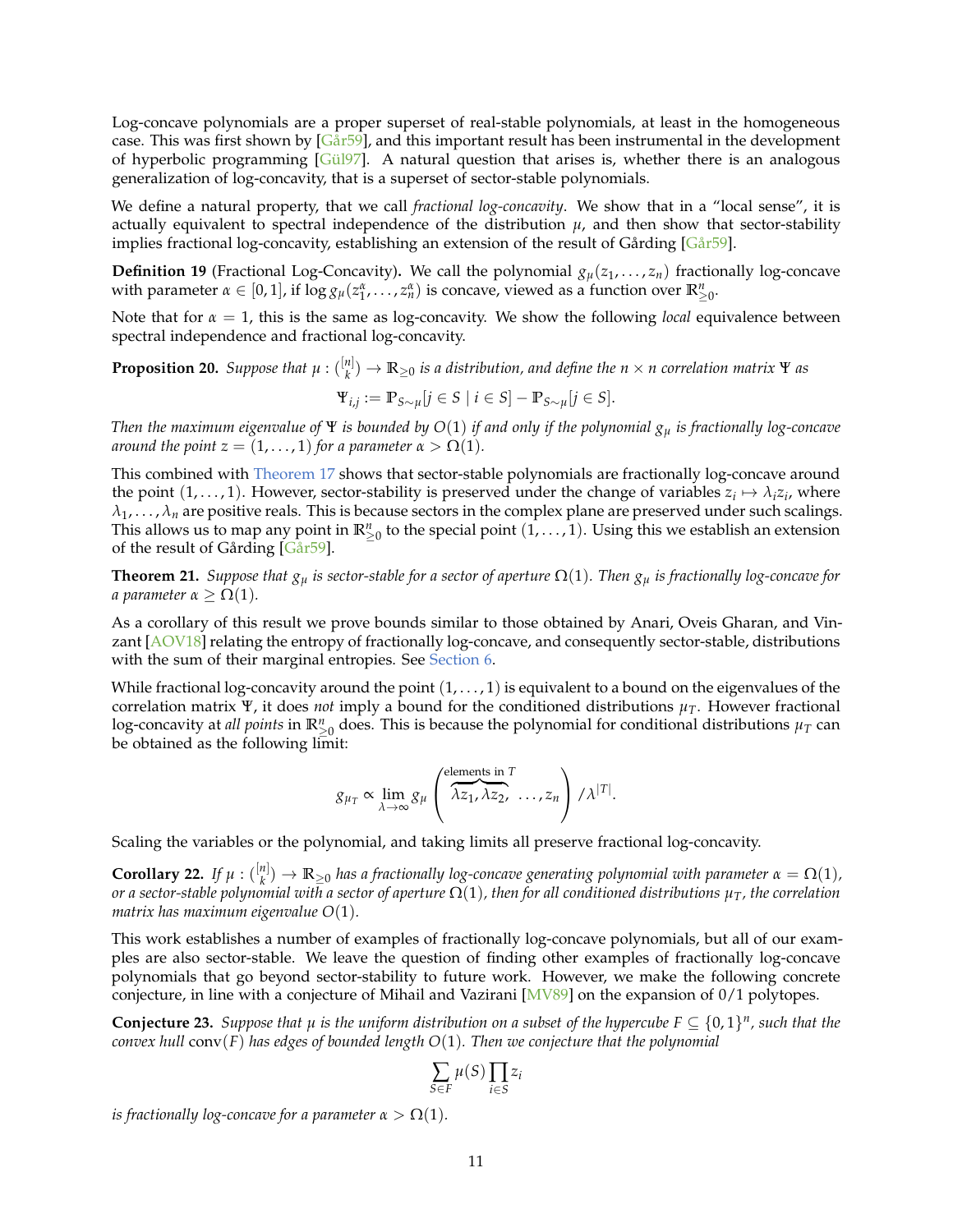

<span id="page-11-1"></span>Figure 8: The  $k \leftrightarrow (k-2)$  random walk on monomers avoids the parity issue. In each round two vertices can change their membership in the monomer set. This is an instance of the *multi-site* Glauber dynamics.

Matroids are a special case of this conjecture, and their log-concavity has already been established [\[AOV18](#page-32-8)]. However this conjecture is widely more general, encompassing combinatorial objects such as delta-matroids, Coxeter matroids, and more [\[BGW03\]](#page-33-20).

#### <span id="page-11-0"></span>**1.6 Techniques and Related Work: Multi-Site Glauber Dynamics**

All of our sampling algorithms are obtained as instantiations of the  $k \leftrightarrow \ell$  down-up random walk for some  $\ell = k - O(1)$  applied to an appropriate formulation of the target distribution  $\mu$ , see [Definition 1.](#page-0-0)

Unlike prior applications of spectral independence, we have to consider the  $k \leftrightarrow \ell$  random walk when  $k - \ell > 1$ . For example, consider the distribution of monomers in a monomer-dimer system. As we have established, we view this distribution on the ground set  $\binom{V \times \{0,1\}}{V}$  $\binom{\{0,1\}}{|V|}$ , where *V* is the set of vertices. The  $k \leftrightarrow (k-1)$  random walk then becomes the following procedure, known as the (single-site) Glauber dynamics:

Start with monomer set S<sub>0</sub> **for**  $t = 0, 1, ...$  **do** Select vertex  $v \in V$  uniformly at random Select *S*<sub>*t*+1</sub> between *S*<sub>*t*</sub> − {*v*} and *S*<sub>*t*</sub> ∪ {*v*} randomly with probability  $\propto \mu$ (resulting set)

It is not hard to see that cardinality of all monomer sets in a graph has a constant parity. This means that there is no transition possible from a monomer set *S* to another set *S* ′ that differs in exactly one vertex from it. Therefore the  $k \leftrightarrow (k-1)$  walk produces a constant sequence  $S_0, S_1 = S_0, \ldots$  and obviously does not mix. Note, however, that considering a higher value of *k* − ℓ gets around this parity issue, see [Fig. 8.](#page-11-1)

We show that fractional log-concavity, and consequently, sector-stability, imply rapid mixing of the  $k \leftrightarrow \ell$ random walk for *some*  $\ell = k - O(1)$ . The following is the result of slight modifications of arguments by Alev and Lau [\[AL20\]](#page-32-1).

**Theorem 24.** *Suppose that*  $\mu$  :  $\binom{[n]}{k}$  $\binom{n}{k} \to \mathbb{R}_{\geq 0}$  *has a fractionally log-concave polynomial with parameter*  $\alpha = \Omega(1)$ *. Then for some*  $\ell = k - O(1)$ , the  $k \leftrightarrow \ell$  *random walk started at the set*  $S_0$ , gets  $\epsilon$ -close in total variation distance to *the distribution µ in time*

$$
t_{mix}(\epsilon) = O\left(k^{O(1)} \cdot \log\left(\frac{1}{\epsilon \cdot \mathbb{P}_{\mu}[S_0]}\right)\right).
$$

One has to be careful that  $log(1/P_{\mu}[S_0])$  is not too large in applications. This is achieved by making sure that  $S_0$  has at least a 2<sup>−poly(n)</sup> probability under  $\mu$ . In all distributions we study in this paper, this can be achieved easily. For example, in the case of monomer-dimer distributions, by running a maximum-weight matching algorithm, we can find a matching *M* having the maximum possible weight under the monomerdimer distribution. Because the number of matchings is at most 2<sup>poly(n)</sup>, we can safely use the monomer set of this matching as the starting point  $S_0$ .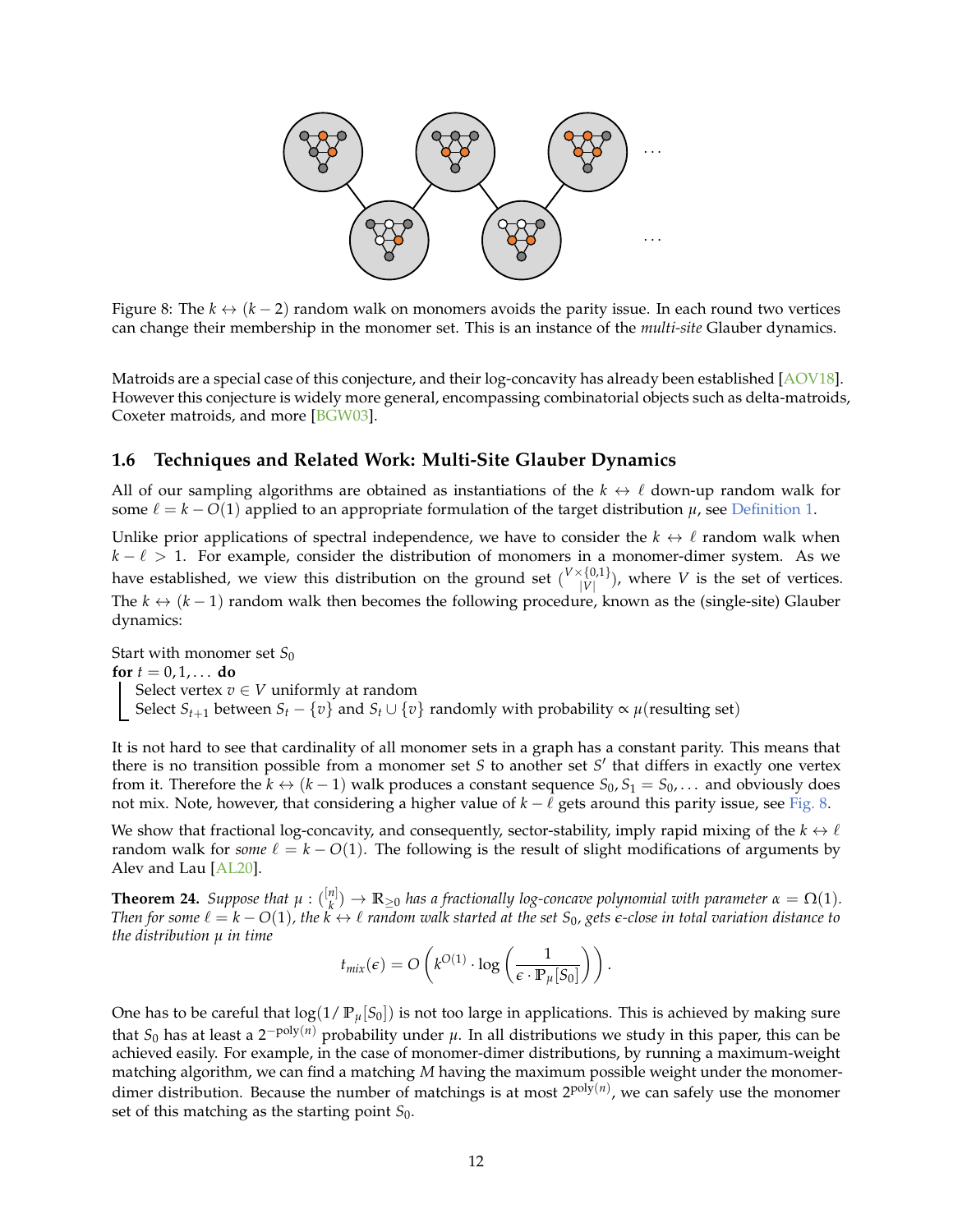#### **1.7 Acknowledgements**

We thank Michał Dereziński and Paul Liu for illuminating discussions about existing results on determinantal point processes. We also thank Alexander Barvinok for pointing us to existing results related to sector-stability.

Nima Anari and Thuy-Duong Vuong are supported by NSF grant CCF-2045354.

### **2 Preliminaries**

We use  $\mathbb{Z}_{\geq 0}$  to denote the set of nonnegative integers  $\{0,1,\ldots\}$ . For a subset *S* of  $\mathbb{R}^n$ , we use conv $(S)$  to denote the convex hull of *S*.

We use  $[n]$  to denote  $\{1,\ldots,n\}$ . For a set *U* we let  $\binom{U}{k}$  denote the family of *k*-element subsets of *U*. When *n* is clear from context, we use  $1 \in \mathbb{R}^n$  to denote the indicator vector of the set  $S \subseteq [n]$ , having a coordinate of 0 everywhere, except for elements of *S*, where the coordinate is 1.

#### **2.1 Markov Chains**

For two measures  $\mu$ , *v* defined on the same state space  $\Omega$ , we define their total variation distance as

$$
d_{\text{tv}}(\mu,\nu)=\frac{1}{2}\sum_{\omega\in\Omega}|\mu(\omega)-\nu(\omega)|=\max\left\{\mathbb{P}_{\mu}[S]-\mathbb{P}_{\nu}[S]\mid S\subseteq\Omega\right\}.
$$

The total variation distance is a special case of a more general class of "distance measures" called *f*divergences.

**Definition 25** (*f*-Divergence). For a convex function  $f : \mathbb{R}_{\geq 0} \to \mathbb{R}$ , define the *f*-divergence between two distributions  $\mu$  and  $\nu$  on the same state space as follows:

$$
\mathcal{D}_f(v \parallel \mu) = \mathbb{E}_{\omega \sim \mu} \bigg[ f\left(\frac{v(\omega)}{\mu(\omega)}\right) \bigg] - f\left(\mathbb{E}_{\omega \sim \mu} \bigg[\frac{v(\omega)}{\mu(\omega)}\bigg] \right).
$$

Note that by Jensen's inequality this quantity is always nonnegative. Also notice that if *µ* and *ν* are normalized distributions the second term is just  $f(1)$ . In this work we will mostly deal with the case of  $f(x) = x^2$ , where  $\mathcal{D}_f(\cdot \parallel \cdot)$  is also known as the variance. However, we state some results in full generality in terms of arbitrary *f*-divergences, in the hope that they fill find use in future work.

A Markov chain on a state space  $\Omega$  is defined by a row-stochastic matrix  $P \in \mathbb{R}^{\Omega \times \Omega}$ . We view distributions  $\mu$  on  $\Omega$  as row vectors, and as such  $\mu$ *P* would be the distribution after one transition according to *P*, if we started from a sample of  $\mu$ . A stationary distribution  $\mu$  for the Markov chain P is one that satisfies  $\mu P = \mu$ . Under mild assumptions on *P* (ergodicity), stationary distributions are unique and the distribution *νP t* converges to this stationary distribution as  $t \to \infty$  [\[LP17](#page-35-1)]. We refer the reader to [\[LP17](#page-35-1)] for a detailed treatment of Markov chain analysis.

A popular method for the analysis of Markov chains is via functional inequalities, that are often inequalities relating *f*-divergences before and after one transition of the Markov chain. We are specifically interested in contraction of the *f*-divergence. We state this contraction for (potentially non-square) rowstochastic operators for generality.

**Definition 26.** We say that a row-stochastic matrix *P* ∈ **R**Ω×Ω′ contracts *f*-divergence w.r.t. a background distribution  $\mu : \Omega \to \mathbb{R}_{\geq 0}$  by a factor of  $\alpha$  if for all other distributions  $\nu : \Omega \to \mathbb{R}_{\geq 0}$ , we have

$$
\mathcal{D}_f(\nu P \parallel \mu P) \leq \alpha \cdot \mathcal{D}_f(\nu \parallel \mu).
$$

<span id="page-12-0"></span>We remark that all row-stochastic operators *P* have contraction with factor 1, and this property is only useful for  $\alpha < 1$ .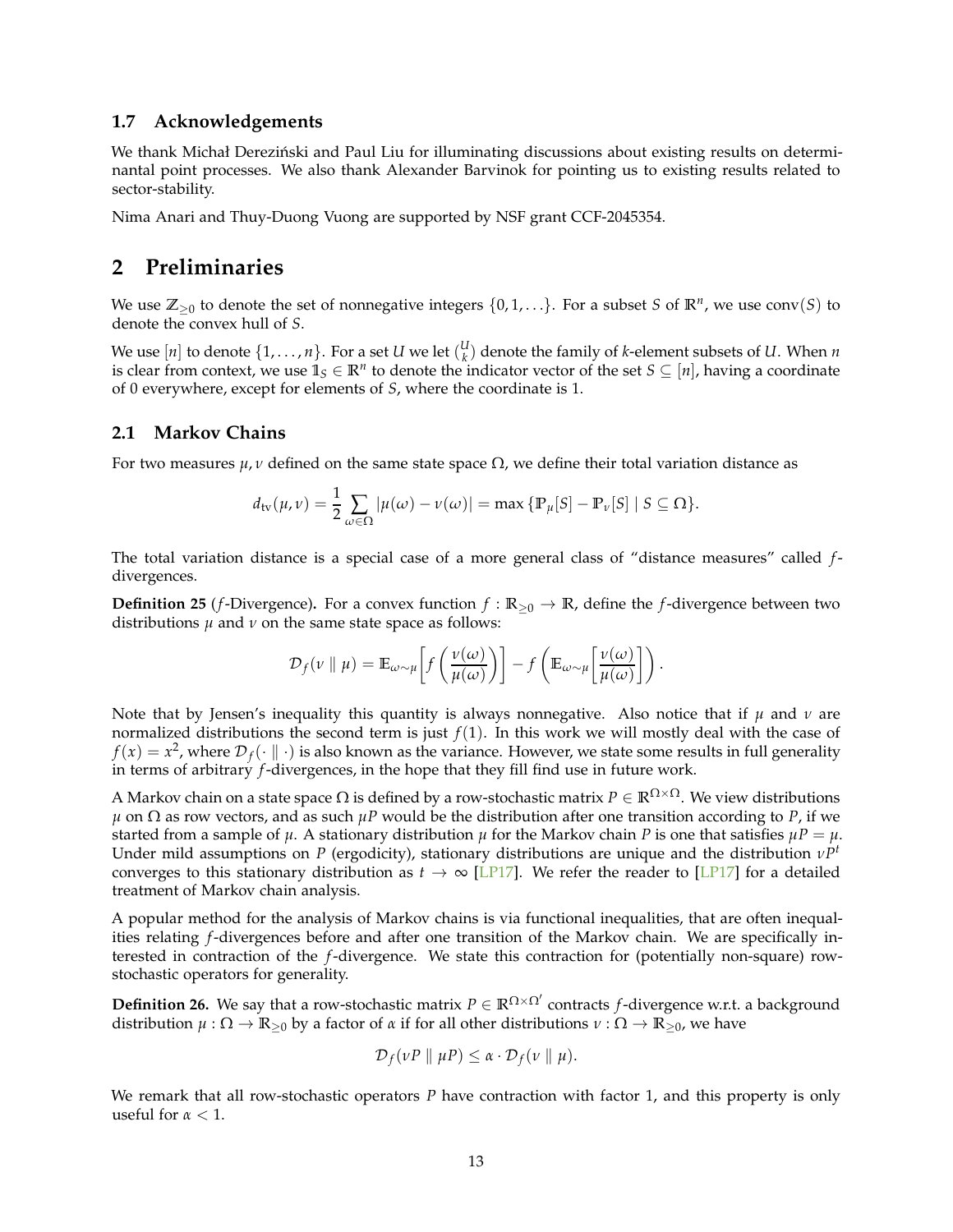**Proposition 27** (Data Processing Inequality)**.** *For all row-stochastic matrices P* ∈ **R**Ω×Ω′ *and all distributions*  $\mu, \nu : \Omega \to \mathbb{R}_{\geq 0}$ , we have

$$
\mathcal{D}_f(\nu P \parallel \mu P) \leq \mathcal{D}_f(\nu \parallel \mu).
$$

For a Markov chain *P*, we define the mixing time from a starting distribution *ν* as the first time *t* such that *νP <sup>t</sup>* gets close to the stationary distribution *µ*.

$$
t_{\text{mix}}(P, \nu, \epsilon) = \min \{ t \mid d_{\text{tv}}(\nu P^t, \mu) \le \epsilon \}.
$$

We drop *P* and *ν* if they are clear from context. If *ν* is the Dirac measure on a single point  $\omega$ , we write  $t_{\text{mix}}(P, \omega, \epsilon)$  for the mixing time. When mixing time is referenced without mentioning  $\epsilon$ , we imagine that  $\epsilon$  is set to a reasonable small constant (such as 1/4). This is justified by the fact that the growth of the mixing time in terms of  $\epsilon$  can be at most logarithmic [\[LP17\]](#page-35-1).

Contraction inequalities, combined with companion inequalities relating  $d_{\text{tv}}$  and  $f$ -divergences allow one to bound the mixing time of a Markov chain. In particular for  $f(x) = x^2$ , one has the relationship

$$
d_{\text{tv}}(\nu,\mu) \leq O\left(\sqrt{\mathcal{D}_{\chi^2}(\nu \parallel \mu)}\right),\,
$$

and as a result we get

**Proposition 28** ([see, e.g., [LP17\]](#page-35-1))**.** *Suppose that a Markov chain P with stationary distribution µ has α-factor*  $\mathit{contraction}$  in  $\mathcal{D}_{\mathit{x}^{\mathit{2}}}(\cdot \parallel \cdot)$ . Then the mixing time of P started from a point  $\omega$  satisfies

$$
t_{mix}(P, v, \epsilon) \le O\left(\frac{\log(1/\epsilon \mathbb{P}_{\mu}[\omega])}{\log(1/\alpha)}\right) \le O\left(\frac{1}{1-\alpha} \cdot \log\left(\frac{1}{\epsilon \cdot \mathbb{P}_{\mu}[\omega]}\right)\right).
$$

#### **2.2 Complex Analysis**

<span id="page-13-0"></span>We use the following classic result from elementary complex analysis [see, e.g., [Lan13\]](#page-34-22).

**Lemma 29** (Schwarz's lemma). Let  $D = \{z \in \mathbb{C} \mid |z| < 1\}$  be the open unit disk in the complex plane  $\mathbb{C}$  centered *at the origin and let*  $f: D \to \mathbb{C}$  *be a holomorphic map such that*  $f(0) = 0$  *and*  $|f(z)| \leq 1$  *on D. Then* 

$$
|f'(0)|\leq 1.
$$

#### **2.3 Linear Algebra**

**Theorem 30** (Courant-Fischer Theorem). Let  $A \in \mathbb{R}^{n \times n}$  be a Hermitian matrix with eigenvalues  $\lambda_1 \geq \lambda_2 \geq$  $\cdots \geq \lambda_n$ . *Then* 

$$
\lambda_k(A) = \min_{U} \max_{v} \langle v, Av \rangle,
$$

*where the minimum is taken over all* (*n* − *k* + 1)*-dimensional subspaces U* ⊆ **R***<sup>n</sup> and the maximum is taken over all vectors*  $v \in U$  *with*  $\langle v, v \rangle = 1$ *.* 

**Theorem 31.** Let  $A \in \mathbb{R}^{n \times m}$ ,  $B \in \mathbb{R}^{m \times n}$  where  $m \geq n$ . Then the spectrum of BA (as a multiset) is precisely the *union of the spectrum of AB (as a multiset) with*  $m - n$  *copies of 0.* 

#### **2.4 Polynomials and Sector-Stability**

We use  $\mathbb{F}[z_1,\ldots,z_n]$  to denote *n*-variate polynomials with coefficients from  $\mathbb{F}$ , where we usually take  $\mathbb{F}$  to be **R** or **C**. We denote the degree of a polynomial *g* by deg(*g*). We call a polynomial homogeneous of degree *k* if all nonzero terms in it are of degree *k*. We define a *λ*-scaling, or an external field of  $\lambda \in \mathbb{F}^n$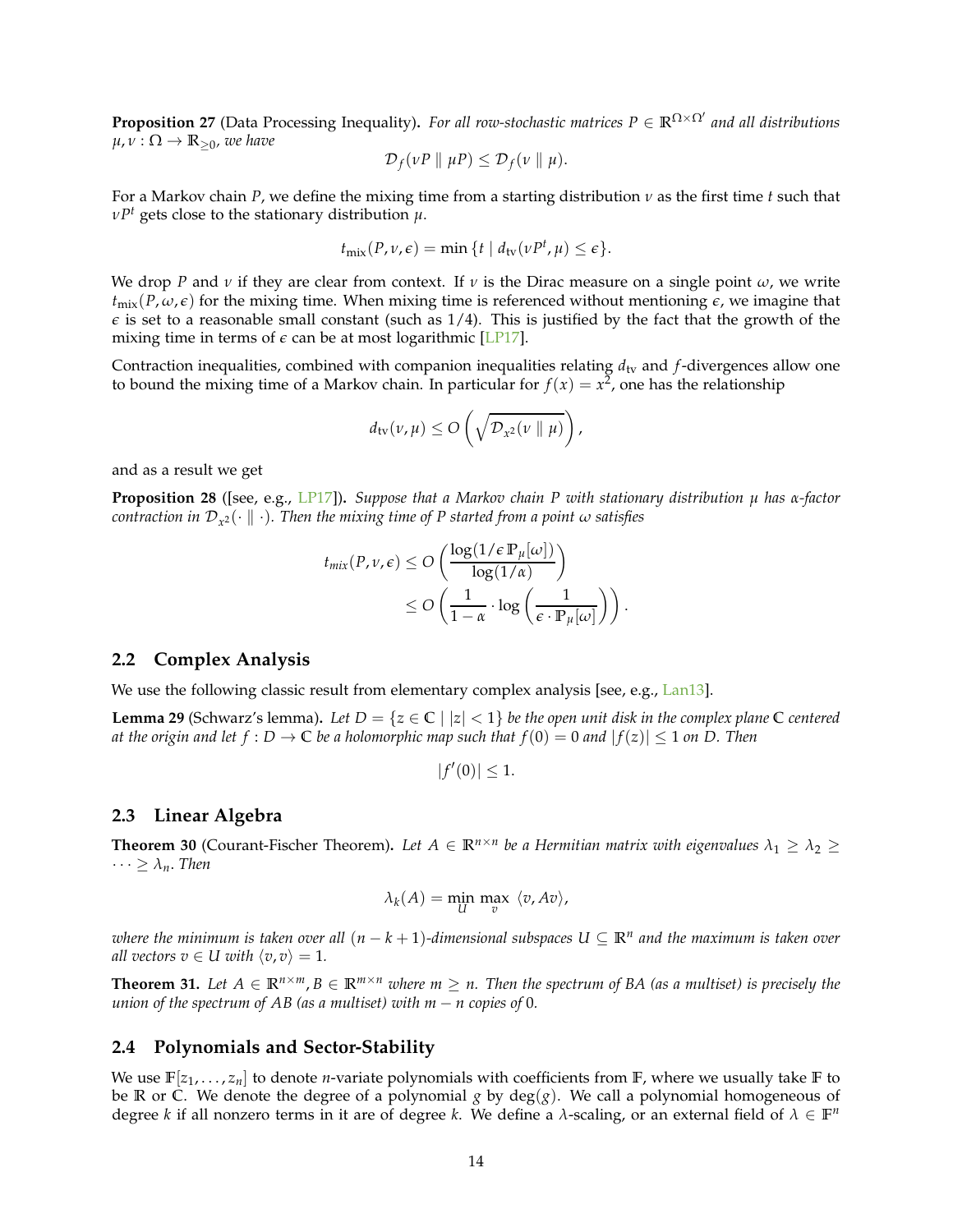applied to a polynomial  $g$ , to be the polynomial  $g(\lambda_1 z_1, \ldots, \lambda_n z_n)$ . If  $g$  was the generating polynomial of a distribution  $\mu$ , we denote the same scaling applied to  $\mu$  by  $\lambda \star \mu$ .

The main workhorse behind our main results are polynomials that avoid roots in certain regions of the complex plane.

**Definition 32** (Stability). For an open subset  $U \subseteq \mathbb{C}^n$ , we call a polynomial  $g \in \mathbb{C}[z_1, \ldots, z_n]$  *U*-stable iff

$$
(z_1,\ldots,z_n)\in U\implies g(z_1,\ldots,z_n)\neq 0.
$$

We also call the identically 0 polynomial *U*-stable. This ensures that limits of *U*-stable polynomials are *U*-stable. For convenience, when *n* is clear from context, we abbreviate stability w.r.t. regions of the form  $U \times U \times \cdots \times U$  where  $U \subseteq \mathbb{C}$  simply as *U*-stability.

Our choice of the region *U* in this work is the product of open sectors in the complex plane.

**Definition 33** (Sectors)**.** We name the open sector of aperture *απ* centered around the positive real axis Γ*α*:

$$
\Gamma_{\alpha} := \{ \exp(x+iy) \mid x \in \mathbb{R}, y \in (-\alpha\pi/2, \alpha\pi/2) \}.
$$

With these definitions [Definition 3](#page-1-2) is the same as Γ*α*-stability for a suitable parameter *α*.

Note that  $\Gamma_1$  is the right-half-plane, and  $\Gamma_1$ -stability is the same as the classically studied Hurwitz-stability [see, e.g., [Brä07](#page-33-21)]. Another closely related notion is that of real-stability where the region *U* is the upperhalf-plane {*z* | Im(*z*) > 0} [see, e.g., [BBL09\]](#page-33-5). Note that for *homogeneous* polynomials, stability w.r.t. *U* is the same as stability w.r.t. any rotation/scaling of *U*; so Hurwitz-stability and real-stability are the same for *homogeneous* polynomials.

#### **2.5 Half-Plane Stability**

Consider an open half-plane  $H_{\theta} = \{e^{-i\theta}z \mid \text{Im}(z) > 0\} \subseteq \mathbb{C}$ . A polynomial  $g(z_1, \dots, z_n) \in \mathbb{C}[z_1, \dots, z_n]$  is *H*<sup> $\theta$ </sup>-stable if *g* does not have roots in *H*<sup>*n*</sup>. We call *H*<sub>0</sub> and *H*<sub>*π*/2</sub> the upper half-plane and right half-plane respectively. We say *g* is Hurwitz-stable if it is  $H_{\pi/2}$ -stable. We say *g* is real-stable if it is  $H_0$ -stable and has real coefficients.

<span id="page-14-0"></span>We observe that for homogeneous polynomials, the definition of *H<sup>θ</sup>* -stable is equivalent for all angles *θ*.

**Lemma 34** (Theorem 1.6, [\[BB09\]](#page-33-18)). Suppose that  $f_j \in \mathbb{C}[z_1, \cdots, z_n]$  for all  $j \in \mathbb{N}$  is U-stable for an open set *U* ⊆ **C** *n and that f is the limit, uniformly on compact subsets of U, of the sequence fj j*∈**N** . *Then f is either U-stable or it is identically equal to 0.*

In particular, if  $f_j$  has bounded degree for all  $j \in \mathbb{N}$ , and the sequence  $\{f_j\}_{j\in \mathbb{N}}$  converges to  $f$  coefficient-wise, then  $f_j$  *converge to*  $f$  *uniformly on all compact sets in*  $\mathbb{R}^n$ *.* 

<span id="page-14-1"></span>**Proposition 35** (Polarization, [\[BBL09\]](#page-33-5))**.** *For an element κ of* **N***<sup>n</sup> let*

$$
\mathbb{R}_x[z_1,\dots,z_n] = \{polynomials in \mathbb{R}[z_i]_{1 \le i \le n} \text{ of degree at most } \kappa_i \text{ in } z_i \text{ for all } i \}
$$

 $\mathbb{R}_\kappa^a[z_{ij}] = \{$  multi-affine polynomials in  $\mathbb{R}[z_{ij}]_{1 \le i \le n, 1 \le j \le \kappa_i}\}$ 

*The polarization map*  $\prod_{k=1}^{n}$  *is a linear map that sends monomial*  $z^{\alpha} = \prod_{i=1}^{n} z_i^{\alpha_i}$  *to the product* 

$$
\frac{1}{\binom{\kappa}{\alpha}}\prod_{i=1}^n(elementary symmetric polynomial of degree \alpha_i in the variables \{z_{ij}\}_{1\leq j\leq \kappa_i})
$$

*where*  $\binom{\kappa}{\alpha} = \prod_{i=1}^n \binom{\kappa_i}{\alpha_i}$ .

A polynomial  $g\in\R_\kappa[z_i]_{1\le i\le n}$  with nonnegative coefficients is real-stable if an only if its polarization  $\prod^\uparrow_\kappa(g)$  is also *real-stable.*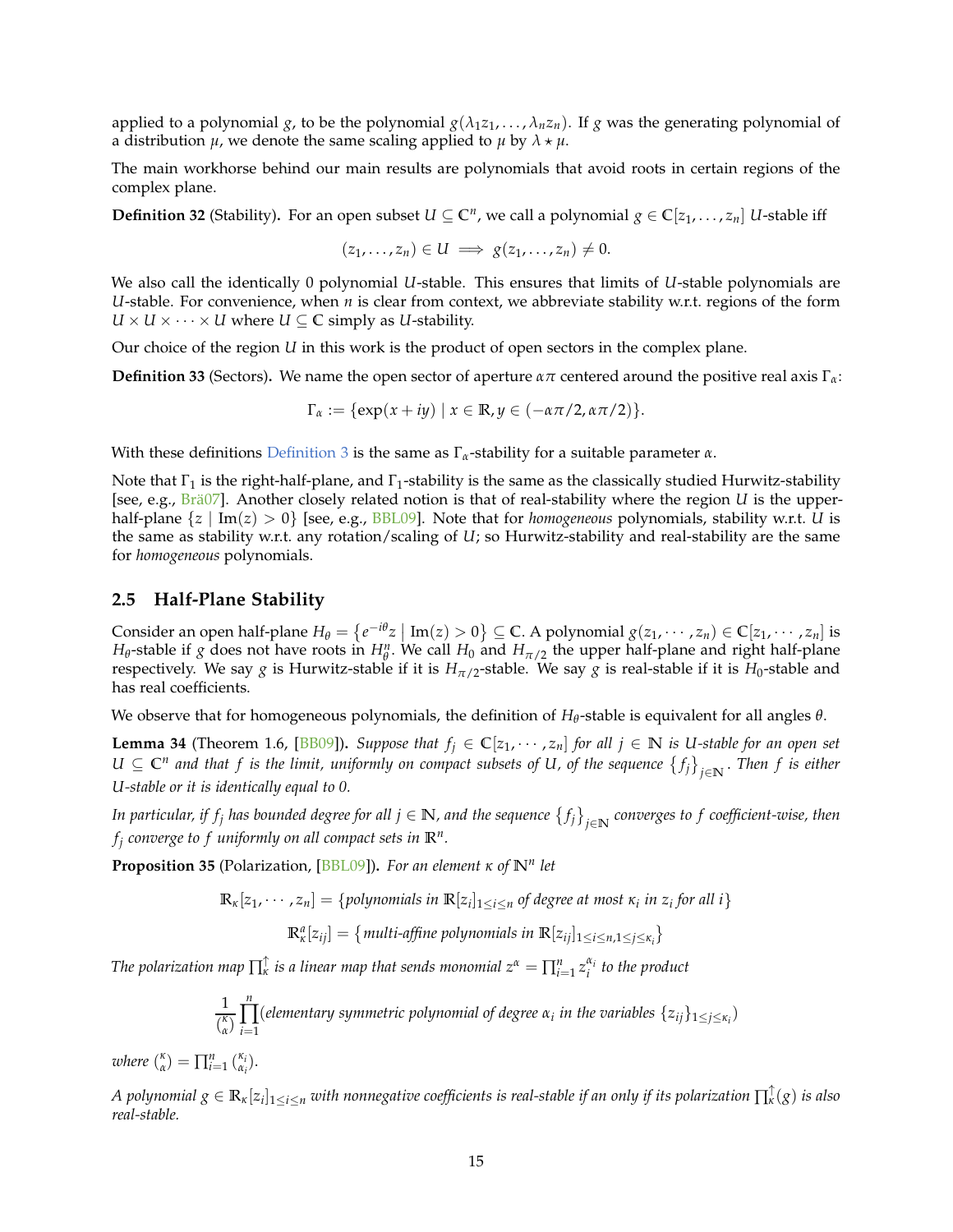<span id="page-15-1"></span>Taking polarization of  $z^k$  with  $\kappa = n$ , we obtain the following well-known result.

**Corollary 36.** For  $k \le n$ , the k-th symmetric polynomial in n variables  $e_k(z_1, \dots, z_n)$  is real-stable/Hurwitz-stable.

<span id="page-15-2"></span>The following theorems will be useful in the proof of [Theorem 11.](#page-5-0)

**Theorem 37.** Let  $g(z_1, \dots, z_n) \in \mathbb{R}[z_1, \dots, z_n]$  be Hurwitz-stable. Let  $g_e(g_o)$  be the even (odd) part of g i.e., the *sum of terms cαz <sup>α</sup> whose total degree* |*α*|<sup>1</sup> *is even (odd resp.). Then g<sup>e</sup> and g<sup>o</sup> are either identically* 0 *or Hurwitzstable.*

*Proof.* We have  $g = g_e + g_o$ . Replace  $z_j$  with  $iy_j$  with  $y_j \in H_0$ . Let  $h(\{y_j\}_{j=1}^n) := g(\{iy_j\}_{j=1}^n)$ ,  $h_e(\{y_j\}_{j=1}^n) :=$  $g_e(\{iy_j\}_{j=1}^n)$  and  $h_o(\{y_j\}_{j=1}^n) := i^{-1}g_o(\{iy_j\}_{j=1}^n)$  then  $h_e, h_o$  are polynomials with real coefficients, and h is upper half-plane stable.

We have  $h = h_e + ih_o$ , and this is the unique way to write h as  $h_1 + ih_2$  where  $h_j$  are polynomial with real coefficients, for  $j \in \{1, 2\}$ . By [\[BB09](#page-33-18), Lemma 1.8, part (2)],  $h_e$  and  $h_o$  are real-stable or identically 0. Thus *ge*, *g<sup>o</sup>* are Hurwitz-stable or identically 0. □

<span id="page-15-0"></span>**Theorem 38** ([\[BBL09](#page-33-5)], Proposition 3.2). Let  $A_1, \dots, A_n$  be (complex) positive semi-definite matrices and let B be *a* (complex) Hermitian matrix, all matrices being of the same size  $m \times m$ .

*1. The polynomial*

$$
f(z_1,\dots, z_n)=\det(z_1A_1+\dots+z_nA_n+B)
$$

*is either identically zero or real-stable;*

<span id="page-15-3"></span>*2. If B is also positive semi-definite then f has all non-negative coefficients.*

**Lemma 39.** Consider  $A \in \mathbb{R}^{n \times n}$  satisfying  $A + A^T$  is positive semi-definite. Let  $f(z_1, \cdots, z_n) = \sum_{S \subseteq [n]} z^{[n] \setminus S} \det(A_{S,S}).$ *Then f has non-negative coefficients, and is either identically* 0 *or Hurwitz-stable.*

*Proof.* Clearly,  $A + A^T$  is positive semi-definite, so  $A$  is a  $P_0$ -matrix (see [\[Gar+19](#page-33-9), Lemma 1]) i.e., all principle minors of *A* are nonnegative. The coefficients of *f* are principle minors of *A*, and are thus nonnegative.

Let  $D = (A + A^T)/2$ ,  $X = (A - A^T)/2$ . Note that *X* is skew-symmetric, thus  $B := iX$  is a Hermitian matrix, and *D* is positive semi-definite. Apply [Theorem 38](#page-15-0) with  $A_j = \text{diag} \mathbf{e}_j$  for  $j \in [n]$  where  $\mathbf{e}_j$  is the *j*-th standard basis vector,  $A_{n+1} = D$  and  $B = iX$ , we have  $g(z_1, \dots, z_n, z_{n+1}) := \det(\sum_{i=1}^n z_i A_i + z_{n+1} D + iX)$ is either identically 0 or real-stable.

Let  $w_j := i^{-1}z_j$ ,  $Z = \sum_{i=1}^n z_i A_i = diag z_1, \cdots, z_n$  and  $W = diag w_1, \cdots, w_n$ . We can rewrite

$$
g(z_1, \dots, z_n, i) = \det(Z + iD + iX) = \det(iW + iA) = i^n \det(W + A)
$$
  
=  $i^n \sum_{S \subseteq [n]} w^{[n] \setminus S} \det(A_{S,S}) = i^n f(w_1, \dots, w_n)$ 

If  $g \equiv 0$  then so is *f*. Suppose  $g \not\equiv 0$ . Fix arbitrary  $w_1, \dots, w_n$  in the right half plane  $H_{\pi/2}$ . Observe that  $z_j = iw_j$  is in the upper half plane  $H_0$ . Real-stability of *g* implies  $f(w_1, \dots, w_n) = g(z_1, \dots, z_n, i) \neq 0$ ,  $\Box$ hence *f* is Hurwitz-stable.

We also need the following for the proof of [Theorem 8.](#page-3-2)

**Theorem 40** ([\[HL72](#page-34-12)]). *Consider a graph G* =  $G(V, E)$  *on n vertices with edge weight w* :  $E \rightarrow \mathbb{R}_{\geq 0}$  *and vertex* weight  $\lambda: V \to \mathbb{R}_{\geq 0}$ . For  $S \subseteq V$ , let  $m_S := \sum_M \text{weight}(M) = \sum_M (\prod_{e \in M} w(e) \prod_{v \notin S} \lambda(v))$  where the sum is *taken over all perfect matchings M of S. The following polynomial is Hurwitz-stable*

$$
f(z_1,\dots,z_n)=\sum_{S\subseteq V}z^{[n]\setminus S}m_S
$$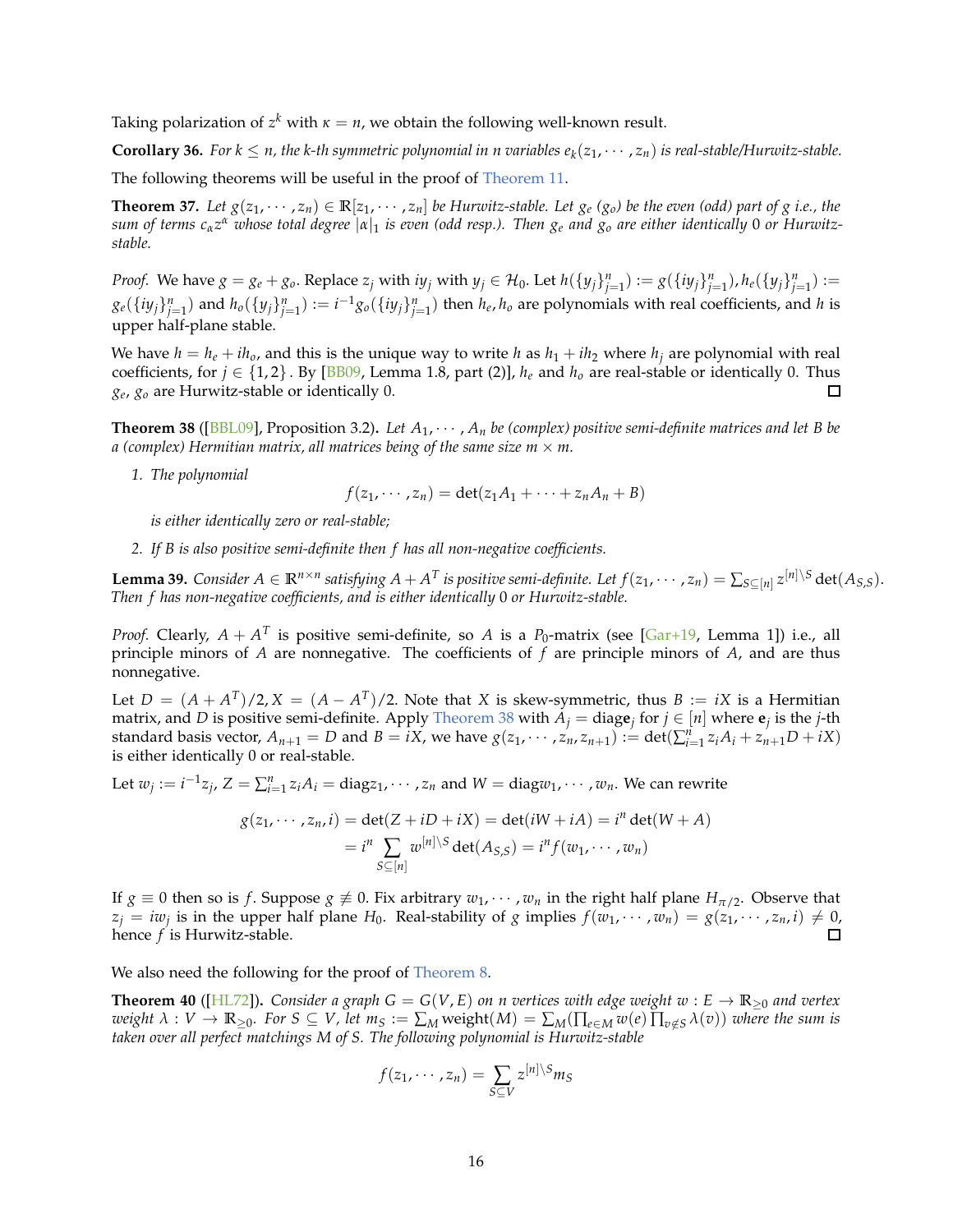#### **2.6 Matroids**

A matroid  $M = (E, \mathcal{I})$  is a structure consisting of a finite ground set E and a non-empty collection  $\mathcal{I}$  of *independent* subsets of *E* satisfying:

- 1. If *S*  $\subseteq$  *T* and *T*  $\in$  *T*, then *S*  $\in$  *T*.
- 2. If *S*, *T*  $\in$  *T* and  $|T|$  >  $|S|$ , then there exists an element *i*  $\in$  *T*  $\setminus$  *S* such that *S*  $\cup$  {*i*}  $\in$  *T*.

The *rank* of a matroid is the size of the largest independent set of that matroid. If *M* has rank *r*, any set *S* ∈ *I* of size *r* is called a *basis* of *M*. Let  $\mathcal{B}_M$  ⊂ *I* denote the set of bases of *M*. The set of bases  $\mathcal{B}_M$  of a matroid unique define *M*.

We say a matroid *M* is strongly Rayleigh or satisfies the weak half-plane property if  $f(z_1, \dots, z_n)$  =  $\sum_{S \in \mathcal{B}_M} z^S$  is real-stable.

For partition  $T_1, \dots, T_s$  of  $[n]$ , and tuple  $(c_1, \dots, c_s) \in \mathbb{N}^s$ , the partition matroid M associated with  $(T_1, \dots, T_s)$  and  $(c_1, \dots, c_s)$  is defined by  $\mathcal{B}_M = \{S \subseteq [n] \mid |S \cap T_i| = c_i \forall i\}$ .

### **3 Down-Up Random Walks and Spectral Independence**

Here we establish sufficient conditions for rapid mixing of the  $k \leftrightarrow \ell$  down-up random walks as defined in [Definition 1.](#page-0-0)

*Remark* 41*.* Our arguments in this section are small tweaks of the local-to-global contraction analyses already found in prior work of Alev and Lau [\[AL20\]](#page-32-1) and Cryan, Guo, and Mousa [\[CGM19](#page-33-22)]; the origin of these types of arguments goes back to the study of high-dimensional expanders [\[KM16](#page-34-4); [DK17;](#page-33-0) [KO18](#page-34-3)], and more sophisticated variants useful in the context of Markov chain analysis can be found in recent works of Chen, Liu, and Vigoda [\[CLV20b;](#page-33-12) [CLV20a\]](#page-33-15) and Guo and Mousa [\[GM20](#page-34-23)]. For the mixing time bounds in this work, the analysis of Alev and Lau [\[AL20](#page-32-1)] and the framework built on it by Anari, Liu, and Oveis Gharan [\[ALO20](#page-32-0)] dubbed "spectral independence" suffices; however, we choose to state a general local-to-global contraction analysis not found explicitly in prior work, in the hope that it will find use in future applications.

For a distribution  $\mu$  :  $\binom{[n]}{k}$  $\binom{n}{k}$   $\rightarrow$  **R**<sub>≥0</sub>, our goal is to analyze the mixing time of the *k*  $\leftrightarrow$  *l* down-up random walk. We will do this by establishing contraction of *f*-divergence in these random walks. Similar to prior results on local-to-global analysis of high-dimensional expanders, our goal is to show that "local" contraction of *f*-divergence (where the down-up walks are applied to a "localization" of  $\mu$ ) implies "global" contraction of *f*-divergence.

The down-up walks can be written as the composition of two row-stochastic operators known aptly as the down and up operators.

**Definition 42** (Down Operator). For a ground set [*n*], and cardinalities  $k \geq \ell$  define the row-stochastic down operator  $D_{k\to\ell}\in\mathbb{R}^{(\frac{[n]}{k})\times(\frac{[n]}{\ell})}$  as

$$
D_{k \to \ell}(S, T) = \begin{cases} \frac{1}{\binom{k}{\ell}} & \text{if } T \subseteq S, \\ 0 & \text{otherwise.} \end{cases}
$$

This operator applied to a random set *S*, produces a uniformly random subset *T* of size ℓ out of it. The down operators compose in the way one expects, i.e.,  $D_{k\to\ell}D_{\ell\to m}=D_{k\to m}$ . Note that the down operator has no dependence on  $\mu$ . In contrast the up operator as defined below depends on  $\mu$  and is actually designed to be the time-reversal of the down operator w.r.t. the background measure  $\mu$ .

**Definition 43** (Up Operator). For a ground set [n], cardinalities  $k \geq \ell$ , and density  $\mu$  :  $\binom{[n]}{k}$  $\binom{n}{k}$   $\rightarrow$   $\mathbb{R}_{\geq 0}$ , define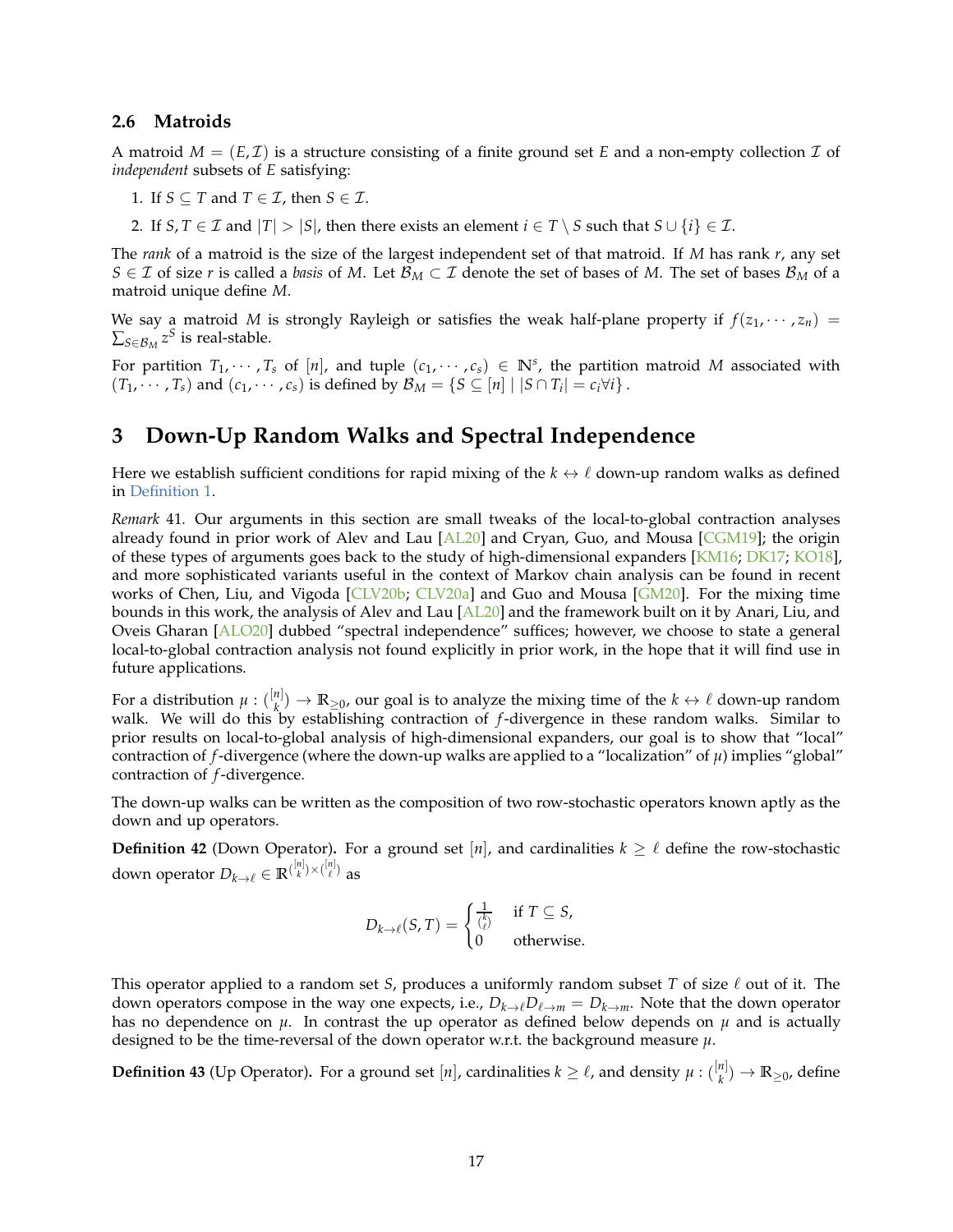the up operator  $U_{\ell \to k} \in \mathbb{R}^{(\frac{[n]}{\ell}) \times (\frac{[n]}{k})}$  as

$$
U_{\ell \to k}(T, S) = \begin{cases} \frac{\mu(S)}{\sum_{S' \supseteq T} \mu(S')} & \text{if } T \subseteq S, \\ 0 & \text{otherwise.} \end{cases}
$$

If we name  $\mu_k = \mu$  and more generally let  $\mu_\ell$  be  $\mu_k D_{k\to\ell}$ , then the down and up operators satisfy detailed balance (time-reversibility) w.r.t. the  $\mu_k$ ,  $\mu_\ell$  operators. In other words we have

$$
\mu_k(S)D_{k\to\ell}(S,T)=\mu_{\ell}(T)U_{\ell\to k}(T,S).
$$

This property ensures that the composition of the down and up operators have the appropriate  $\mu$  as a stationary distribution, are time-reversible, and have nonnegative real eigenvalues.

**Proposition 44** ([see, e.g., [KO18;](#page-34-3) [AL20](#page-32-1); [ALO20\]](#page-32-0)). *The operators*  $D_{k\to\ell}U_{\ell\to k}$  *and*  $U_{\ell\to k}D_{k\to\ell}$  *both define Markov chains that are time-reversible and have nonnegative eigenvalues. Moreover*  $\mu_k$  and  $\mu_\ell$  are respectively their station*ary distributions.*

Our goal is to show that these operators contract *f*-divergence by a multiplicative factor. To this end, it is enough to show contraction of *f*-divergence under *Dk*→<sup>ℓ</sup> . This is because, by the data processing inequality, [Proposition 27,](#page-12-0) the operator  $U_{\ell \to k}$  cannot increase the *f*-divergence.

The key ingredient in local-to-global arguments is the "local contraction" assumption. Here, one assumes that  $D_{2\to 1}$  contracts *f*-divergences w.r.t. the background measure  $\mu_2$ . The goal is to go from this assumption, and similar ones for conditionings of  $\mu$ , see [Definition 16,](#page-7-1) to contraction of  $f$ -divergence for  $D_{k\to\ell}$ . This is the natural "*f*-divergence" generalization of the notion of local spectral expansion and its implications for global expansion [see [KO18](#page-34-3)].

First we define the notion of the link of the distribution  $\mu$  w.r.t. a set *T* [see, e.g., [KO18\]](#page-34-3). This notion is almost the same as the notion of conditioned distributions  $\mu_T$ , see [Definition 16,](#page-7-1) except we remove the set *T* as well.

**Definition 45.** For a distribution  $\mu: \binom{[n]}{k} \to \mathbb{R}_{\geq 0}$  and a set  $T \subseteq [n]$  of size at most *k*, we define the link of *k T* to be the distribution  $\mu_{-T}$  :  $\binom{[n]-T}{k}$  $\binom{n-1}{k}$  → **R**<sub>≥0</sub> which describes the law of the set *S* − *T* where *S* is sampled from  $\mu$  conditioned on the event  $S \supseteq T$ .

Next we define the notion of local *f*-divergence contraction for a distribution *µ*.

**Definition 46** (Local *f*-Divergence Contraction). For a distribution  $\mu$  :  $\binom{n}{k}$  $\binom{n}{k}$  → **R**<sub>≥0</sub> and a set *T* of size at most *k* − 2, define the local contraction at *T*, to be the smallest number  $\alpha(T) \geq 0$  such that  $D_{2\to 1}$  contracts *f*-divergences w.r.t.  $(\mu_{-T})_2 = \mu_{-T}D_{(k-|T|)\to 2}$  by a factor of  $\alpha(T)$ . That is  $\alpha(T)$  is the smallest number such that for all  $\nu$  :  $\binom{[n]-T}{2}$  $\binom{-T}{2} \rightarrow \mathbb{R}_{\geq 0}$  we have

$$
\mathcal{D}_f\left(\nu D_{2\to 1}\,\middle\|\, \pi_T(\mu)D_{(k-|T|)\to 1}\right)\leq \alpha(T)\cdot \mathcal{D}_f\left(\nu\,\middle\|\, \pi_T(\mu)D_{(k-|T|)\to 2}\right).
$$

We now show that local contraction of *f*-divergence results in a bound on the contraction of *Dk*→<sup>ℓ</sup> operators.

**Theorem 47.** *Suppose that*  $\mu$  :  $\binom{[n]}{k}$  $\mathbb{R}^{n|1}_{k} \to \mathbb{R}_{\geq 0}$  *has local f-divergence contraction with contraction factors*  $\alpha(T)$ *. Define β*(*T*) = min {1, *α*(*T*)/(1 − *α*(*T*))}*. For a set T* ⊆ [*n*] *define*

$$
\gamma_T := \mathbb{E}_{e_1,\dots,e_m \sim \text{uniformly random permutation of } T}[\beta(\emptyset)\beta(\{e_1\})\cdots\beta(\{e_1,\dots,e_m\})].
$$

Then the operator  $D_{k\to\ell}$  has contraction factor at least  $1-1/\max\Big\{k\cdot\gamma_T\ \Big|\ T\in\binom{[n]}{\ell-1}\Big\}.$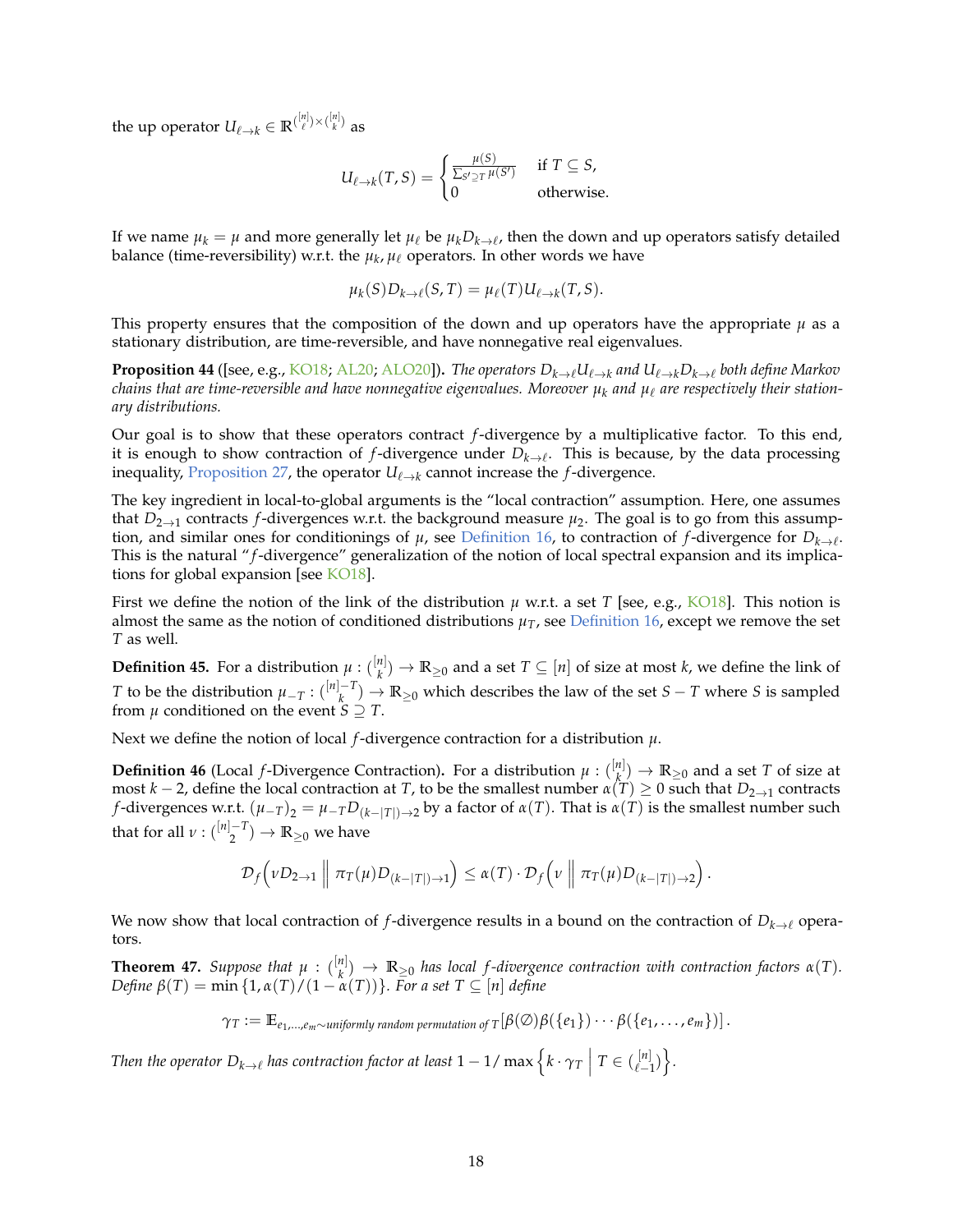*Proof.* Consider an arbitrary distribution *ν* : ( [*n*] *k*<sup>|</sup>  $\mapsto$  **R**≥0. The *f*-divergence  $\mathcal{D}_f(v \parallel \mu)$  is a difference of two terms, both involving expectations over samples  $S \sim \mu$ :

$$
\mathcal{D}_f(v \parallel \mu) = \mathbb{E}_{S \sim \mu} \left[ f\left(\frac{v(S)}{\mu(S)}\right) \right] - f\left(\mathbb{E}_{S \sim \mu} \left[\frac{v(S)}{\mu(S)}\right] \right).
$$

Our strategy is to write this difference as a telescoping sum of differences, where elements of *S* are revealed one-by-one in the sum.

Consider the following process. We sample a set *S*  $\sim \mu$  and uniformly at random permute its elements to obtain  $X_1, \ldots, X_k$ . Define the random variable

$$
\tau_i = f\left(\mathbb{E}\left[\frac{\nu(S)}{\mu(S)} \middle| X_1,\ldots,X_i\right]\right) = f\left(\frac{\sum_{S'\ni X_1,\ldots,X_i}\nu(S')}{\sum_{S'\ni X_1,\ldots,X_i}\mu(S')}\right) = f\left(\frac{\nu D_{k\to i}(\{X_1,\ldots,X_i\})}{\mu D_{k\to i}(\{X_1,\ldots,X_i\})}\right).
$$

Note that  $\tau_i$  is a "function" of  $X_1, \ldots, X_i$ . It is not hard to see that

$$
\mathcal{D}_f(v \parallel \mu) = \mathbb{E}[\tau_k] - \mathbb{E}[\tau_0] = \sum_{i=0}^{k-1} (\mathbb{E}[\tau_{i+1}] - \mathbb{E}[\tau_i]).
$$

A convenient fact about this telescoping sum is that to obtain  $\mathcal{D}_f(vD_{k\to \ell}\parallel \mu D_{k\to \ell})$ , one has to just sum over the first  $\ell$  terms instead of  $k$ :

$$
\mathcal{D}_f(\nu D_{k\to\ell} \parallel \mu D_{k\to\ell}) = \mathbb{E}[\tau_\ell] - \mathbb{E}[\tau_0] = \sum_{i=0}^{\ell-1} (\mathbb{E}[\tau_{i+1}] - \mathbb{E}[\tau_i]).
$$

This is because the set  $\{X_1,\ldots,X_\ell\}$  is distributed according to  $\mu D_{k\to\ell}$ . So our goal of showing that  $D_{k\to\ell}$ has contraction boils down to showing that the last  $k - \ell$  terms in the telescoping sum are sufficiently large compared to the rest.

Consider applying the assumption of local contraction to the link of the set  $T = \{X_1, \ldots, X_i\}$ . From this one can extract that

$$
\mathbb{E}[\tau_{i+1} | X_1,\ldots,X_i] - \mathbb{E}[\tau_i | X_1,\ldots,X_i] \leq \alpha(T) \cdot (\mathbb{E}[\tau_{i+2} | X_1,\ldots,X_i] - \mathbb{E}[\tau_i | X_1,\ldots,X_i]).
$$

Defining  $\Delta_i = \tau_{i+1} - \tau_i$ , the above can be rewritten as

$$
\mathbb{E}[\Delta_i \mid X_1,\ldots,X_i] \leq \alpha(\lbrace X_1,\ldots,X_i \rbrace) \cdot \mathbb{E}[\Delta_i+\Delta_{i+1} \mid X_1,\ldots,X_i].
$$

Rearranging yields

$$
\mathbb{E}[\Delta_i | X_1,\ldots,X_i] \leq \frac{\alpha(\{X_1,\ldots,X_i\})}{1-\alpha(\{X_1,\ldots,X_i\})} \mathbb{E}[\Delta_{i+1} | X_1,\ldots,X_i] \leq \beta(\{X_1,\ldots,X_i\}) \mathbb{E}[\Delta_{i+1} | X_1,\ldots,X_i].
$$

From this we obtain that if we consider the quantities

$$
\Delta_i \cdot \beta(\emptyset) \cdot \beta(\lbrace X_1 \rbrace) \cdots \beta(\lbrace X_1, \ldots, X_{i-1} \rbrace),
$$

they form a submartingale; this means that we have

$$
\mathbb{E}[\Delta_\ell \cdot \beta(\varnothing) \cdots \beta(\{X_1,\ldots,X_{\ell-1}\})] \geq \mathbb{E}[\Delta_0]\,.
$$

Now, consider an alternative process for generating the ordering  $X_1, X_2, \ldots, X_k$ . First select  $S \sim \mu$ , and partition it into two sets, *T* of size  $\ell - 1$  and  $S - T$  of size  $k - \ell + 1$ . We then randomly shuffle *T* and let  $X_1, \ldots, X_{\ell-1}$  be the result, and then randomly shuffle  $S-T$  and let  $X_{\ell}, \ldots, X_k$  be the result. This process is equivalent to randomly shuffling all elements of *S*.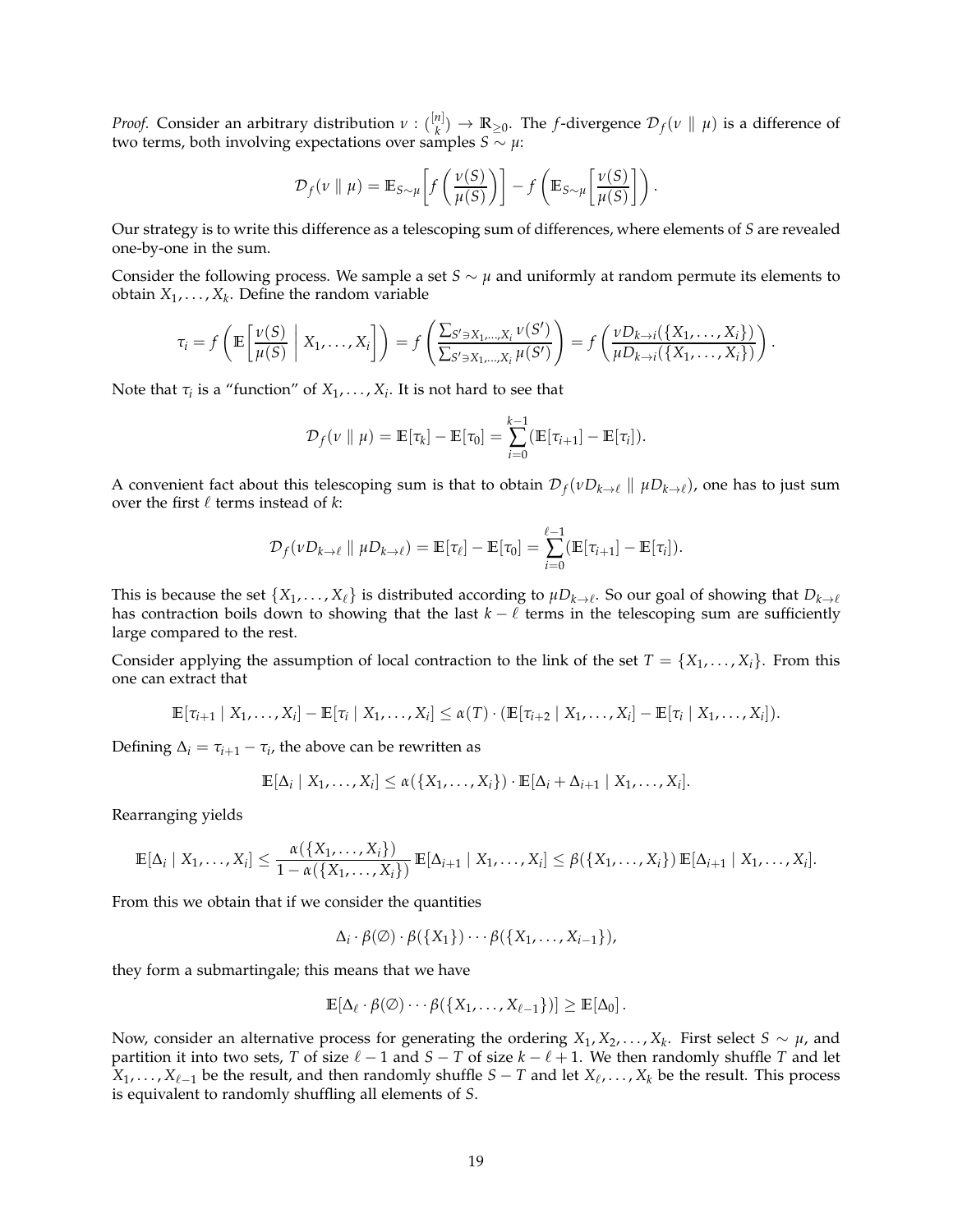The key insight is that ∆ℓ is only a function of the *unordered set T* and the ordering of *S* − *T*. However the other factor  $\beta(\emptyset) \cdots \beta(\{X_1, \ldots, X_{\ell-1}\})$  is only a function of the ordering chosen for *T* and not *S* − *T*. This means that conditioned on *T*, these two quantities are independent and we get

$$
\mathbb{E}[\Delta_{\ell} \cdot \beta(\emptyset) \cdots \beta(\{X_1,\ldots,X_{\ell-1}\})] = \mathbb{E}_T[\mathbb{E}[\Delta_{\ell} | T] \cdot \mathbb{E}[\beta(\emptyset) \cdots \beta(\{X_1,\ldots,X_{\ell-1}\}) | T]].
$$

From the definition of  $\gamma_T$ , we obtain

$$
\mathbb{E}[\Delta_{\ell} \cdot \beta(\emptyset) \cdots \beta(\{X_1,\ldots,X_{\ell-1}\})] \leq \mathbb{E}[\Delta_{\ell}] \cdot \max\left\{\gamma_T \middle| T \in \binom{[n]}{\ell-1}\right\}.
$$

Combining with previous inequalities we obtain

$$
\mathbb{E}[\Delta_{\ell}] \ge \frac{\mathbb{E}[\Delta_0]}{\max \left\{ \gamma_T \mid T \in \binom{[n]}{\ell-1} \right\}}.
$$

Similar inequalities can be obtained with  $\Delta_0$  replaced by  $\Delta_1, \Delta_2, \ldots$  in the above arguments (with potentially better factors than  $\gamma_T$ , but we ignore this potential improvement). Averaging over these *k* inequalities we obtain

$$
\mathbb{E}[\Delta_{\ell}] \geq \frac{\mathbb{E}[\Delta_0 + \cdots + \Delta_{k-1}]}{\max \left\{ k \cdot \gamma_T \middle| T \in \binom{[n]}{\ell-1} \right\}} = \frac{\mathcal{D}_f(v \parallel \mu)}{\max \left\{ k \cdot \gamma_T \middle| T \in \binom{[n]}{\ell-1} \right\}}.
$$

It just remains to note that

$$
\mathcal{D}_f(v \parallel \mu) - \mathcal{D}_f(vD_{k \to \ell} \parallel \mu D_{k \to \ell}) = \mathbb{E}[\Delta_\ell + \cdots + \Delta_{k-1}] \geq \mathbb{E}[\Delta_\ell].
$$

Here we used nonnegativity of  $\mathbb{E}[\Delta_i]$  which follows from convexity of *f* and Jensen's inequality. Combining the previous two inequalities and rearranging the terms yields the desired result. □

*Remark* 48*.* We remark that similar to prior works, in this paper we only deal with the case where the  $\alpha(T)$  contraction factors only depend on the size |*T*|. However, we suspect the more general statement we proved here to be useful in potential future applications of this method, especially to distributions  $\mu$  that "factorize" into two independent distributions when conditioned on an element; some potential examples include distributions over chains in a poset. In these scenarios, the order of conditioning on the elements matters, and we hope that by having **E**orderings[*β*(∅)*β*({*e*1})· · · *β*({*e*<sup>1</sup> , . . . ,*em*})] instead of  $\max_{\text{orderings}} {\{\beta(\emptyset)\beta(\{e_1\})\cdots\beta(\{e_1,\ldots,e_m\})\}}$ , we get more tractable results.

From this point on, we deal with cases where  $\alpha(T)$ ,  $\beta(T)$  only depend on the cardinality  $|T|$ , and as such we write them as  $\alpha_i, \beta_i$ , where  $i = |T|$ . Consequently, the global contraction factor we obtained can be rewritten as

$$
1-\frac{1}{k\beta_0\beta_1\cdots\beta_{\ell-1}}.
$$

*Remark* 49*.* A similar, slightly better, contraction factor can be obtained when *β*(*T*) only depend on |*T*|. In these cases one can simply use  $\mathbb{E}[\Delta_i] \leq \beta_i \cdot \mathbb{E}[\Delta_{i+1}]$  and obtain that the we have contraction

$$
\frac{\mathbb{E}[\Delta_0+\cdots+\Delta_{\ell-1}]}{\mathbb{E}[\Delta_0+\cdots+\Delta_{k-1}]} \leq \frac{1+1/\beta_0+\cdots+1/\beta_0\cdots\beta_{\ell-2}}{1+1/\beta_0+\cdots+1/\beta_0\cdots\beta_{k-2}}.
$$

This is essentially the same bound found by Chen, Liu, and Vigoda [\[CLV20a\]](#page-33-15) and Guo and Mousa [\[GM20\]](#page-34-23) and the analysis is essentially the same as those in its core. However this slightly better bound does not produce any meaningful improvement in the mixing time bounds we get in this work, and for simplicity we use the more naive bound.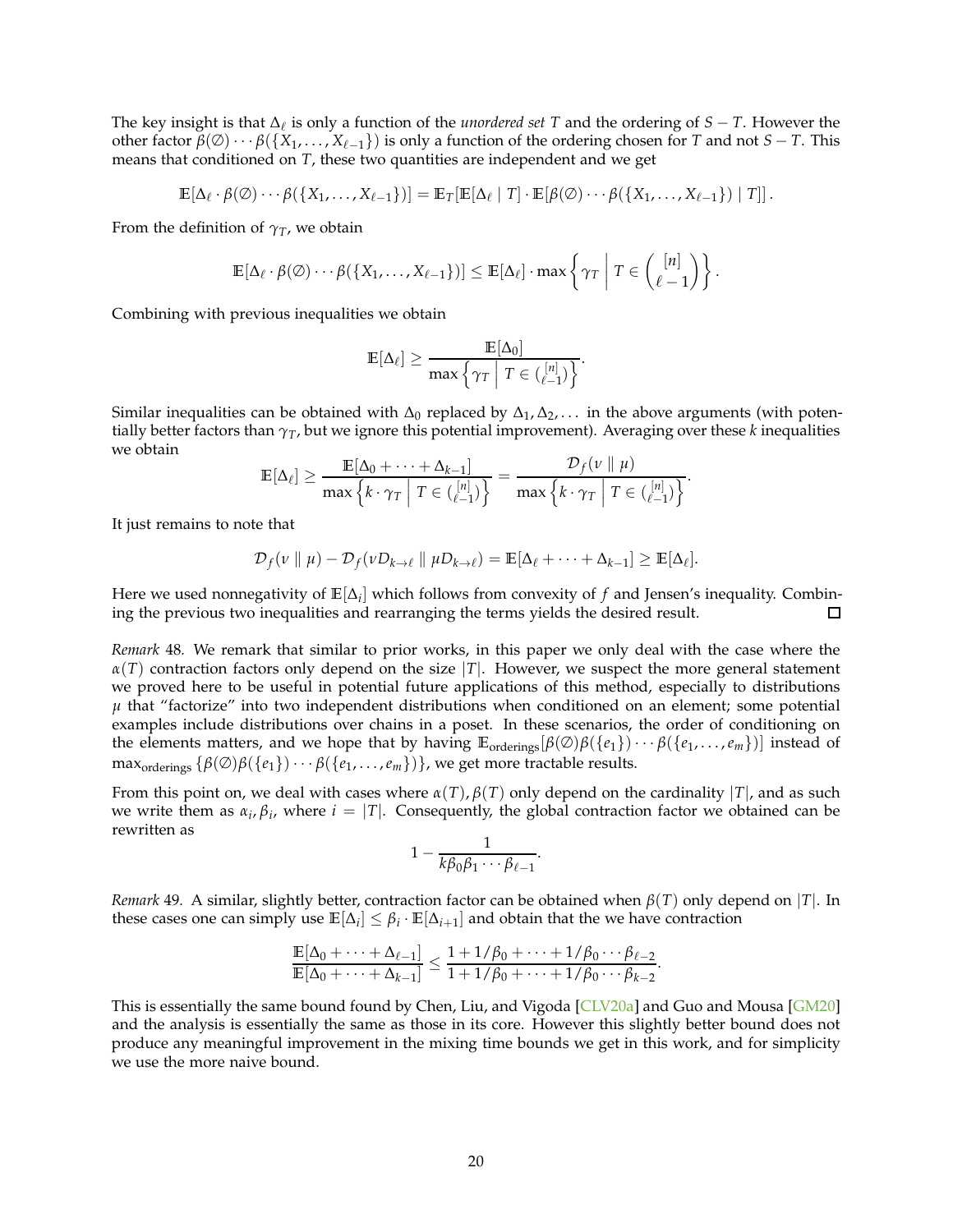While it might seem that  $\beta_0 \cdots \beta_{\ell-1}$  can get exponentially large, in the case of distributions that satisfy spectral independence  $[ALO20]$  $[ALO20]$ , this product remains polynomially small. In particular, one can show [see, e.g., [ALO20;](#page-32-0) [CLV20a\]](#page-33-15) that if the correlation matrix, see [Definition 15,](#page-7-2) has *O*(1)-bounded eigenvalues for the distribution  $\mu$  and all of its conditionings, then  $\beta_i \simeq 1/(1 - O(1/(k - i)))$ . In particular, as long as *k* − *i* is larger than a constant (hidden in the *O*-notation), then *β<sup>i</sup>* is finite an can be roughly approximated by *e <sup>O</sup>*(1/(*k*−*i*)). Thus for *k* − ℓ larger than an appropriate constant, we have the bound

$$
\beta_0 \beta_1 \cdots \beta_{k-\ell} \simeq \exp\left( O\left(\frac{1}{k} + \frac{1}{k-1} + \cdots + \frac{1}{\ell}\right) \right) \leq \exp(O(\log k)) = \text{poly}(k).
$$

### **4 Sector-Stability Implies Bounded Correlations**

<span id="page-20-0"></span>In this section, we prove [Theorem 17.](#page-8-4)

**Definition 50** (Signed Pairwise Influence/Correlation Matrix). Let  $\mu$  be a probability distribution over  $2^{[n]}$ with generating polynomial  $f(z_1, \dots, z_n) = \sum_{S \in 2^{[n]}} \mu(S) z^S$ .

Let the *signed pairwise influence matrix*  $\Psi_{\mu}^{\text{inf}} \in \mathbb{R}^{n \times n}$  be defined by

$$
\Psi_{\mu}^{\text{inf}}(i,j) = \begin{cases} 0 & \text{if } j = i \\ \mathbb{P}[j | i] - \mathbb{P}[j | \bar{i}] & \text{else} \end{cases}
$$

where  $\mathbb{P}[j | i] = \mathbb{P}_{T \sim \mu}[j \in T | i \in T]$ ,  $\mathbb{P}[j] = \mathbb{P}_{T \sim \mu}[j \in T]$  and  $\mathbb{P}[j | i] = \mathbb{P}_{T \sim \mu}[j \in T | i \notin T]$ .

Let the *correlation matrix*  $\Psi_{\mu}^{cor} \in \mathbb{R}^{n \times n}$  be defined by

$$
\Psi_{\mu}^{\text{cor}}(i,j) = \begin{cases} 1 - \mathbb{P}[i] & \text{if } j = i \\ \mathbb{P}[j | i] - \mathbb{P}[j] & \text{else} \end{cases}
$$

In [Definition 50,](#page-20-0) we use the convention that the entry  $\Psi^{\text{inf}}(i, j)$  ( $\Psi^{\text{cor}}(i, j)$  resp.) is set to 0 if  $\mathbb{P}[j | i]$  or  $\mathbb{P}[j | i]$  ( $\mathbb{P}[j | i]$  resp.) are not well-defined, e.g.,  $\mathbb{P}[i] = 0$  or  $\mathbb{P}[i] = 0$  ( $\mathbb{P}[i] = 0$  resp.)

Note that the influence matrix,  $\Psi_\mu^{\text{inf}}$ , was first introduced in [\[ALO20](#page-32-0)]. All of eigenvalues of  $\Psi_\mu^{\text{inf}}$  and  $\Psi_\mu^{\text{cor}}$ are real [see, e.g., [ALO20\]](#page-32-0).

We show that Ω(1)-aperture sector-stability of the generating polynomial of *µ* implies *O*(1)-bound on the row norms of  $\Psi_{\mu}^{\text{inf}}$  and  $\Psi_{\mu}^{\text{cor}}$ . The high level idea is to write the  $\ell_1$ -norm of a row of  $\Psi^{\text{inf}}$  as the derivative at 0 of some holomorphic function that maps the unit disk to itself, and then use Schwarz's Lemma [\(Lemma 29\)](#page-13-0) to derive a bound.

<span id="page-20-1"></span>**Theorem 51.** *Consider a multi-affine*  $f \in \mathbb{R}_{\geq 0}[z_1, \dots, z_n]$  *polynomial that is*  $\Gamma_\alpha$ -stable with  $\alpha \leq 1$ *. Let*  $\mu: 2^{[n]} \to$  $\mathbb{R}_{\geq 0}$  be the distribution generated by  $f$ , then  $\Psi^{inf}_\mu$  and  $\Psi^{cor}_\mu$  have bounded row norms. Specifically,

$$
\sum_j |\Psi_\mu^{inf}(i,j)| \leq 2/\alpha - 1,
$$

*and*

$$
\sum_j |\Psi_{\mu}^{cor}(i,j)| \leq 2/\alpha.
$$

As a corollary, the same bounds hold for maximum eigenvalues, i.e.,  $\lambda_{\max}(\Psi_\mu^{inf})\leq 2/\alpha-1$  and  $\lambda_{\max}(\Psi_\mu^{cor})\leq 2/\alpha.$ 

*Proof.* If we can show the first statement, the second follows from

$$
\mathbb{P}[j \mid i] - \mathbb{P}[j] = \mathbb{P}[j \mid i] - (\mathbb{P}[j \mid i] \, \mathbb{P}[i] + \mathbb{P}[j \mid \overline{i}] \, \mathbb{P}[\overline{i}]) = (1 - \mathbb{P}[i]) (\mathbb{P}[j \mid i] - \mathbb{P}[j \mid \overline{i}])
$$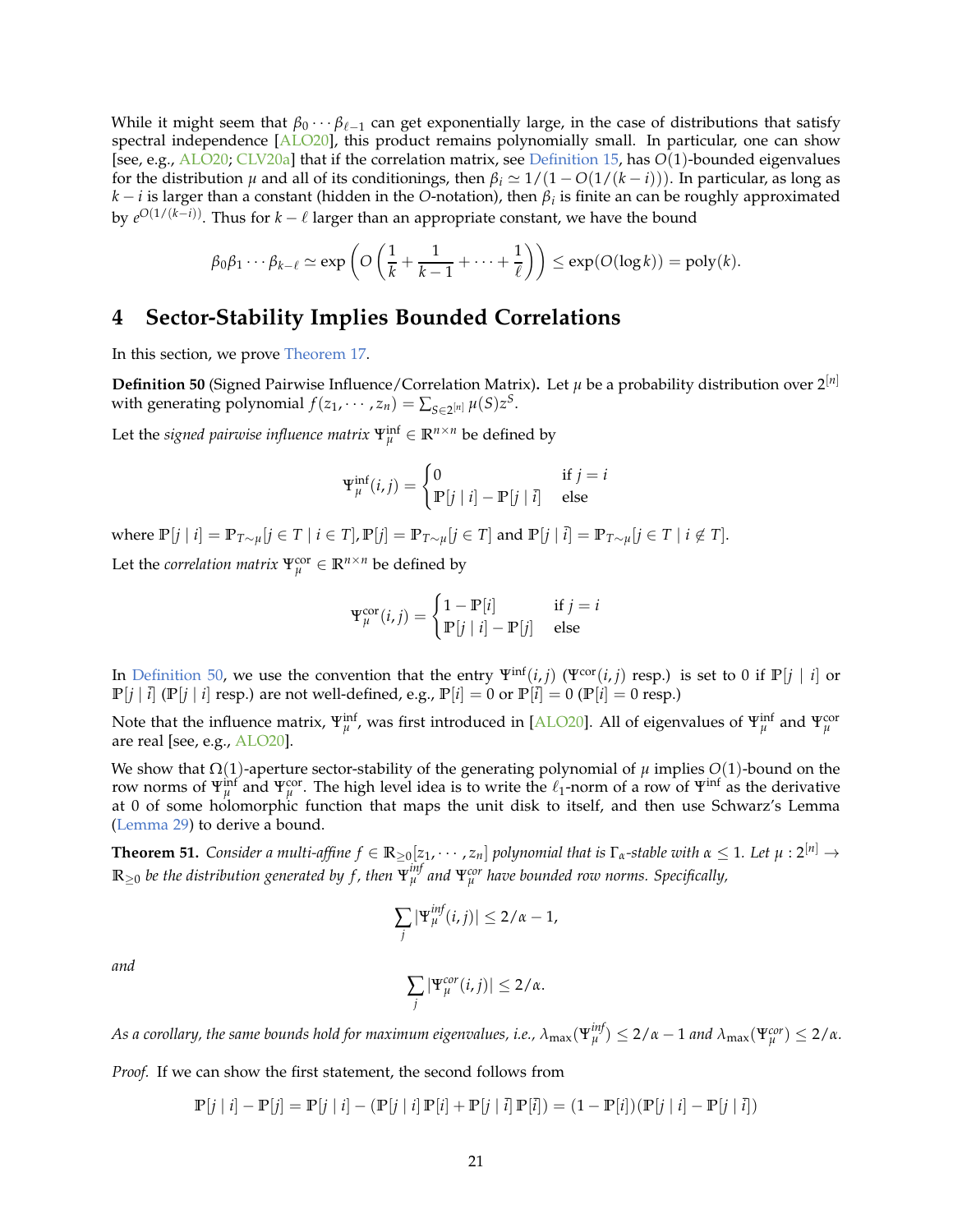$$
\sum_j |\Psi_\mu^{\text{cor}}(i,j)| \le (1 - \mathbb{P}[i])(1 + \sum_{j \ne i} |\mathbb{P}[j \mid i] - \mathbb{P}[j \mid \overline{i}]|) \le 2/\alpha.
$$

Fix a row *i*. W.l.o.g., assume  $i = n$ . Let  $h = \partial_i f$ ,  $g = f_{z_i=0}$ . We can assume w.l.o.g. that neither *g* and *h* are the zero polynomial. If either *g* or *h* are the zero polynomial then the row just become identically 0 and the statement is trivial. Let  $S := \{j \in [n] \setminus \{i\} \mid \mathbb{P}[\hat{j} | i] - \mathbb{P}[j | \hat{i}] < 0\}$  then

<span id="page-21-0"></span>
$$
\sum_{j \neq i} |\Psi_{\mu}^{\text{inf}}(i,j)| = \sum_{j \in S} (|\mathbb{P}[j \mid \overline{i}] - \mathbb{P}[j \mid i]) - \sum_{j \notin S} (|\mathbb{P}[j \mid \overline{i}] - \mathbb{P}[j \mid i]). \tag{1}
$$

Note that  $\mathbb{P}[j | i] = \frac{\partial_j h(\vec{1})}{h(\vec{1})}$  and  $\mathbb{P}[j | \vec{i}] = \frac{\partial_j g(\vec{1})}{g(\vec{1})}$ .

Define  $\vec{z} \in \mathbb{R}^{n-1}$  by  $z_j =$  $\int y$  for  $z \in S$  $y^{-1}$  else  $y^{-1}$ .

Let  $\bar{h}(y) = h(\vec{z})$  and  $\bar{g}(y) = g(\vec{z})$ . Note that  $\sum_{j \in S} \partial_j h(1) - \sum_{j \notin S} \partial_j h(1) = \bar{h}'(1)$  and the same goes for  $\bar{g}$ . This is because for each monomial  $z^U = z^{U \cap S} z^{U \setminus S}$ , we have

$$
\left(\sum_{j\in S}\partial_j z^U - \sum_{j\notin S}\partial_j z^U\right)_{\vec{z}=1} = |U\cap S| - |U\setminus S| = \left(y^{|U\cap S|}(y^{-1})^{|U\setminus S|}\right)'|_{y=1}
$$

Substitute into [\(1\)](#page-21-0), we get

<span id="page-21-1"></span>
$$
\sum_{j=1}^{n-1} |\Psi_{\mu}^{\text{inf}}(i,j)| = \sum_{j \in S} (\frac{\partial_j g(\vec{1})}{g(\vec{1})} - \frac{\partial_j h(\vec{1})}{h(\vec{1})}) - \sum_{j \notin S} (\frac{\partial_j g(\vec{1})}{g(\vec{1})} - \frac{\partial_j h(\vec{1})}{h(\vec{1})}) = \frac{\bar{g}'(1)}{\bar{g}(1)} - \frac{\bar{h}'(1)}{\bar{h}(1)} = (\log \bar{g} - \log \bar{h})'_{y=1} = \phi'(0)
$$
\n(2)

where  $\phi(x) = \log \frac{\bar{g}(e^x)}{\bar{h}(e^x)} - \log \frac{\bar{g}(1)}{\bar{h}(1)}$ . Note that  $\phi$  maps 0 to itself.

Let  $D, H \subseteq \mathbb{C}$  be the centered (open) unit disk and the (open) right half-plane respectively. For any set  $\Omega \subseteq \mathbb{C}$ , we let  $\Omega$  denote its closure.

The Mobius transformation  $T : x \mapsto \frac{x-1}{x+1}$  is a conformal map from *H* onto *D*.

For angle  $\theta \in (0, \pi)$  let  $\Omega_{\theta} := \{x \in \mathbb{C} \mid |\text{Im}(x)| < \theta\}$  and  $\varphi_{\theta} : \Omega_{\theta} \to D, x \mapsto T(\exp(\frac{\pi x}{2\theta}))$ . Note that  $\varphi_{\theta}(0) = T(1) = 0$ ,  $\varphi'_{\theta}(0) = T'(1)\frac{\pi}{2\theta} = \frac{\pi}{4\theta}$  and  $(\varphi_{\theta}^{-1})'(0) = \frac{1}{\varphi'_{\theta}(0)} = \frac{4\theta}{\pi}$ .

To bound  $|\phi'(0)|$ , we show that  $\phi$  maps  $\Omega_{\alpha\pi/2}$  to  $\overline{\Omega_{\pi-\alpha\pi/2}}$ . Now, for all small  $\epsilon > 0$ ,  $\tilde{\phi} := \varphi_{\pi-\alpha\pi/2+\epsilon} \circ$ *φ* ∘ *φ*<sub>απ/2</sub> is a holomorphic function that takes the centered unit disk to itself. We use Schwarz Lemma to bound  $|\tilde{\phi}'(0)|$ , then use this to bound  $|\phi'(0)|$ .

Let  $\theta := \alpha \pi/2$ . Consider  $x \in \Omega_{\theta}$ . Note that the function  $x \mapsto e^x$  maps  $\Omega_{\theta}$  to  $S_{\alpha}$ . Also,  $\frac{\tilde{g}(e^x)}{\tilde{h}(e^x)} \notin -S_{\alpha}$ else  $\bar{g}(e^x) + \bar{h}(e^x)z = 0$  for some  $z \in S_\alpha$  i.e.,  $f(e^x, \dots, e^x, z) = 0$ , which contradicts  $S_\alpha$ -sector-stability of *f*. In particular,  $\frac{\bar{g}(e^x)}{h(e^x)}$  never takes negative real value, thus the function log  $\frac{\bar{g}(e^x)}{h(e^x)}$  is holomorphic, and as  $\arg$ ued earlier,  $|\text{Im}(\log \frac{\tilde{g}(e^x)}{h(e^x)})|\leq \pi-\theta$ . Additionally, since *g*, *h* has non-negative coefficients and are not the zero polynomial,  $\bar{g}(1)$  and  $\bar{h}(1)$  are positive real and  $\log \frac{\bar{g}(1)}{\bar{h}(1)}$  is a real number. Therefore,  $|\text{Im}(\phi(x))|$  =  $|\text{Im}(\log \frac{\tilde{g}(e^x)}{h(e^x)})| \leq \pi - \theta$ . Hence,  $\phi$  maps  $\Omega_{\theta}$  to  $\Omega_{\pi-\theta+\epsilon}$  for every  $\epsilon > 0$ .

Fix  $\epsilon > 0$ . Consider the holomorphic map  $\tilde{\phi} = \varphi_{\pi-\theta+\epsilon} \circ \phi \circ \varphi_{\theta}^{-1}$  that takes *D* to itself. Since  $\phi, \varphi_*$  both take 0 to itself, so is  $\tilde{\phi}$ . By Schwarz's Lemma [\(Lemma 29\)](#page-13-0),  $|\tilde{\phi}'(0)| \leq 1$ . On the other hand,  $\tilde{\phi}'(0)$  =  $\varphi_{\pi-\theta+\epsilon}'(0)\times\phi'(0)\times(\varphi_\theta^{-1})'(0)=\frac{\pi}{4(\pi-\theta+\epsilon)}\phi'(0)\frac{4\theta}{\pi}=\frac{\theta}{\pi-\theta+\epsilon}\phi'(0)$ , thus  $|\phi'(0)|\leq\frac{\pi+\epsilon}{\theta}-1.$  Taking  $\epsilon\to 0$  we get  $|\phi'(0)| \leq \frac{\pi}{\theta} - 1$ . Substitute back into [\(2\)](#page-21-1) gives the desired bound.  $\Box$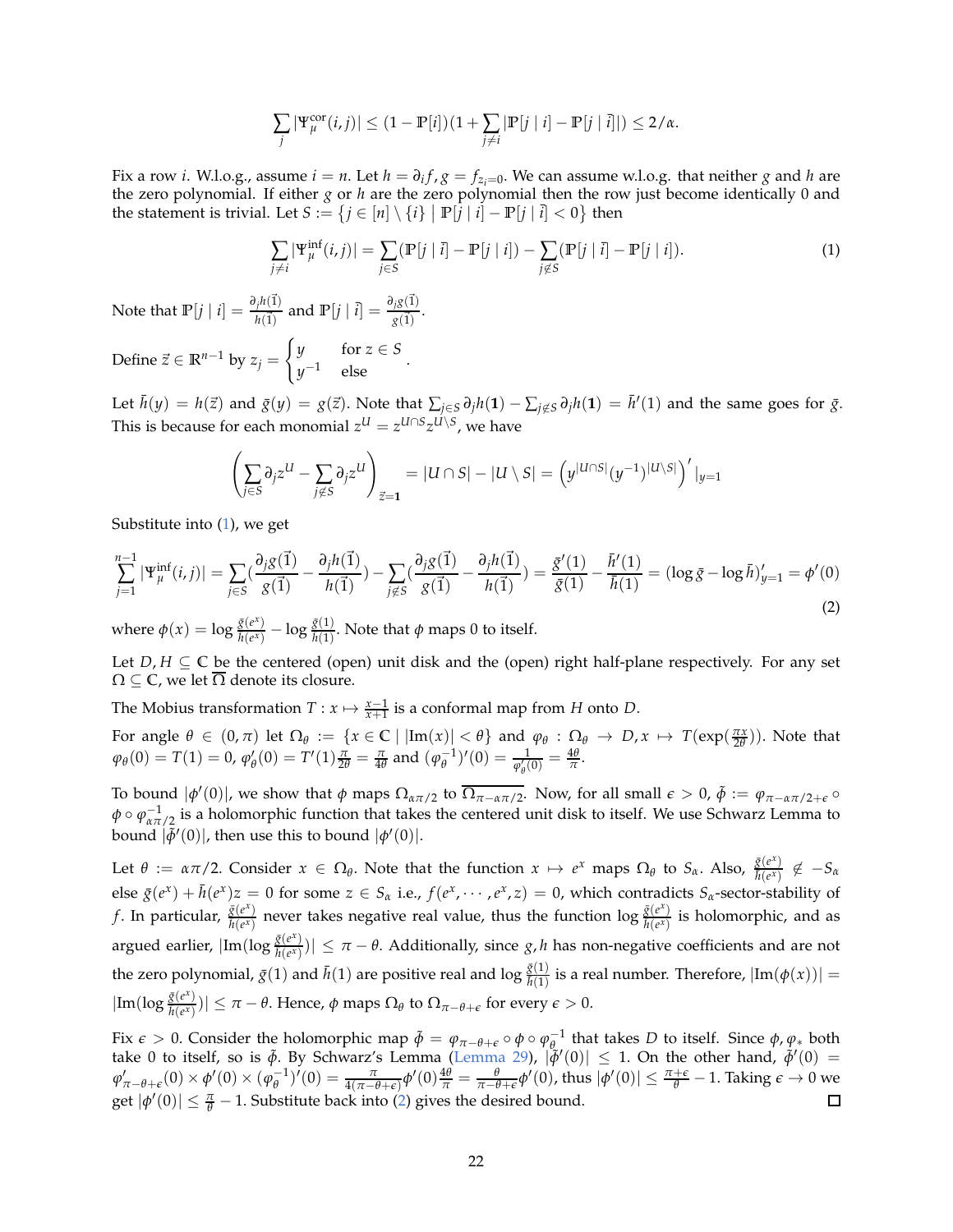*Remark* 52. Theorem 51′s bounds on  $\|\Psi^{\text{inf}}\|_{\infty}$ ,  $\|\Psi^{\text{inf}}_{\mu}\|$ , and  $\|\Psi^{\text{cor}}\|_{\infty}$  are tight, even for homogeneous  $\mu$ .

For e.g., consider 
$$
f_{\mu}(z_1,...,z_{rk}) = \sum_{i=0}^{r-1} \prod_{j=ik+1}^{(i+1)k} z_j
$$
 For  $r = 2$ , we have  $\Psi_{\mu}^{\text{inf}} = \begin{bmatrix} J_k & -J_k \ -J_k & J_k \end{bmatrix} - I_{2k}$  and  $\|\Psi^{\text{inf}}\|_{\infty} = \|\Psi_{\mu}^{\text{inf}}\| = 2k - 1$ . For arbitrary  $r$  we get  $\Psi_{\mu}^{\text{cor}} = \begin{bmatrix} J_k & 0 & \cdots & 0 \\ 0 & J_k & \cdots & 0 \\ \vdots & & & \vdots \\ 0 & \cdots & J_k \end{bmatrix} - \frac{1}{r} J_{rk}$  with  $J$  being the all

ones matrix.

$$
\|\Psi^{\text{cor}}\|_{\infty} = k(1 - \frac{1}{r}) + (r - 1)k\frac{1}{r} = k(1 - \frac{2}{r}) \xrightarrow[r \to \infty]{} 2k.
$$

<span id="page-22-0"></span>The bound on  $\|\Psi_{\mu}^{\text{cor}}\|$  is tight in general, for e.g. consider  $f(z_1,\ldots,z_{2k}) = \epsilon z_1 \ldots z_{2k} + (1-\epsilon)$  for small  $\epsilon > 0$ , but is not tight for homogeneous distribution  $\mu$ .

*Remark* 53*.* The proof of [Theorem 51](#page-20-1) can be easily generalized to weaker types of stability. In particular, for the proof we only need to show that *φ* maps a "large enough" domain *A* around 0 to a "bounded" region *B*. One can then pre-compose *φ* with a map from the disk *D* to *A* and post-compose with a map from *B* to the disk *D*, and apply Schwarz's lemma to the combination of these maps. We then derive a bound on |*φ* ′ (0)| that only depends on the shape of regions *A* and *B* and what the derivative of the pre-composed and post-composed maps are at 0.

In the case of sector-stability *A* was the strip  $\Omega_{\alpha\pi/2}$  and *B* was  $\overline{\Omega_{\pi-\alpha\pi/2}}$ . For weaker stability assumptions, one can get a smaller but large-enough region *A*, and a larger but small-enough region *B*. As an example, suppose that  $\Gamma$  contains both  $\mathbb{R}_{>0}$  and a disk  $D(1,\epsilon)$  around the point 1, and  $g_\mu$  is sector stable w.r.t. Γ. Assume further that Γ is closed under inversion  $z$   $\mapsto$   $z^{-1}$  (by choosing a potentially smaller *ε*). By plugging in  $z_i$  from  $\mathbb{R}_{>0}$ , we get that any positive linear of combination of  $\tilde{h}$  and  $\bar{g}$  must be  $D(1,\epsilon)$ -stable. In particular, we still obtain that  $\bar{g}(y)/\bar{h}(y)$  does not assume any value in  $\mathbb{R}_{\leq 0}$  as long as  $y \in D(1,\epsilon)$ . This means that we can define a branch of log here that only takes values in Ω*π*. So our *A* region will be the largest domain around 0 with  $exp(A) \subseteq D(1,\epsilon)$  and *B* will be  $\Omega_{\pi}$ . For any constant  $\epsilon$ , the derivative of a map  $\phi$  from this *A* to this *B* will be  $O(1)$ .

### **5 Sector-Stable Polynomials and Preserving Operations**

In this section, we show how certain natural operations affect the sector-stability of polynomials. In [Corollary 62,](#page-24-0) we show that the degree-*k* part of a Hurwitz-stable (or  $\Gamma_1$ -stable) polynomial is  $\Gamma_{1/2}$ -stable. In [Theorem 66,](#page-25-0) we show that given a homogeneous real-stable polynomial  $g$ , the sum of terms in  $g$  whose  $(T_1, \ldots, T_k)$ -degree is equal to  $(c_1, \ldots, c_k)$  is  $\Gamma_{1/2^k}$ -stable. These results are important ingredients in the proof of [Theorems 8](#page-3-2) and [11](#page-5-0) and [Corollary 14.](#page-6-2)

<span id="page-22-4"></span><span id="page-22-1"></span>**Proposition 54.** *The following operations preserve α-sector-stability:*

- <span id="page-22-2"></span>*1. Specialization:*  $g(z_1, \ldots, z_n) \mapsto g(a, z_2, \ldots, z_n)$ , where  $a \in \Gamma_a$ .
- <span id="page-22-3"></span>*2. Scaling:*  $g \mapsto g \star \lambda$ *, if*  $\lambda_i \in \mathbb{R}_{\geq 0} \forall i \in [n]$ .
- 3. Dual:  $g \mapsto g^*$ , where  $g(z) = \sum_{S \subseteq [n]} c_S z^S$  and  $g^*(z_1, \dots, z_n) := \sum_{S \subseteq [n]} c_S z^{[n] \setminus S}$ .

*Proof.* Part [1](#page-22-1) for *a* ∈ Γ<sub>α</sub> holds by the definition and for the closed boundary of Γ<sub>α</sub> we can set *a* to 0 or ∞ by [Lemma 34.](#page-14-0) Part [2](#page-22-2) holds by the definition of sector-stability. For part [3,](#page-22-3)

$$
g^*(z_1, \cdots, z_n) = z_1 \cdots z_n g(z_1^{-1}, \cdots, z_n^{-1}) \neq 0
$$

for all  $z_1, \dots, z_n \in \Gamma_\alpha$ , where we use  $\Gamma_\alpha$ -stability of *g* and the fact that  $z_1^{-1}, \dots, z_n^{-1}$  are also in  $\Gamma_\alpha$ .  $\Box$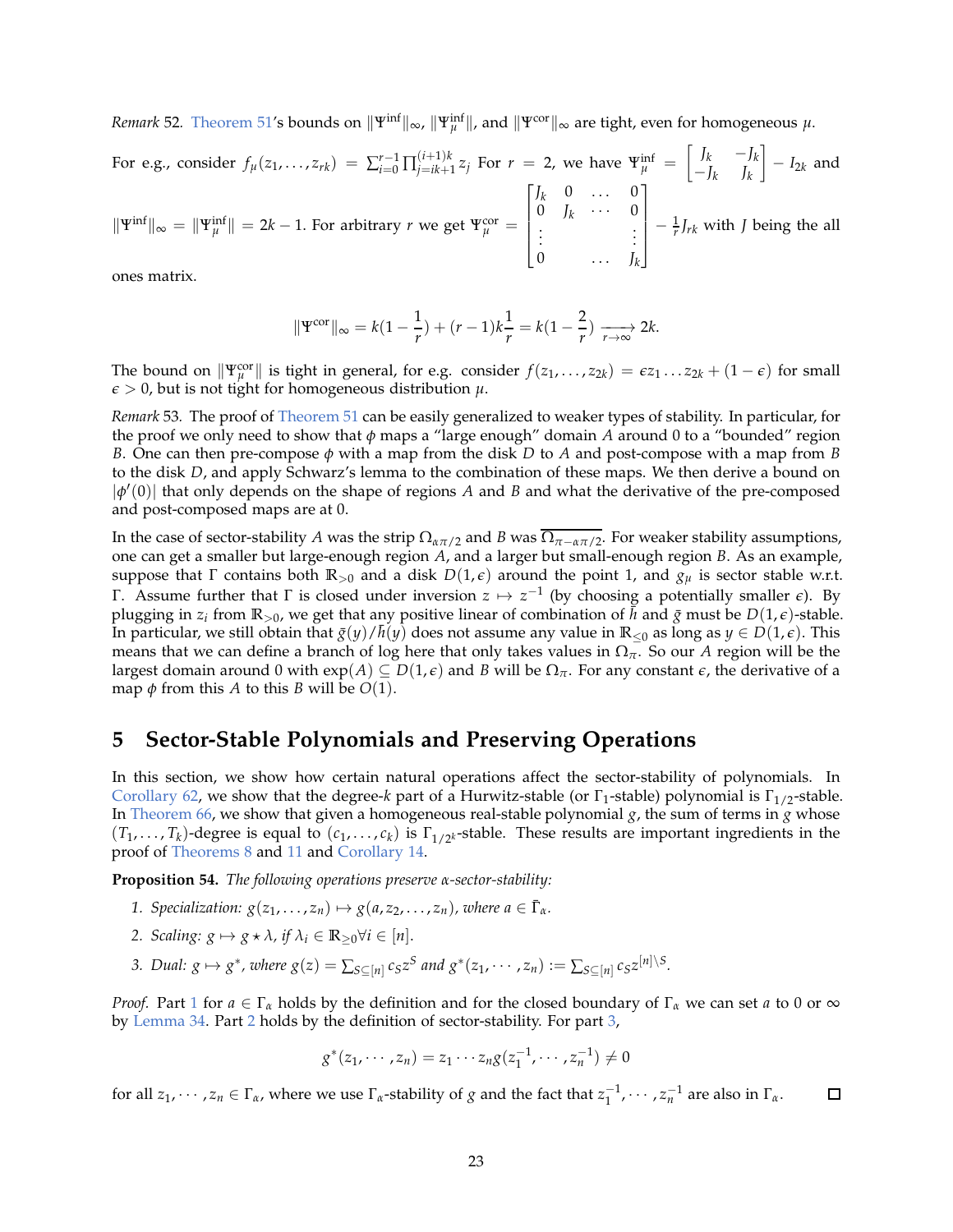**Lemma 55** (Homogenization). If multi-affine polynomial  $g(z_1, \dots, z_n) := \sum_{S \subseteq [n]} c_S z^S$  is  $\Gamma_\alpha$ -stable, then its *homogenization*

$$
g^{hom}(z_1,\dots,z_n,w_1,\dots,w_n):=\sum_{S\subseteq[n]}c_Sz^Sw^{[n]\setminus S}
$$

*is multi-affine, homogeneous of degree n, and* Γ*α*/2*-stable.*

*Proof.* One can rewrite *g* hom as

$$
g^{\text{hom}}(z_1,\dots,z_n,w_1,\dots,w_n)=w_1\cdots w_ng(\frac{z_1}{w_1},\dots,\frac{z_n}{w_n}).
$$

For any  $z_1, \dots, z_n, w_1 \dots, w_n \in \Gamma_{\alpha/2}$ , we have  $\frac{z_i}{w_i} \in \Gamma_{\alpha} \forall i \in [n]$ , thus the RHS is nonzero by  $\Gamma_{\alpha}$ -stability of П *g*.

<span id="page-23-1"></span>**Lemma 56.** *Consider graph*  $G = G(V, E)$  *on n vertices with edge weight*  $w : E \rightarrow \mathbb{R}_{\geq 0}$  *and vertex weight*  $\lambda:V\to\mathbb{R}_{\geq0}$ . For  $S\subseteq V$ , let  $m_S:=\sum_M \text{weight}(M)=\sum_M (\prod_{e\in M} w(e)\prod_{v\notin S} \lambda(v))$  where the sum is taken over *all perfect matching M of S. The following polynomial is*  $\Gamma_{1/2}$  *stable* 

$$
f(z_1,\dots,z_n,y_1,\dots,y_n)=\sum_{S\subseteq V}y^Sz^{[n]\setminus S}m_S.
$$

The class of sector-stable polynomials was studied in [\[SS19](#page-35-20)], where the authors proved that symmetrization preserves sector-stablity of univariate polynomials with nonnegative coefficients. Given a univariate complex polynomial  $p(z) = a_n z^n + \ldots + a_1 z + a_0$ , its symmetrization with *n* variables is defined as

$$
P(z_1,\ldots,z_n)=\sum_{k=0}^n\frac{a_k}{\binom{n}{k}}S_k(z_1,\ldots,z_n),
$$

where  $S_k(z_1,\ldots,z_n)=\sum_{1\leq i_1<\ldots. By the definition,  $P(z,\ldots,z)=p(z)$ . We call  $(z_1,\ldots,z_n)$  a$ solution of *p*, if  $P(z_1, \ldots, z_n) = 0$ . Define a closed set  $\Omega \subseteq \mathbb{C}^*$  the locus holder of *p*, if every solution of *p* has a point in Ω. Call a minimal by inclusion locus holder Ω a locus of *p*. For examples and properties of locus holders see [\[SS14\]](#page-35-21). Note that any polynomial is stable with respect to the complement of its locus. The next result shows that symmetrization of a univariate sector-stable polynomial with non-negative is sector-stable. Note that this result is not true if we drop the assumption of nonnegative coefficients.

**Proposition 57** (Theorem 1.1 [\[SS19](#page-35-20)])**.** *Let p*(*z*) *be a univariate* Γ*α-sector-stable polynomial with nonnegative coefficients. Then*  $\Gamma_{\alpha}$  *is the locus holder of*  $p(z)$ *.* 

For the following results, we consider degree of a polynomial *g* with respect to indices in a given set *S*. When the set *S* and *g* is specified let *k*max, *k*min be the maximum and minimum *S*-degree among monomials in *g*.

<span id="page-23-0"></span>**Lemma 58.** Let 
$$
U := \prod_i \Gamma_{\alpha_i} \subseteq \mathbb{C}
$$
,  $S \subseteq [n]$ . If  $g \in \mathbb{C}[z_1, \ldots, z_n]$  is *U*-stable, then  $g_{k_{\text{max}}}^S$ ,  $g_{k_{\text{min}}}^S$  are also *U*-stable.

*Proof.* We may re-index  $z_i$  so that  $S = [t]$  for some  $t \le n$ . W.l.o.g., assume that this is already done.

For simplicity of notation, below we omit the superscript *S*. Observe that *U* is open and  $g_{k_{\max}}, g_{k_{\min}}$  are not identically zero, by definition.

For  $\lambda \in \mathbb{R}_{>0}$  let

$$
g^{\lambda}(z_1,\dots,z_n):=\frac{1}{\lambda^{k_{\max}}}g(\lambda z_1,\dots,\lambda z_t,z_{t+1},\dots,z_n)=g_{k_{\max}}(z_1,\dots,z_n)+\sum_{k=0}^{k_{\max}-1}\frac{g_k(z_1,\dots,z_n)}{\lambda^{k_{\max}-k}}
$$

Clearly,  $g^{\lambda}$  is *U*-stable, and  $\lim_{\lambda\to\infty} g^{\lambda} = g_{k_{\max}}$ , so by Lemma [34,](#page-14-0)  $g_{k_{\max}}$  is *U*-stable. Similarly,  $g_{k_{\min}} =$  $\lim_{\lambda\to 0^+} \frac{1}{\lambda^{k_\mathfrak{m}}}$  $\frac{1}{\lambda^{k_{\text{min}}}} g(\lambda z_1, \cdots, \lambda z_n)$  is *U*-stable.  $\Box$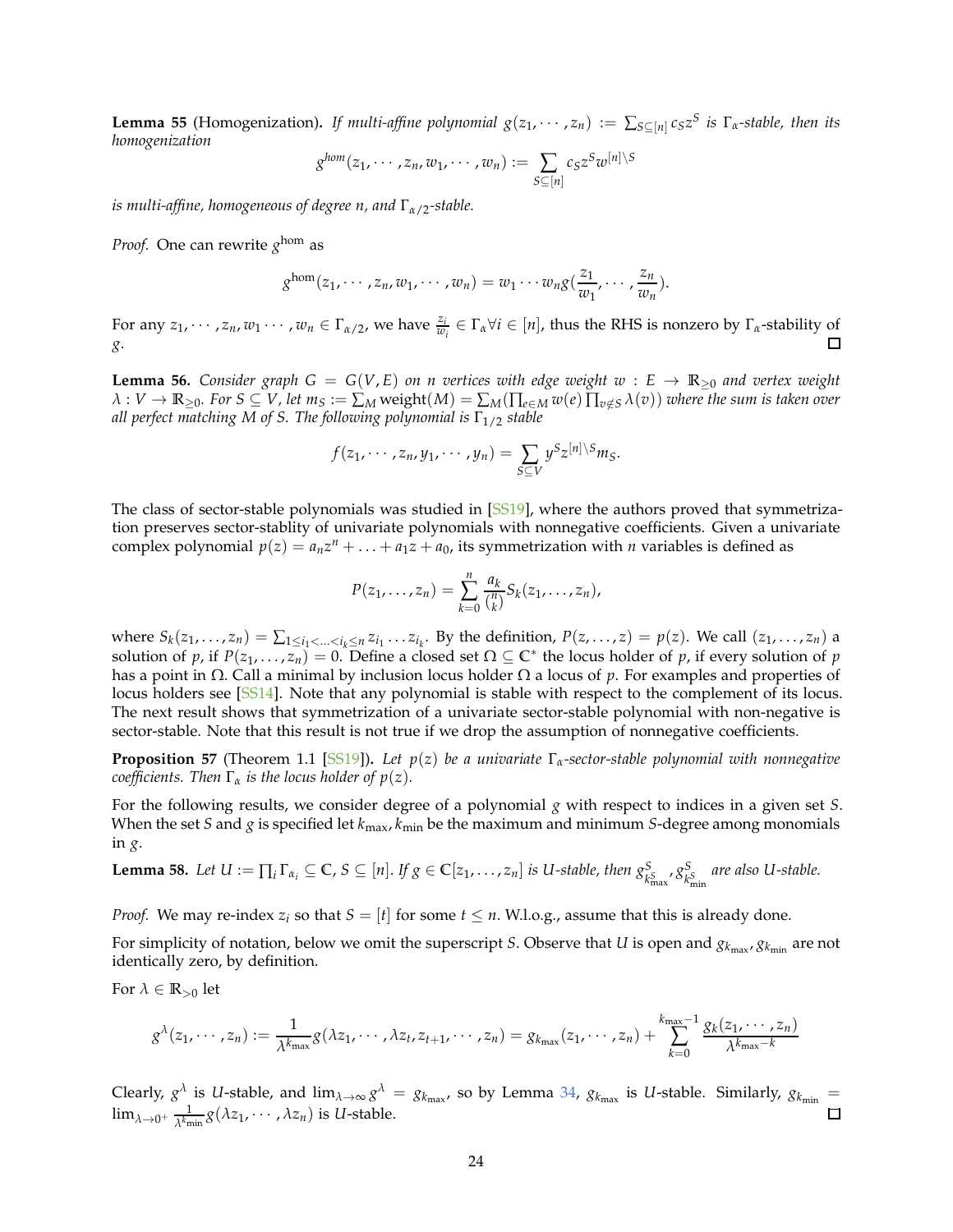As a consequence, we can prove partial derivatives preserve sector stability.

 ${\bf Corollary~59.}$  If  $p(z_1, \ldots z_n)$  is a multiaffine polynomial, then the partial derivative of  $p$  with respect to any variable *zi in i* ∈ [*n*]*, which we denote by ∂<sup>i</sup> p, is sector stable.*

*Remark* 60*.* In general taking derivatives of non-multiaffine polynomials does not preserve sector stability. For example, let  $x, y, z_1, \ldots, z_n$  be variables. Look at the polynomial  $p = (xz_1 + yz_2)(xz_2 + yz_3)(xz_3 +$  $yz_4$ )... $(xz_n + yz_1)$ . This is  $\Gamma_{1/2}$ -sector stable. Now differentiate w.r.t. each  $z_i$  once, and then set each  $z_i$  it to zero. What you end up with is  $x^n + y^n$ . This is only  $\Gamma_{1/n}$ -sector-stable.

<span id="page-24-1"></span>**Theorem 61** (Hurwitz-stable intersected with one partition constraint)**.** *Suppose g*(*z*1, . . . , *zn*) *is a* Γ1*-stable polynomial with constant parity (the degree of every monomial is even or odd). Then g<sup>k</sup> is* Γ1/2*-stable or identically 0.*

*More precisely, for*  $k \in [k_{\min}, k_{\max}]$  *with*  $k \equiv k_{\max} \pmod{2}$ ,  $g_k$  *is*  $\Gamma_{1/2}$  *stable.* 

*Proof.* [Lemma 58](#page-23-0) with  $S = [n]$  and  $U = \Gamma_1^n$  implies  $g_{k_{\text{max}}} g_{k_{\text{min}}}$  are  $\Gamma_1$ -stable. W.l.o.g., we assume  $k_{\text{max}} >$  $k_{\text{min}} \geq 0$ , otherwise there is nothing to prove.

Fix arbitrary  $z_1, \ldots, z_n \in \Gamma_{1/2}$ . Let  $h(z) = \frac{1}{z^{k_{\min}}} g(z_1 z, z_2 z, \ldots, z_n z)$ . Note that  $h(0) = g_{k_{\min}}(z_1, \ldots, z_n) \neq 0$ by Γ<sub>1</sub>-stability of  $g_{k_{min}}$ . Note also that all terms in *h* has even degree in *z*, and the highest degree term is  $g_{k_{\max}}(z_1,\cdots,z_n)z^{k_{\max}-k_{\min}}$  with  $g_{k_{\max}}(z_1,\cdots,z_n)\neq 0$  by  $\Gamma_1$ -stability of  $g_{k_{\max}}$ . By substituting  $z=y^{1/2}$ in *h*, we obtain a polynomial  $\tilde{h}(y) := h(y^{1/2})$  that satisfies  $\tilde{h}(y) \neq 0$  whenever  $y \in \bar{S}_1 \cup \{0\}$ . Indeed,  $\tilde{h}(0) = h(0) \neq 0$ . For  $y \in \bar{S}_1$ , we have  $z = y^{1/2} \in \bar{S}_{1/2}$  thus  $(z_i z)_{i=1}^n \in \Gamma_1^n$ , and  $\tilde{h}(y) = g(z_1 z, \dots, z_n z) \neq 0$ by Γ<sup>1</sup> -stability of *g*.

Let  $\lambda_1, \dots, \lambda_d$  be the roots of  $\tilde{h}(y)$  where  $d := \deg(\tilde{h}) = \frac{k_{\max} - k_{\min}}{2}$ . As argued earlier,  $\lambda_i \in (\mathbb{C} \setminus (\bar{S}_1 \cup$  $(0)$ )) =  $H_{-\pi/2}$ . Fix  $k \in [k_{min}, k_{max})$  with  $k \equiv k_{max}$  (mod 2). By half-plane stability of symmetric polynomial ( [Corollary 36\)](#page-15-1),

$$
g_k(z_1,\dots,z_n)=g_{k_{\max}}(z_1,\dots,z_n)e_t(\lambda_1,\dots,\lambda_d)\neq 0
$$

where  $t := \frac{k_{\text{max}} - k}{2} \in \mathbb{N}$ .

The next corollary results in DPP sampling on  $P_0$  matrix  $A \in \mathbb{R}^{n \times n}$ , where  $A + A^T$  is PSD, and the sampling from monomer-dimer of fixed size.

<span id="page-24-0"></span>**Corollary 62.** Suppose  $g(z_1, \ldots, z_n) \in \mathbb{R}[z_1, \cdots, z_n]$  is  $\Gamma_1$ -stable, then  $g_k$  is either identically 0 or  $\Gamma_{1/2}$ -stable.

*Proof.* Define the even and odd parts  $g_e$  and  $g_o$  of  $g$  as in Theorem [37.](#page-15-2) If  $g_e \equiv 0$  or  $g_o \equiv 0$  then the claim follows from Theorem [61.](#page-24-1)

Suppose  $g_e$ ,  $g_o \neq 0$ , then they are  $\Gamma_1$ -stable by Theorem [37.](#page-15-2) The claim follows by applying Theorem [61](#page-24-1) to *g<sup>e</sup>* (*go*) if *k* is even (odd resp.)  $\square$ 

<span id="page-24-3"></span>[Lemma 39](#page-15-3) and [Corollary 62](#page-24-0) together imply the following corollaries.

**Corollary 63.** *Consider*  $A \in \mathbb{R}^{n \times n}$  *where*  $A + A^T$  *is positive semi-definite, then* 

$$
f_k(z_1,\dots,z_n)=\sum_{S\in\binom{[n]}{k}}\det(A_{S,S})z^{[n]\setminus S}
$$

*and its dual*

$$
f_k^*(z_1,\dots, z_n)=\sum_{S\in\binom{[n]}{k}}\det(A_{S,S})z^S
$$

<span id="page-24-2"></span>*are either identically* 0 *or* Γ1/2*-stable, and has nonnegative real coefficients.*

 $\Box$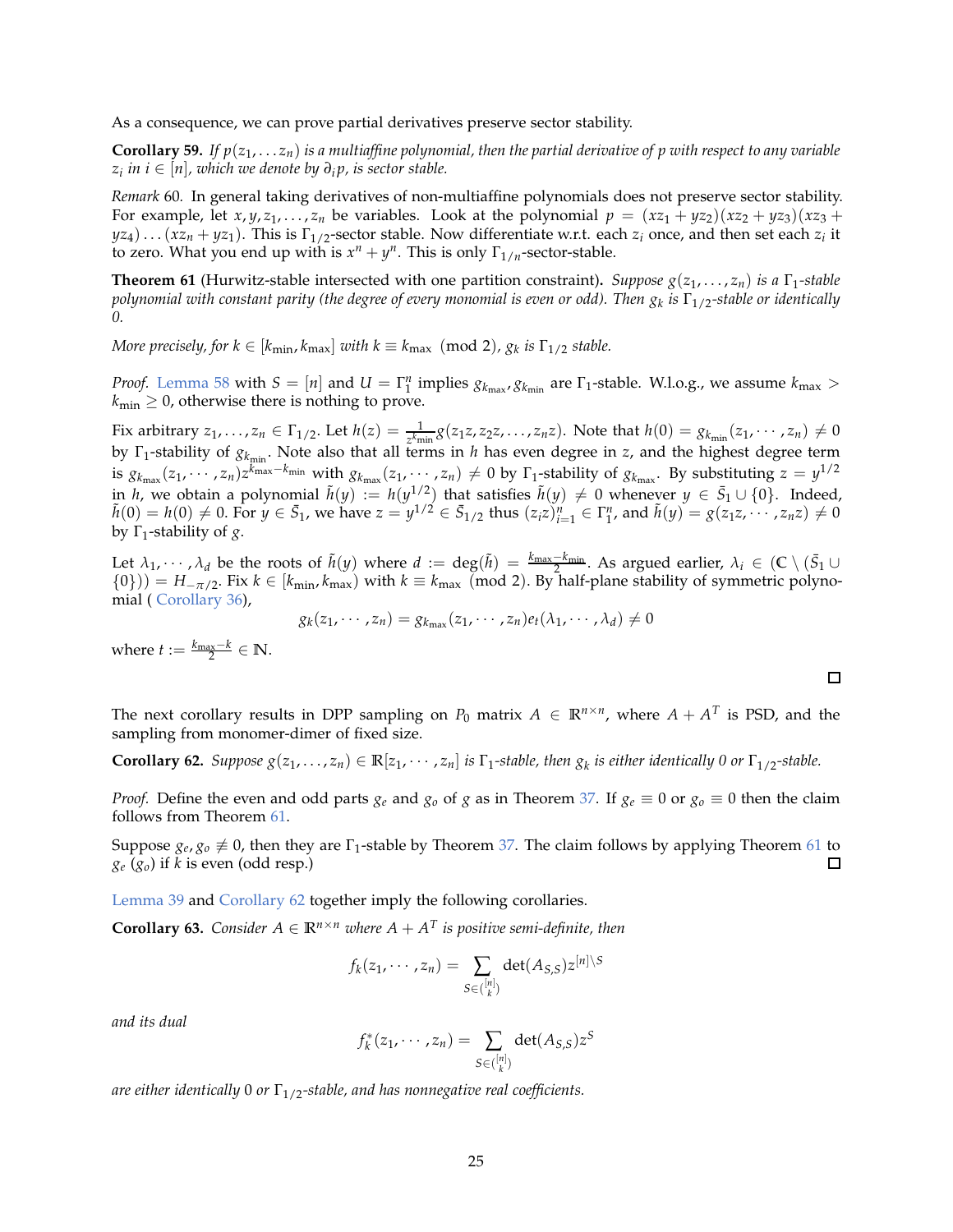**Corollary 64.** *Consider a graph G* =  $G(V, E)$  *on n vertices. For*  $S \subseteq V$ *, let*  $m_S$  *be the number of perfect matching on S. Then*

$$
f_k(z_1,\dots,z_n)=\sum_{S\in\binom{[n]}{k}}m_Sz^{[n]\setminus S}
$$

<span id="page-25-1"></span>and its dual  $f_k^*$  are either identically 0 or  $\Gamma_{1/2}$ -stable.

**Lemma 65.** *Suppose that*  $p(x, y)$  *is a homogeneous polynomial with coefficients in*  $\mathbb{C}$ *, defined as* 

$$
p(x,y) = \sum_{i} c_i x^i y^{d-i}.
$$

*If p is*  $(\overline{\Gamma_{\alpha}} \times \overline{\Gamma_{\beta}})$ -stable for  $\alpha + \beta \geq 1$ , then the sequence of  $c_i$  will have no holes (zeros in between nonzeros).

*Proof.* We may as well assume that  $c_0$ ,  $c_d \neq 0$ , otherwise we can factor out extra powers of *x* and *y*. Let  $g(z) = p(z, 1)$ . Then *g* is  $\overline{\Gamma_1}$ -stable. This is because every  $z \in \overline{\Gamma_1}$  can be written as  $x/y$  for  $x \in \overline{\Gamma_\alpha}$  and  $y \in \overline{\Gamma_{\beta}}$ . So  $g(z) = p(x/y, 1) = p(x, y)/y^d \neq 0$ . Since *g* is  $\overline{\Gamma_1}$ -stable and has no zero root, its roots must be in the left half-plane  $\{z \mid \text{Re}(z) < 0\}$ . But then  $c_{d-i}/c_d$  is going to be up to a plus/minus sign the *i*-th elementary symmetric polynomial of the roots of *g*. Since elementary symmetric polynomials are half-plane-stable for every open half plane, all the coefficients of *g* must be nonzero.  $\Box$ 

<span id="page-25-0"></span>**Theorem 66.** *Suppose that*  $g(z_1, \ldots, z_n)$  *is a homogeneous*  $\Gamma_1$ -stable polynomial. Let  $T_1, \ldots, T_k$  be a partition of [n] and  $(c_1,\ldots,c_k)\in \mathbb{Z}_{\geq 0}^n$ . Define the  $(T_1,\ldots,T_k)$ -degree of a monomial  $z_1^{t_1}\cdots z_n^{t_n}$  as  $(\sum_{i\in T_1}t_i,\sum_{i\in T_2}t_i,\ldots,\sum_{i\in T_k}t_i)$ . *Let h be the sum of terms in g whose* (*T*1, . . . , *T<sup>k</sup>* )*-degree is equal to* (*c*1, . . . , *c<sup>k</sup>* )*. Then h is either identically zero, or is*  $\Gamma_{1/2}$ *k*-*stable.* 

*Proof.* Let  $h_i$  be the polynomial obtained from *g* by retaining the terms whose  $(T_1, \ldots, T_i)$ -degree is  $(c_1, \ldots, c_i)$ . Then  $h_0 = g$  and  $h_k = h$ . If  $h_i \equiv 0$  for some *i*, then  $h_k \equiv 0$ . W.l.o.g., we assume  $h_i\neq 0$ ∀ $i$ . We will inductively prove that  $h_i$  is  $\left(\prod_{j\in T_1\cup\dots\cup T_i}\Gamma_\alpha\times\prod_{j\in T_{i+1}\cup\dots\cup T_k}\Gamma_{\beta_i}\right)$ -stable for  $\alpha\,=\,1/2^k$ and  $\beta_i=1-(2^i-1)/2^k$ . Let  $\prod_i:=\left(\prod_{j\in T_1\cup\dots\cup T_i}\Gamma_\alpha\times \prod_{j\in T_{i+1}\cup\dots\cup T_k}\Gamma_{\beta_i}\right)$  . Note that  $\prod_{i+1}\subseteq\prod_i\forall i.$ 

Note that  $\beta_0 = 1$ , and by assumption  $g = h_0$  is  $\Gamma_1$ -stable. So it is enough to prove the induction step. Assume the statement is true for  $h_i$  and let us prove it for  $h_{i+1}$ . Fix  $(z_1, ..., z_n) \in \prod_{i+1}$ . We will show  $h_{i+1}(z_1,\ldots,z_n) \neq 0$ . Note that we can get  $h_{i+1}$  from  $h_i$  by retaining the terms whose  $T_{i+1}$ - degree is  $c_{i+1}$ . Take two variables *x* and *y*, and look at the polynomial  $p(x, y) = h_i(u_1, \ldots, u_n)$ , where

$$
u_j := \begin{cases} z_j & \text{if } j \in T_1 \cup \dots \cup T_i, \\ xz_j & \text{if } j \in T_{i+1}, \\ yz_j & \text{if } j \in T_{i+2} \cup \dots \cup T_k. \end{cases}
$$

Note that *p* is a homogeneous polynomial (of some degree *d*). This is because *h<sup>i</sup>* is homogeneous in variables from  $T_{i+1} \cup \cdots \cup T_k$ . Let  $c_{\max}, c_{\min}$  be the maximum and minimum  $T_{i+1}$ -degree in  $h_i$  respectively. Note that the coefficient of  $x^cy^{d-c}$  in  $p(x,y)$  is exactly  $h_{i,c}^{T_{i+1}}(z_1,\cdots,z_n)$ , where  $h_{i,c}^{T_{i+1}}$  are sum of terms in  $h_i$  whose  $T_{i+1}$ -degree is *c*. We will show that the coefficient of  $x^c y^{d-c}$  in  $p(x, y)$  are nonzero, where *c* ∈ [ $c$ <sub>min</sub>,  $c$ <sub>max</sub>]. This immediately implies stability of  $h_{i+1}$ , as  $c_{i+1}$  ∈ [ $c$ <sub>min</sub>,  $c$ <sub>max</sub>] since  $h_{i+1}$  ≢ 0. For  $c\in\{c_{\min},c_{\max}\}$  ,  $h_{i,c}^{T_{i+1}}$  is  $\prod_i$ -stable by inductive assumption on  $h_i$  and [Lemma 58,](#page-23-0) thus  $h_{i,c}^{T_{i+1}}(z_1,\cdots,z_n)\neq 0$ , as  $(z_1, \dots, z_n) \in \prod_{i+1} \subseteq \prod_i$ .

For the remaining  $c \in (c_{\min}, c_{\max})$  we will use [Lemma 65.](#page-25-1) Let  $x \in \overline{\Gamma_{\beta_i - \alpha}}$  and  $y \in \overline{\Gamma_{\beta_i - \beta_{i+1}}}$ . These choices make sure that  $xz_j \in \Gamma_{\beta_i}$  and  $yz_j \in \Gamma_{\beta_i}$  for appropriate indices *j*. By the inductive assumption, we have  $p(x,y) \neq 0$ . So *p* is  $(\overline{\Gamma_{\beta_i-\alpha}} \times \overline{\Gamma_{\beta_i-\beta_{i+1}}})$ -stable. If this stability satisfies the assumptions of [Lemma 65,](#page-25-1) we are done. So it is enough to check

$$
(\beta_i - \alpha) + (\beta_i - \beta_{i+1}) \geq 1.
$$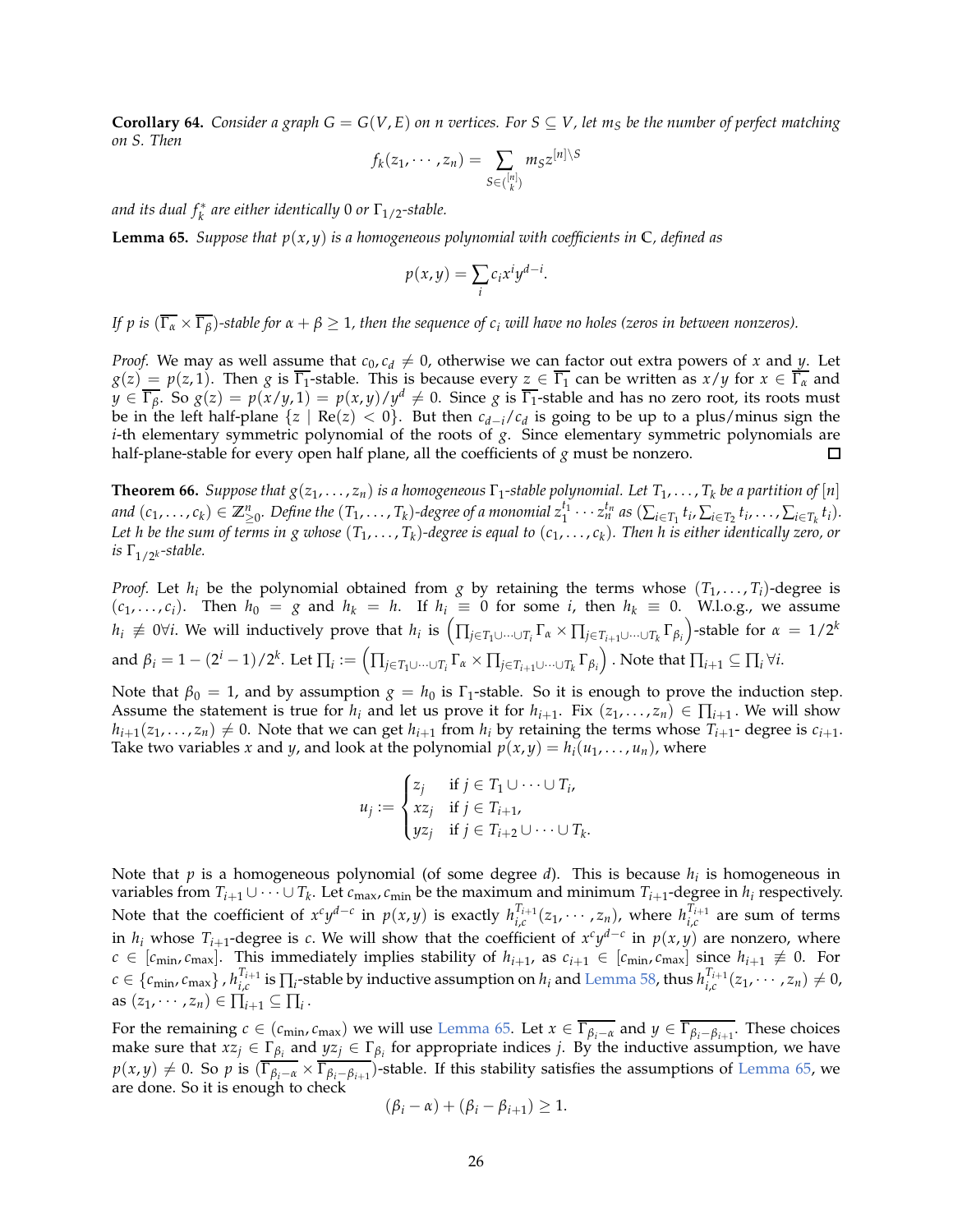An easy calculation shows that the l.h.s. is

$$
2\beta_i - \alpha - \beta_{i+1} = 2 - \frac{2^{i+1} - 2}{2^k} - \frac{1}{2^k} - 1 + \frac{2^{i+1} - 1}{2^k} = 1.
$$

*α*

**Conjecture 67.** With the same assumptions as in [Theorem 66,](#page-25-0) we have h is either identically zero or Γ<sub>1/k</sub>-stable.

For any distribution  $\mu$ , define its Newton polytope, newt( $\mu$ ) as the convex hull of its support,

$$
newt(\mu) := conv({S : \mu(S) > 0}).
$$

<span id="page-26-2"></span>Next, we show that the  $\ell_1$  edge lengths of the Newton polytope of a  $\Gamma_{1/k}$ -sector-stable distribution are *O*(*k*).

**Lemma 68.** Let  $\mu: 2^{[n]} \to \mathbb{R}$  be a  $\Gamma_{1/k}$ -sector-stable distribution, then the length of edges of  $\mathrm{newt}(\mu)$  is at most 2*k.*

*Proof.* First, we show that for any face *F* of newt( $\mu$ ) there exists a  $\Gamma_{1/k}$ -sector-stable polynomial with support equal to the face *F*. Since *F* is a face of newt( $\mu$ ) there exists some vector  $w = (w_1, \dots, w_n)$  that

$$
F = \arg \max \{ \langle w, x \rangle | x \in \text{newt}(\mu) \}.
$$

Let  $g_{\mu}$  be the generation polynomial of  $\mu$ , then

$$
g_{\mu}(t^{w_1}z_1,\ldots,t^{w_n}z_n)=\sum_{\alpha\in\mathbb{Z}_{\geq 0}^n}\mathrm{coeff}_{g(z^{\alpha})}t^{\langle w,\alpha\rangle}z^{\alpha}.
$$

Now, if we take the limit  $t \to \infty$  only the coefficients of the terms that are the supports of *F* remain, i.e.,

$$
\frac{1}{t^{\max\langle w,x\rangle}} g(t^{w_1}z_1,\ldots,t^{w_n}z_n) = \sum_{\alpha \in F} \mathrm{coeff}_{g(z^{\alpha})} z^{\alpha} + \sum_{\alpha \notin F} t^{-\delta \alpha} \mathrm{coeff}_{g(z^{\alpha})} z
$$

$$
g_F = \lim_{t \to \infty} \frac{1}{t^{\max\langle w,x\rangle}} g(t^{w_1}z_1,\ldots,t^{w_n}z_n) = \sum_{\alpha \in F} \mathrm{coeff}_{g(z^{\alpha})} z^{\alpha}.
$$

Note that linear scaling of variables and taking limit with respect to *t*, preserves sector-stability of the function, therefore,  $g_F$  is a sector-stable polynomial. By applying the same argument again, we can constraint the Newton polytope to lower dimensional faces and yet still preserves sector-stability, until we get an edge. As a result, the corresponding polynomial for each edge should be also Γ<sub>1/k</sub>-sector-stable. Now, assume the the contrary that there exists an edge  $(\alpha, \alpha')$  of newt $(\mu)$  with length more than 2*k*. Then we should have that

$$
g_{(\alpha,\alpha')}(z) = az^{\alpha} + bz^{\alpha'} = bz^{\alpha}(ab^{-1} + z^{\alpha'-\alpha})
$$

is  $\Gamma_{1/k}$ -sector-stable, where  $a = \text{coeff}_{g(z^{\alpha})}$  and  $b = \text{coeff}_{g(z^{\alpha'})}$  are nonzero.

If |*α* − *α* ′ |<sup>1</sup> > 2*k*, we can set *z<sup>i</sup>* ∈ Γ1/*<sup>k</sup>* for *i* ∈ *α*∆*α* ′ so that *z α* ′−*α* can take any values in **C**. Therefore,  $g_{(\alpha,\alpha')}(z)$  is not  $\Gamma_{1/k}$ -stable, a contradiction.  $\Box$ 

## <span id="page-26-0"></span>**6 Fractionally Log-Concave Polynomials**

<span id="page-26-1"></span>In this section, first, we show that any sector-stable polynomial is a fractionally log-concave polynomial as well. Then by analyzing properties of fractionally log-concave polynomials we show that entropy of marginals gives a constant approximation for the entropy of fractionally log-concave distributions. This leads to a multiplicative-approximation on the *logarithm* of the size of the support of a sector-stable polynomial (see [Lemma 75\)](#page-29-0). Our techniques are a natural generalization of the results obtained by Anari, Oveis Gharan, and Vinzant [\[AOV18\]](#page-32-8). See also [\[ES20](#page-33-17)] for recent alternative techniques for proving similar entropy-based inequalities. An immediate consequence of our results is a multiplicative-approximation for the *logarithm* of the size of the support of the monomer-dimer model [\(Corollary 77\)](#page-30-0).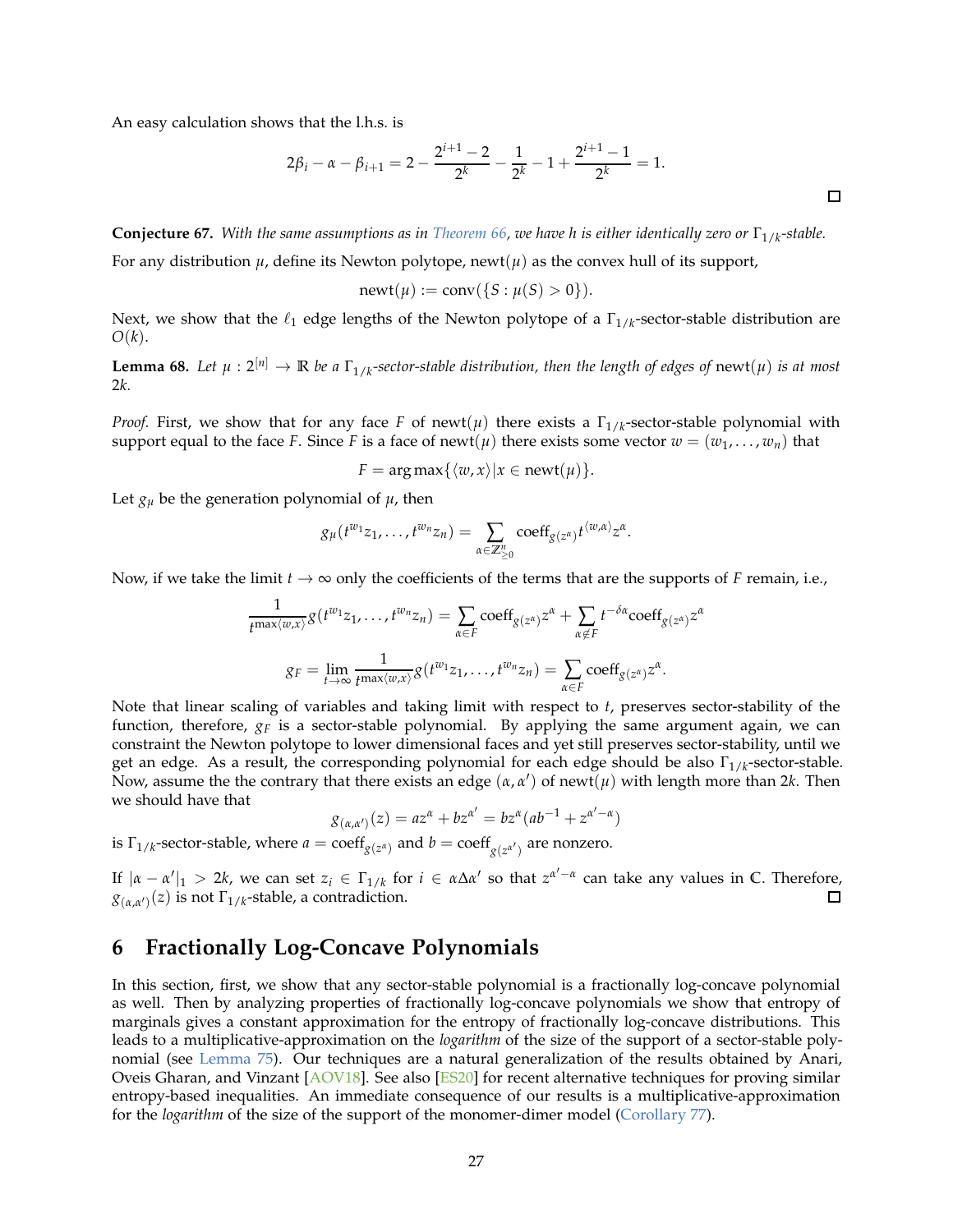**Lemma 69.** For  $\alpha \in [0, 1/2]$ , if polynomial  $f \in \mathbb{R}_{\geq 0}[z_1, \dots, z_n]$  is  $\Gamma_{2\alpha}$ -sector-stable then f is  $\alpha$  fractionally *log-concave.*

*Proof.* Let  $\mu$  :  $2^{[n]} \rightarrow \mathbb{R}_{\geq 0}$  be the distribution generated by *f*.

First we claim that, it is enough to prove fractional log-concavity at  $\vec{1}$ . For an arbitrary vector  $\vec{v} \in \mathbb{R}_{>0}$  let  $f^v(z_i) = f(\lbrace v_i^{\alpha} z_i \rbrace)$ . Note that  $f^v$  is sector stable, and

$$
\nabla^2 \log f(\lbrace z_i^{\alpha} \rbrace)|_{\vec{v}} = D_{\vec{v}}(\nabla^2 \log f^v(\lbrace z_i^{\alpha} \rbrace)|_{\vec{1}}) D_{\vec{v}},
$$

where  $D_{\vec{v}} = \text{diag}\{v_i^{-1}\}$ . So, we proceed by replacing  $f$  with  $f^v$ . Let  $H = \nabla^2 \log f(\{z_i^{\alpha}\})|_{\vec{1}}$  then

$$
H_{ij} = \begin{cases} \alpha(\alpha - 1) \mathbb{P}[i] - \alpha^2 \mathbb{P}[i]^2 & \text{if } j = i \\ \alpha^2(\mathbb{P}[i \wedge j] - \mathbb{P}[i] \mathbb{P}[j]) & \text{otherwise} \end{cases}.
$$

Since the row norm of  $\Psi_{\mu}^{\rm cor}$  is bounded by  $\frac{2}{2\alpha}$ , its maximum eigenvalue  $\lambda_{\rm max}(\Psi_{\mu}^{\rm cor})$  is at most  $\frac{1}{\alpha}$ . Therefore,

$$
\frac{1}{\alpha}I \ge \Psi_{\mu}^{\text{cor}} = \frac{1}{\alpha^2} \text{diag}(1/\ \mathbb{P}[i])_i H + \frac{1}{\alpha}I,
$$

hence,  $H \leq 0$  and  $\log f(\lbrace z_i^{\alpha} \rbrace)$  is concave.

*Remark* 70. Observe that the proof of [Lemma 69](#page-26-1) implies  $\lambda_{\max}(\Psi_\mu^{\rm cor}) \leq \frac{1}{\alpha}$  is equivalent to *α*-fractional log-concavity of *µ*.

[Lemmas 65](#page-25-1) and [69](#page-26-1) imply that for  $\Gamma_{\alpha}$ -sector stable  $\mu: 2^{[n]} \to \mathbb{R}_{\geq 0}$ , the homogenization  $\mu^{\text{hom}}: \binom{[2n]}{n} \to \mathbb{R}_{\geq 0}$ of *µ* is Γ*α*/2-sector stable and *α*/4-fractionally log concave. In [Lemma 71,](#page-27-0) we prove the stronger statement that *µ* hom is *α*/2-fractionally log concave.

<span id="page-27-0"></span>**Lemma 71.** Consider distribution  $\mu: 2^{[n]} \to \mathbb{R}_{\geq 0}$  that is generated by a  $\Gamma_\alpha$ -sector-stable polynomial f. Let  $\nu := \mu^{\text{hom}}$  be the homogenization of  $\mu$ . We have  $\lambda_{\max}(\Psi_\nu^{\text{cor}}) \leq \frac{2}{\alpha}$ , or, equivalently, the homogenization  $f^{\text{hom}}$  of  $f$  is *α*/2*-fractionally log-concave.*

*Proof.* Let  $\Omega = \{1, \ldots, n\}$  and  $\bar{\Omega} = \{\bar{1}, \ldots, \bar{n}\}$ . For set  $S \subseteq \Omega$ , let  $\bar{S} \subseteq \overline{\Omega} := \{\bar{i} \mid i \in S\}$ . Recall that

$$
\nu(U) = \begin{cases} \mu(U \cap \Omega) & \text{if } U = S \cup \overline{(\Omega \setminus S)} \\ 0 & \text{else} \end{cases}
$$

We let  $\mathbb{P}[i] := \mathbb{P}_{U \sim \nu}[i \in U] = \mathbb{P}_{S \sim \mu}[i \in S]$  and  $\mathbb{P}[i] := \mathbb{P}_{U \sim \nu}[i \in U] = \mathbb{P}_{S \sim \mu}[i \notin S].$ Note that  $\Psi_v^{\rm cor}(i,i) = -\Psi_v^{\rm cor}(i,\overline{i}) = \mathbb{P}[\overline{i}]$  and  $\Psi_v^{\rm cor}(\overline{i},\overline{i}) = -\Psi_v^{\rm cor}(\overline{i},i) = \mathbb{P}[i]$ . For  $i \neq j$ , we can write

$$
\Psi_{\nu}^{\text{cor}}(i,j) = -\Psi_{\nu}^{\text{cor}}(i,\overline{j}) = \mathbb{P}[\overline{i}]\Psi_{\mu}^{\text{inf}}(i,j)
$$

$$
\Psi_{\nu}^{\text{cor}}(\overline{i},\overline{j}) = -\Psi_{\nu}^{\text{cor}}(\overline{i},j) = \mathbb{P}[i]\Psi_{\mu}^{\text{inf}}(i,j)
$$

Let  $D := \text{diag}(\mathbb{P}[i])_{i=1}^n$  and  $\overline{D} := \text{diag}(\mathbb{P}[i])_{i=1}^n$ . We can rewrite  $\Psi_{\nu}^{\text{cor}}$  as a block matrix in term of matrix  $A := \Psi_{\mu}^{\text{inf}} + I$  as follow

$$
\Psi_{\nu}^{\text{cor}} = \begin{bmatrix} \overline{D}A & -\overline{D}A \\ -DA & DA \end{bmatrix}
$$

 $\Box$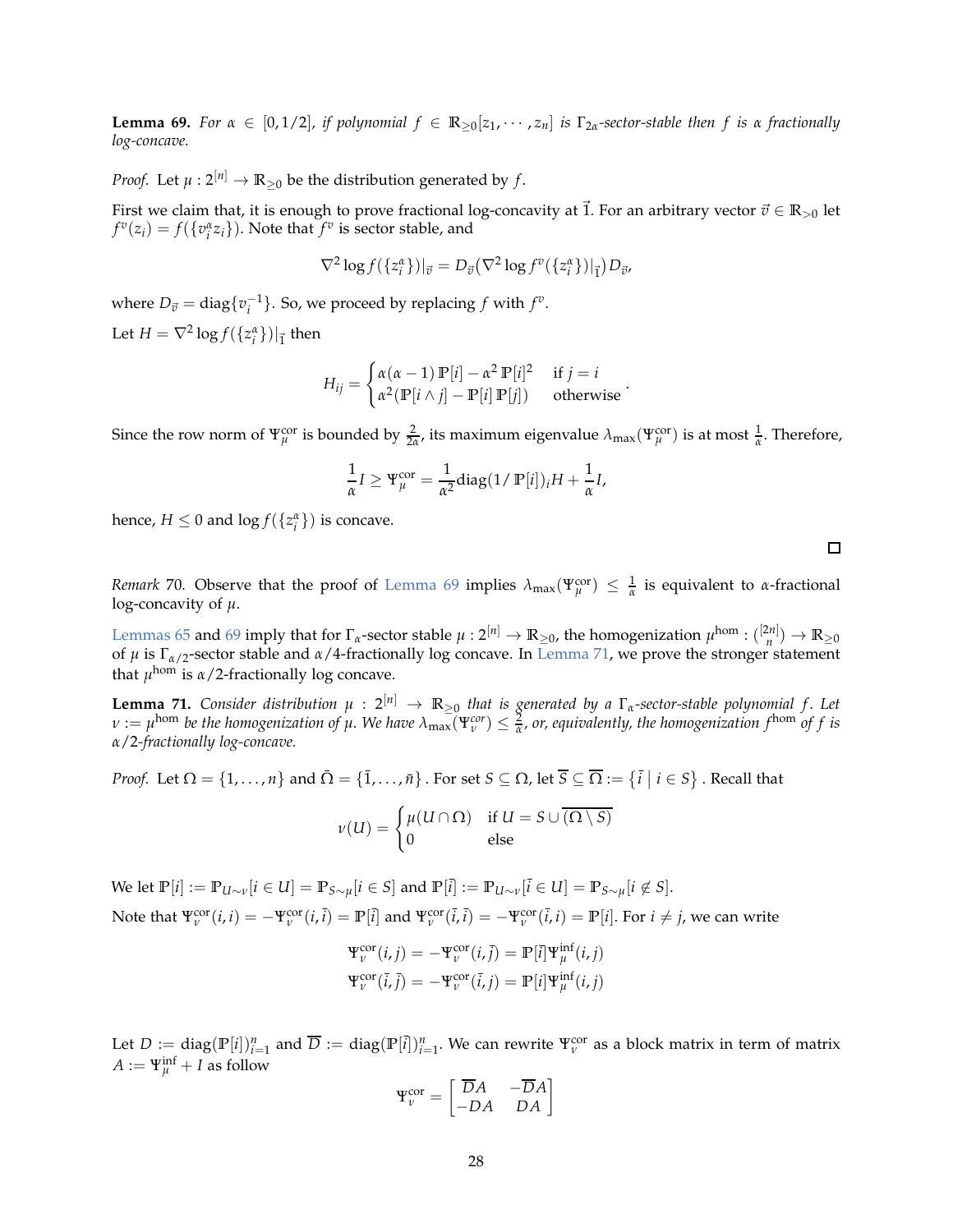We consider the left eigenvectors of  $\Psi_v^{\rm cor}$ . Recall that all eigenvalues of  $\Psi_\mu^{\rm inf}$  are real.Let  $v_1,\cdots,v_n\in\mathbb R^n$  be a basis of left eigenvectors of  $\Psi_{\mu}^{\text{inf}}$ , with corresponding eigenvalues  $\lambda_1(\Psi_{\mu}^{\text{inf}}) \geq \cdots \geq \lambda_n(\Psi_{\mu}^{\text{inf}})$ . For  $i \in [n]$ , let  $w_i \in \mathbb{R}^{2n}$  be the concatenation of  $v_i$  and  $-v_i$  i.e.  $w_i^t := \begin{bmatrix} v_i^t & -v_i^t \end{bmatrix}$ . Then  $\{w_i\}$  are linearly independent, and are left eigenvector of  $\Psi_{\nu}^{cor}$  with eigenvalues  $\{\lambda_i + 1\}$ , since

$$
w_i^t \mathbf{\Psi}_v^{\text{cor}} = \begin{bmatrix} v_i^t & -v_i^t \end{bmatrix} \begin{bmatrix} \overline{D}A & -\overline{D}A \\ -DA & DA \end{bmatrix} = \begin{bmatrix} v_i^t(\overline{D}+D)A & -v_i^t(\overline{D}+D)A \end{bmatrix} = \begin{bmatrix} v_i^tA & -v_i^tA \end{bmatrix} = (\lambda_i + 1)w_i^t
$$

On the other hand, for  $i \in [n]$ , consider the vector  $u_i \in \mathbb{R}^{2n}$  defined by  $u_i^t := [\mathbf{e}_i^t D \quad \mathbf{e}_i^t \overline{D}]$  where  $\mathbf{e}_i$  is the *i*-th standard basis vector of  $\mathbb{R}^n$ . Observe that  $u_i \neq 0$  since either  $\mathbb{P}[i]$  or  $\mathbb{P}[i]$  must be nonzero, and  $u_i^t \Psi_v^{\text{cor}} = 0$ . Moreover,  $\{u_i\}$  are linearly independent.

Now, let W, U be the *n*-dimensional subspaces of  $\mathbb{R}^{2n}$  spanned of  $\{w_i\}$  and  $\{u_i\}$  respectively. We show that  $W \cap U = \{0\}$ , then conclude that the vectors  $\{u_i\} \cup \{w_i\}$  are linearly independent, and form a basis of (left) eigenvectors of  $\Psi_{\nu}^{\text{cor}}$ . Hence, the spectrum of  $\Psi_{\nu}^{\text{cor}}$  is the union of  $\{\lambda_i + 1\}_{i=1}^n$  and *n* copies of 0. In particular,  $\lambda_{\max}(\Psi^{\text{cor}}_{\nu}) \leq \lambda_1(\Psi^{\text{inf}}_{\mu}) + 1 = \frac{2}{\alpha}.$ 

Indeed, suppose  $w \in W \cap U$ . We can write  $w^t = \begin{bmatrix} y^t & -y^t \end{bmatrix}$  for some  $y \in \mathbb{R}^n$  and  $w^t = \begin{bmatrix} x^t D & x^t \overline{D} \end{bmatrix}$  for some  $x \in \mathbb{R}^{\hat{n}}$ . Then

$$
0 = y(i) - y(i) = w(i) + w(i + n) = x(i) \mathbb{P}[i] + x(i) \mathbb{P}[i] = x(i)
$$

where we use  $y(i)$   $(x(i), z(i)$  resp.) to denote the *i*-th entries of vector *y*. Now, all entries of *x* are 0, so  $w = 0$ .  $\Box$ 

*Remark* 72. [Lemma 71](#page-27-0) is tight. For example, take  $f_\mu(x_1, x_2) = x_1 + x_2$ , which is  $\Gamma_1$ -stable, then  $\lambda_{\max}(\Psi_{\mu^{\text{hom}}}^{\text{cor}}) =$ 2.

For any probability distribution  $\mu$  over a finite set  $\Omega$ , define its entropy as  $\mathcal{H}(\mu) = \sum_{\omega \in \Omega} \mu(\omega) \log \frac{1}{\mu(\omega)}$ . Recall the marginal probability of element  $i \in \Omega$ ,  $\mu(i)$ , is the probability that *i* is in a sample from  $\mu$ , i.e., *µ*(*i*) = **P***S*∼*µ*[*i* ∈ *S*]. For any probability distribution, by sub-additivity of entropy, we know that entropy of marginals is an upper bound on the entropy,

$$
\sum_i \mathcal{H}(\mu(i)) \geq \mathcal{H}(\mu).
$$

<span id="page-28-0"></span>The next lemma, which is an analogous of Theorem 5.2. in  $[AOVI8]$ , leads to a lower bound for the entropy of fractionally log-concave polynomials.

**Lemma 73.** For any  $\alpha$  fractionally log-concave distribution  $\mu$  :  $2^{[n]} \to \mathbb{R}$  with marginal probabilities  $\mu_1, \ldots, \mu_n$ , *we have*

$$
\mathcal{H}(\mu) \geq \alpha \sum_{i} \mu(i) \log(\frac{1}{\mu(i)}).
$$

*Proof.* Let  $g_{\mu}$  be the polynomial of the distribution  $\mu$ . Define

$$
f(z_1,\ldots,z_n)=\log g_\mu(\frac{z_1^\alpha}{\mu_1^\alpha},\ldots,\frac{z_n^\alpha}{\mu_n^\alpha}).
$$

Since  $\mu$  is  $\alpha$  fractionally log-concave,  $\log g_{\mu}(z_1^{\alpha},...,z_n^{\alpha})$  is a concave function. Also, scaling preserves concavity. Therefore,  $f(z_1, \ldots, z_n)$  is concave.

Now, let *X* be a random variable that indicates a set chosen according to  $\mu$ , i.e.,  $\mathbb{P}(X = 1_S) = \mu(S)$ . Then, by Jensen inequality we have that  $f(\mathbb{E}[X]) \geq \mathbb{E}[f(X)]$ . Note that,

$$
f(\mathbb{E}(X)) = f(\mu_1, ..., \mu_n) = \log g_{\mu}(\frac{\mu_1^{\alpha}}{\mu_1^{\alpha}}, ..., \frac{\mu_n^{\alpha}}{\mu_n^{\alpha}}) = \log (g_{\mu}(1, ..., 1)) = 0.
$$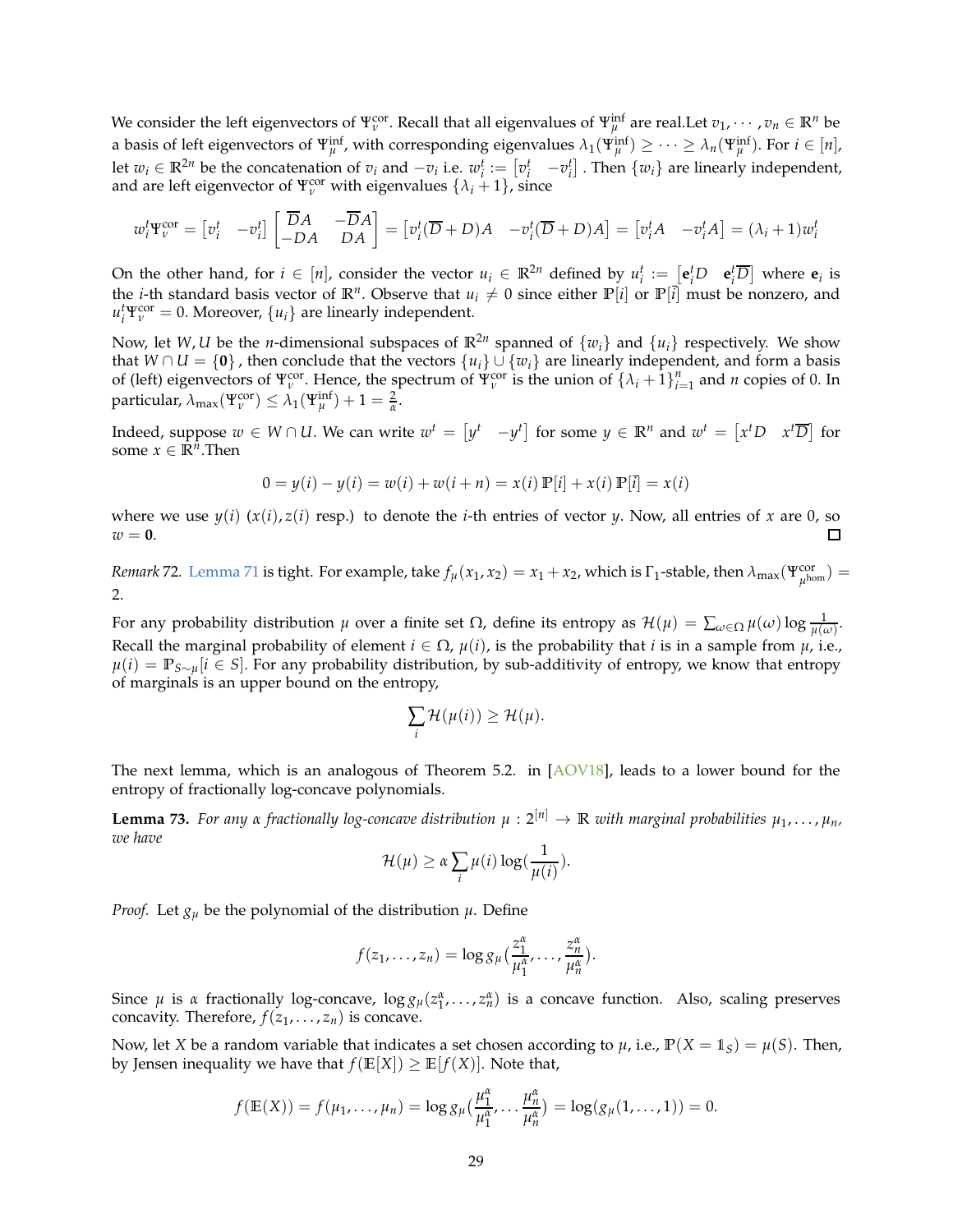Also,

$$
f(\mathbb{1}_S) = \log \left( \sum_{T \subseteq S} \mu(T) \prod_{i \in T} \frac{1}{\mu(i)^{\alpha}} \right) \ge \log \left( \mu(S) \prod_{i \in S} \frac{1}{\mu(i)^{\alpha}} \right) = \log \mu(S) + \alpha \sum_{i \in S} \log \frac{1}{\mu(i)}
$$

where the inequality is true because of monotonicity of log. Hence,

$$
\mathbb{E}[f(X)] = \sum_{S} \mu(S)f(\mathbb{1}_S) \ge \sum_{S} \left(\mu(S)\log\mu(S) + \alpha\mu(S)\sum_{i \in S} \log\frac{1}{\mu(i)}\right)
$$

$$
= -\mathcal{H}(\mu) + \alpha\sum \mu(i)\log\frac{1}{\mu(i)}.
$$

By applying Jensen inequality we have

$$
\mathcal{H}(\mu) \geq \alpha \sum_{i} \mu(i) \log \frac{1}{\mu(i)}.
$$

Given a probability distribution  $\mu: 2^{[n]} \to \mathbb{R}_{\geq 0}$ , the dual probability distribution  $\mu^*$  is defined so that the probability of occurrence of each set is equal to its complement under  $\mu$ , i.e., for any set  $S \subseteq [n]$ ,  $\mu^*(\tilde{S}) = \mu([n] \setminus S).$ 

**Corollary 74.** If  $\mu$  and its dual  $\mu^*$  are  $\alpha$ -fractionally log-concave then  $\sum_i \mathcal{H}(\mu(i))$  is a  $\frac{\alpha}{2}$  approximation for  $\mathcal{H}(\mu)$ .

*In particular, if µ is* Γ2*α-sector-stable, then µ and its dual µ* ∗ *are α-fractionally log-concave (see [Proposition 54](#page-22-4) Par[t3](#page-22-3) and Lemma* 69). Therefore,  $\sum_i \mathcal{H}(\mu(i))$  *is a*  $\frac{\alpha}{2}$  *approximation for*  $\mathcal{H}(\mu)$ *.* 

*Proof.* For any probability distribution  $\mu$  we have that,  $\mathcal{H}(\mu) \leq \sum_i \mathcal{H}(\mu(i))$ . So, it is enough to prove  $\mathcal{H}(\mu) \geq \frac{\alpha}{2} \sum_i \mathcal{H}(\mu(i))$  By [Lemma 73](#page-28-0) we have that,

$$
\mathcal{H}(\mu) \ge \alpha \sum_{i} \mu(i) \log \frac{1}{\mu(i)},
$$

$$
\mathcal{H}(\mu^*) \ge \alpha \sum_{i} (1 - \mu(i)) \log \frac{1}{1 - \mu(i)}.
$$

Since  $\mu$  and  $\mu^*$  are duals  $\mathcal{H}(\mu) = \mathcal{H}(\mu^*)$ . Therefore,

$$
2\mathcal{H}(\mu) = \mathcal{H}(\mu) + \mathcal{H}(\mu^*) \ge \alpha \left( \sum_i \mu(i) \log \frac{1}{\mu(i)} + \sum_i (1 - \mu(i)) \log \frac{1}{1 - \mu(i)} \right) = \alpha \sum_i \mathcal{H}(\mu(i)).
$$

<span id="page-29-0"></span>Given a distribution  $\mu$ , let  $F_{\mu}$  be its support. We want to show how to approximate log  $|F_{\mu}|$  when  $\mu$  is fractionally log-concave. Previously, this result was shown for log-concave polynomials in [\[AOV18](#page-32-8)].

**Lemma 75.** *Consider*  $F \subseteq \binom{[n]}{k}$  $\binom{n}{k}$ . Let  $F^* := \{ [n] \setminus S \mid S \in F \}$ . Let

$$
\beta := \max \left\{ \sum_i p_i \log \frac{1}{p_i} \middle| p \in \text{conv}(F) \right\},\
$$

*and*

$$
\beta^* := \max \left\{ q_i \log \frac{1}{q_i} \mid q \in \operatorname{conv}(F^*) \right\}.
$$

*Assume there exists an α-fractionally log-concave polynomials g and h with* supp(*g*) = *F and* supp(*h*) = *F* ∗ . *Then β* + *β*<sup>\*</sup> is α/2-approximation for  $\log |\overline{F}|$  i.e.  $(\beta + \beta^*) \ge \log |\overline{F}| \ge (\beta + \beta^*)\alpha/2$ .

*In particular, if there exists an* Γ2*α-sector-stable polynomial g with* supp(*g*) = *F then β* + *β* ∗ *is α*/2*-approximation for*  $log |F|$ .

口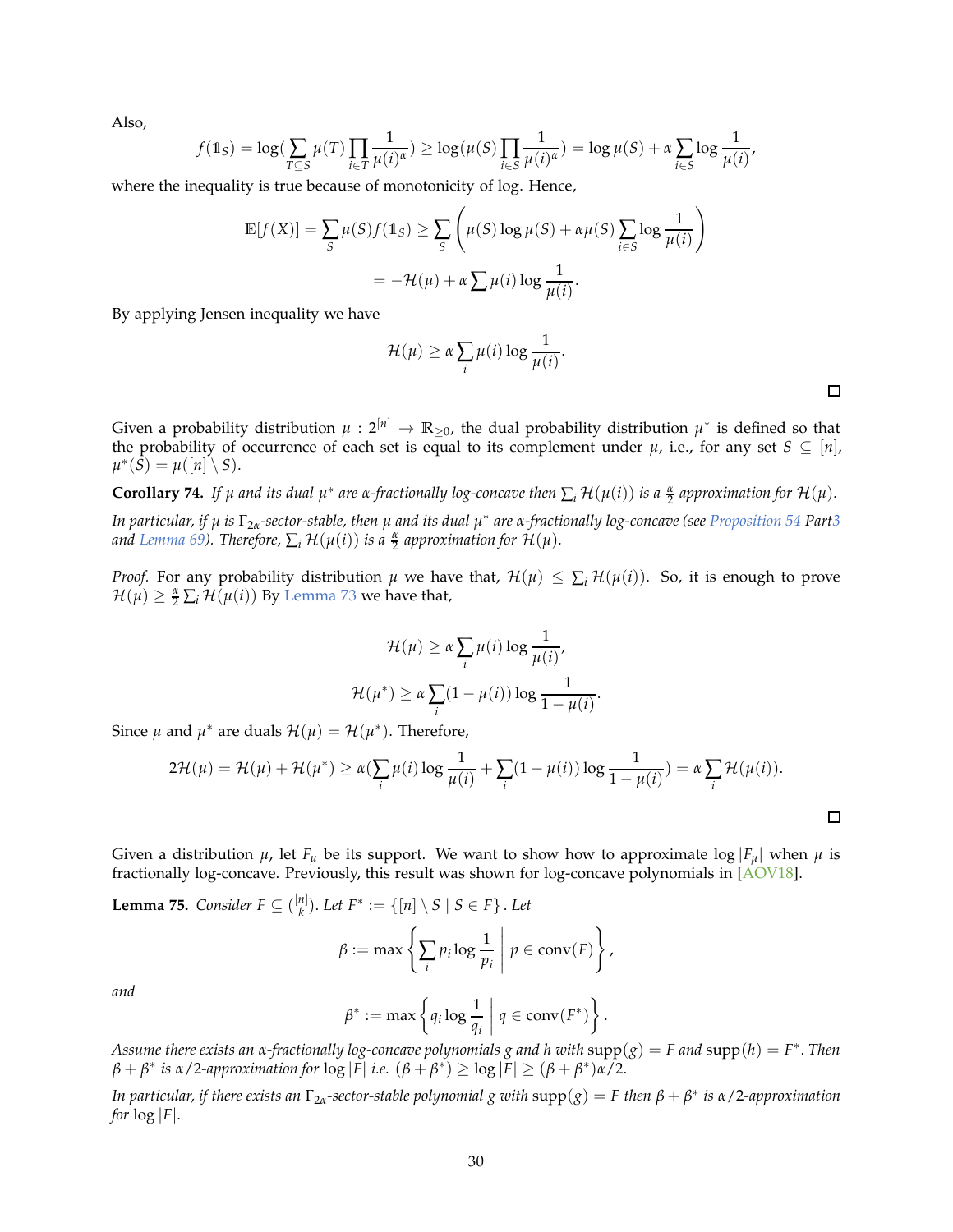Note that *β* and *β*<sup>\*</sup> can be efficiently computed via a convex program (see e.g. [\[AOV18](#page-32-8), Theorem 2.10]. The following lemma states that any point in conv $(F_\mu)$ , where  $\mu$  is fractionally log-concave, is equal to the marginals of some fractionally log-concave distribution.

<span id="page-30-1"></span>**Lemma 76.** *Consider*  $F \subseteq \binom{[n]}{k}$ *k* ). *Suppose there exists an α-fractionally log-concave polynomial g with* supp(*g*) = *F.* For any  $(p_1,\cdots,p_n)\in \mathrm{conv}(F)$  , there exists  $v$  with  $\mathrm{supp}(v)\subseteq F$  such that  $\sum_S v(S)z^S$  is a-fractionally log concave *and*  $v(i) = p_i \forall i \in [n]$ .

Consequently,  $\max\left\{\sum_i p_i \log \frac{1}{p_i}\right\}$  $p \in \text{conv}(F)$  = max  $\left\{\sum_i \mu(i) \log \frac{1}{\mu(i)}\right\}$  $\left\{\mu \in V\right\}$  where V is the set of  $\alpha$ *fractionally log concave*  $\mu$  *with*  $supp(\mu) \subseteq F$ .

The proof is very similar to  $[AOVI8,$  Theorem 2.10, Corollary 2.11]. They show that given any  $\vec{p}$  =  $(p_1, \dots, p_n) \in newt(g)$ , one can find vector  $\lambda \in \mathbb{R}_{\geq 0}^n$  such that the distribution generated by  $g_{\lambda * \mu}$  has the same marginal as  $\vec{p}$ . Now, we are ready to prove [Lemma 75.](#page-29-0)

*Proof of Lemma 75*. Let *ν* and *ν*<sup>∗</sup> be the uniform distribution over *F* and *F*<sup>∗</sup> respectively. For a set *F*', let *V<sub>F'</sub>* be set of *α*-fractionally log concave  $\mu$  with supp $(\mu) \subseteq F'$ . Since *V<sub>F</sub>* is non empty, by [Lemma 76,](#page-30-1)  $β = max_{μ ∈ V_F} \left\{ \sum_i μ(i) \log \frac{1}{μ(i)} \right\}$  $\partial$  and  $\beta^* = \max_{\mu \in V_{F*}} \left\{ \sum_i \mu(i) \log \frac{1}{\mu(i)} \right\}$  $\}$ . For  $S \in \{F, F^*\}$ , let

$$
\mu_S^{\text{argmax}} = \text{argmax}_{\mu \in V_S} \sum_i \mu(i) \log \frac{1}{\mu(i)}.
$$

We have  $\log(|F|) = \mathcal{H}(\nu) \le \sum_i \mathcal{H}(\nu(i)) = \sum_i (\nu(i) \log \frac{1}{\nu(i)} + (1 - \nu(i)) \log \frac{1}{1 - \nu(i)}) \le \beta + \beta^*$ , where the inequality follows from the fact that  $(v(i))_{i=1}^n \in \text{conv}(F)$  and  $(1 - v(i))_{i=1}^n \in \text{conv}(F^*)$ .

On the other hand, since the uniform distribution over discrete set maximizes entropy, we have

$$
\log(|F|) = \mathcal{H}(\nu) \ge \mathcal{H}(\mu_F^{\text{argmax}}) \ge \alpha \sum_i \mu_F^{\text{argmax}}(i) \log \frac{1}{\mu_F^{\text{argmax}}(i)} = \alpha \beta,
$$

where the second inequality follows from [Lemma 73.](#page-28-0) Analogously,

$$
\log(|F^*|) = \mathcal{H}(\nu) \geq \mathcal{H}(\mu_{F*}^{\text{argmax}}) \geq \alpha \sum_i \mu_{F*}^{\text{argmax}}(i) \log \frac{1}{\mu_{F*}^{\text{argmax}}(i)} = \alpha \beta^*.
$$

Summing the these two inequalities, we get

$$
\log(|F|) \ge (\beta + \beta^*)\alpha/2.
$$

<span id="page-30-0"></span>[Lemmas 56](#page-23-1) and [75](#page-29-0) and [Corollary 64](#page-24-2) together imply the following corollary.

**Corollary 77.** *Consider graph G* =  $G(V, E)$ *. Let V*<sup>M</sup> *be the family of sets of*  $S \subseteq V$  *that have a perfect matching.* For k  $\leq$  n/2, let V $_{k}^{M}$  be the family of vertices of size 2k that have a perfect matching. Then we can efficiently compute *a* 1/8-multiplicative-approximation of  $\log |V^M|$  and of  $\log |V^M_k|$ .

Analogously, [Corollary 63](#page-24-3) and [Lemma 75](#page-29-0) together imply the following

**Corollary 78.** Consider matrix  $L \in \mathbb{R}^{n \times n}$  such that  $L + L^T$  is positive semi-definite. Let  $V^L$  be the family of sets  $S \subseteq [n]$  *such that*  $\det(L_{S,S}) \neq 0$ . For  $k \leq n$ , let  $V_k^L$  be the family of sets  $S \in \binom{[n]}{k}$  $\binom{n_1}{k}$  *such that*  $\det(L_{S,S}) \neq 0$ . *Then* we can efficiently compute an  $1/8$ -multiplicative-approximation of  $\log |V^L|$  and of  $\log |V^L_k|$ .

*Remark* 79*.* In [Lemma 68,](#page-26-2) we show the convex hull of the support of a Γ*α*-sector stable polynomial has edge length bounded by *O*(1/*α*). We can show a similar result for *α*-fractionally log-concave polynomial. We leave the problem of characterizing the support of *α*-fractionally log-concave polynomial to future work.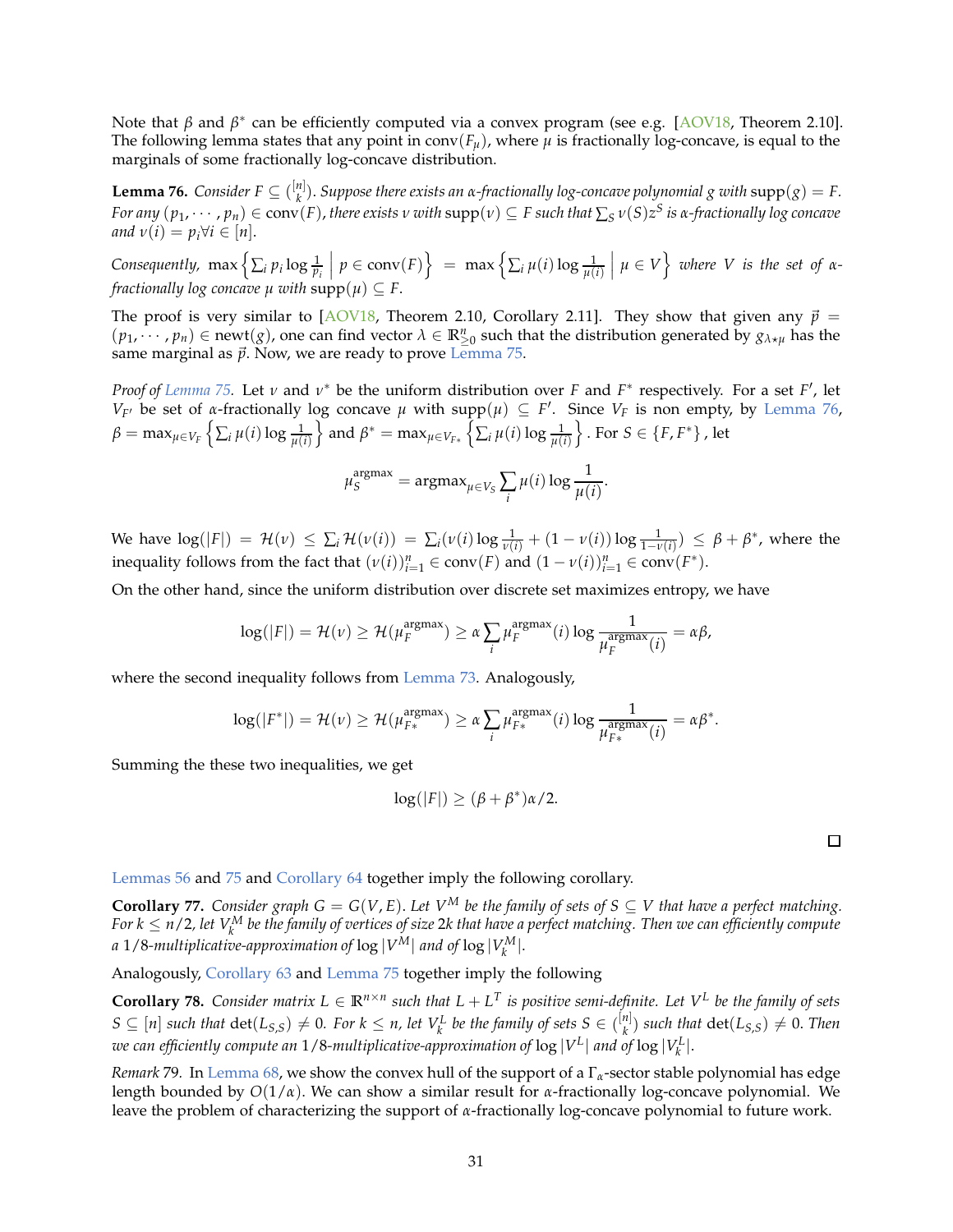### **7 Cardinality-Constrained Distributions**

In this section, we state and prove the formal version of [Corollary 14.](#page-6-2) This result suggests that there is an efficient algorithm to compute mixed derivatives of a real-stable polynomials. The time complexity of the algorithm depends on the bit complexity of coefficients of the polynomial and the number of partial derivatives. As a result, we have an FPRAS to compute the sum of coefficients of the monomials corresponding to a partition matroid with constantly many parts. By dropping the assumption on the coefficients, the best known result gives an *e r* -approximation factor where *r* is the rank of matroid (see [\[SV17\]](#page-35-14)).

**Lemma 80.** Let  $f \in \mathbb{R}_{\geq 0}[z_1, \dots, z_n]$  be a homogeneous real-stable polynomial whose maximum degree in  $z_i$  is  $\kappa_i$ . Let  $\kappa := \sum_{i=1}^n \kappa_i$ . For  $v^1, \dots, v^k, x \in \mathbb{R}_{\geq 0}^n$  with  $k = O(1)$ , we can compute  $\partial_{v^1}^{c_1}$  $\frac{c_1}{v^1} \cdots \frac{\partial}{\partial v^k}$  $\int_{v^k}^{c_k} f \mid_{\vec{z}=x}$  *in polynomial time in κ and b, where b ≥ 0 is the bit complexity of the coefficients of f and the entries of v<sup>1</sup>, ⋅ ⋅ , v<sup>k</sup>, x i.e., these entries are in between* [−2 *b* , 2*<sup>b</sup>* ].

*Proof.* W.l.o.g., we can assume *f* is homogeneous multiaffine, else we replace *f* with its polarization *f* ↑ (*zij*)*i*∈[*n*],*j*∈[*κ<sup>i</sup>* ] (see [Proposition 35\)](#page-14-1). Note that *f* ↑ is a homogeneous multi-affine polynomial in *κ* variables, and has same degree as f. Moreover,  $\partial_v f = (\sum_{i=1}^n \sum_{j=1}^{\kappa_i} v_i \frac{\partial}{\partial z_{ij}}) f^{\uparrow}$ . Each call to the oracle  $\mathcal{O}_{f^{\uparrow}}$  for  $f^{\uparrow}$ can be implemented using one call to the oracle  $\mathcal{O}_f$  for  $f$ . The bounds on coefficients of  $f$  implies that the coefficients of  $f^{\uparrow}$  are bounded by  $2^{-\kappa^{O(1)}b}$  and  $2^{\kappa^{O(1)}b}$ . Therefore, in the remainder of the proof we assume that polynomial *f* is multiaffine, homogeneous, real-stable, and  $\kappa = n$ .

We divide the proof into two main steps. In the first step, we map the polynomial *f* to another polynomial *g* such that:

- 1. *g* is a homogeneous multiaffine real-stable polynomial in  $n' = O(n)$  variables, of degree  $d =$  $deg(g) = deg(f).$
- 2.  $D_{n1}^{c_1}$  $v_1^{c_1} \cdots D_{v^k}^{c_k}$  $v_k^{c_k}(f) \mid x_1, \dots, x_n = D_{w}^{c_1}$  $\frac{c_1}{w^1} \cdots D_w^{c_k}$  $\{x_k^{c_k}(g) \mid_{x'_1, \cdots, x'_{n'}} \in \mathbb{R}$ , where  $x'_i \geq 0 \ \forall i \in [n']$ . The vectors  $w^i \in \{0,1\}^n$ and correspond to subsets  $T_i \subseteq [n']$ ; further these sets  $T_i$  are disjoint. Note that  $D_{n'}^{c_1}$  $\frac{c_1}{w^1} \cdots D_w^{c_k}$  $\int_{w^k}^{\mathfrak{c}_k}(g)$  is exactly  $h(x'_1, \dots, x'_n)$  where  $h(z_1, \dots, z_{n'})$  is the sum of terms in *g* whose  $(T_1, \dots, T_k, T_{k+1})$ -degree is  $(c_1, \dots, c_k, c_{k+1})$  where  $T_{k+1} = [n'] \setminus \bigcup_{i=1}^{k} T_i$  and  $c_{k+1} = n' - \sum_{i=1}^{k} c_i$ .

In the second step, we (approximately) sample from the distribution  $\mu$  generated by  $h(x'_1z_1, \dots, x'_nz_n)$ . A routin[e sampling to counting argument then allows computing an approximation of](#page-25-0)  $h(x_1', \dots, x_n')$ . Theo-rem 66 and [Lemma 69](#page-26-1) implies *h* is *α*-fractionally log-concave for  $\alpha = 1/2^{k+2}$ . Let  $\Delta = 4(1/\alpha - 1)$ ,  $\ell = [\Delta]$ , the  $\ell$ -steps down-up walk has eigenvalue gap  $\geq \frac{1}{n^{\Delta+1}}$ . The bound on coefficients of  $f$  implies an upper bound of  $\kappa^{O(1)}b$  on  $\min_{S \in \text{supp}(\mu)} \log(1/\mu(S))$ , thus the random walk starting from any  $S \in \text{supp}(\mu)$  mixes in  $k^{O(1)}b$  steps. We can use  $\mathcal{O}_g$  to obtain a starting state in supp $(\mu).$  Each step of the random walk can be implemented using polynomially many calls  $\mathcal{O}_g$ .

For  $t \leq n$  and  $v_i > 0$  for  $i \in [t]$ , it is easy to see that,

$$
(\sum_{i=1}^t v_i\partial_i)^c f(x_1,\cdots,x_n) = (\sum_{i=1}^t \partial_i)^c f(v_1x_1,\cdots,v_tx_t,x_{t+1},\cdots,x_n).
$$

For  $j \in [k]$ , consider  $w^j \in \{0,1\}^n$  where  $w^j_i = \mathbb{1}(v^j_i)$  $\mathbf{y}_i^j \neq 0$ ). For  $i \in [n]$ , let  $x_i^j := x_i \prod_{j : v_i^j \neq 0} v_i^j \geq 0$ . We have  $D_{n}^{c_1}$  $v_1^{c_1} \cdots D_{v^k}^{c_k}$  $v_k^{c_k}(f) \mid x_1, \dots, x_n = D_{w}^{c_1}$  $\frac{c_1}{w^1} \cdots D_{w^l}^{c_k}$  $\int_{w^k}^{c_k} (f) \mid_{x'_1, \cdots, x'_{n'}}$ .

Consider the linear transformation  $T: \mathbb{R}[z_i] \to \mathbb{R}[z_{i,j}]_{i \in [n], j \in [k]}$  obtained by substituting  $z_i := \sum_{j=1}^k z_{i,j}$  for *i* ∈  $[n]$  and define *g* = *T*(*f*). Clearly, *g* is multiaffine, homogeneous and real-stable. We next show that:

$$
T(D_{w^{1}}^{c_{1}}\cdots D_{w^{k}}^{c_{k}}f)|_{x_{1},\cdots,x_{n}}=D_{\bar{w}^{1}}^{c_{1}}\cdots D_{\bar{w}^{k}}^{c_{k}}(g)|_{\{\tilde{x}_{i,j}\}_{i\in[n],j\in[k]}}
$$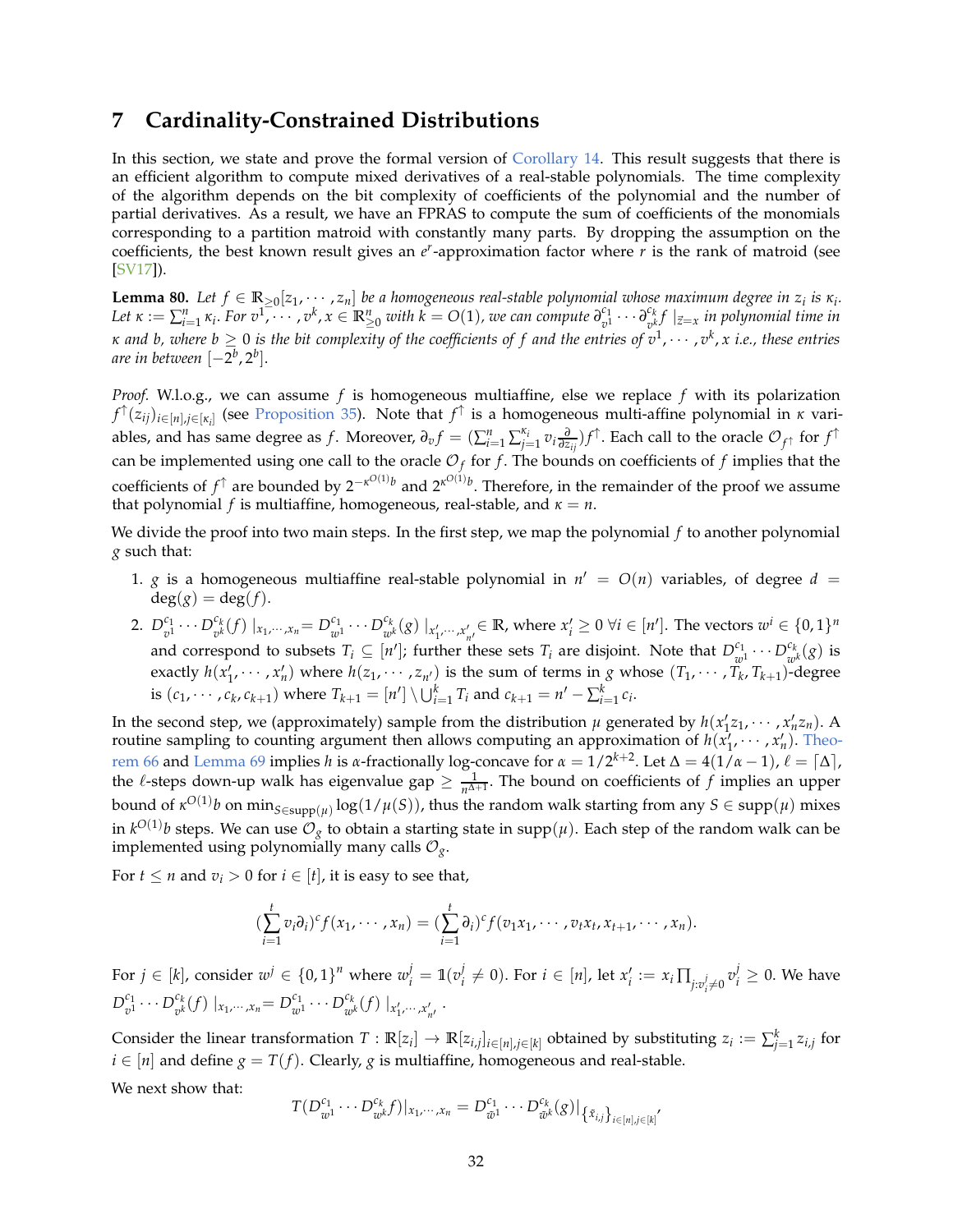where  $\tilde{x}_{i,j} = x_i \forall j \in [k]$  and  $\tilde{w}_i^j$  $j'_{i,j'} =$  $\int w_i^j$  $j_i$ <sup>*i*</sup> if  $j' = j$ 0 else .

Recall that *f* and *g* are multiaffine. To prove the above equality, we only need to verify it for multiaffine monomials. Fix a multiaffine monomial *m* and  $j \in [k]$ . We check

$$
T(w_{i_1}^j \cdots w_{i_{c_j}}^j \partial_{i_1} \cdots \partial_{i_{c_j}} m) = \tilde{w}_{i_1,j}^j \cdots \tilde{w}_{i_{c_j},j}^j \left( \prod_{t=1}^{c_j} \frac{\partial}{\partial z_{i_t,j}} \right) T(m).
$$

This immediately implies  $T(D_{\text{on}}^{c_j})$  $\left(\begin{matrix}c_j\\w^j\end{matrix}\right)\tilde{f}$  =  $D_{\tilde{w}}^{c_j}$  $\int_{\tilde{w}^j}^{\tilde{c}_j} T(\tilde{f})$  for any multiaffine polynomial  $\tilde{f}$ . The desired equality then follows by induction.

First, *w j*  $\frac{j}{i_1} \cdots w_i^j$  $i_{c_j} = \tilde{w}_i^j$  $\tilde{y}_{i_1,j}\cdots\tilde{w}_i^j$  $\int_{i_{c_{i'}}j}^{j}$ . We can factor them out, and prove  $T(\partial_{i_1}\cdots\partial_{i_{c_j}}m)=\prod_{i=1}^{c_j}$  $\sum_{t=1}^{c_j} \frac{\partial}{\partial z_{i_t,j}} T(m)$ . Now, if the  $i_t$  are not distinct, then LHS and RHS are both 0 since *m* and  $T(m)$  are multiaffine. If *m* does not divide  $z_{i_t}$  for some *t*, then both LHS and RHS are 0. Now, write  $m = m_1 \prod_{t=1}^{c} f_t^{\epsilon}$  $t_{t=1}^{c} z_{i_t}$  for some monomials  $m_1$ containing only variables in  $[n] \setminus \left\{ i_1, \cdots, i_{c_j} \right\}$  . Clearly, the LHS is  $T(m_1)$ . The RHS is

$$
\prod_{t=1}^{c_j} \frac{\partial}{\partial x_{i_{t,j}}^j} T(m_1) \prod_{t=1}^{c_j} (\sum_{j=1}^k x_{i_t}^j) = T(m_1) (\prod_{t=1}^{c_j} \frac{\partial}{\partial x_{i_{t,j}}^j}) \left( \prod_{t=1}^{c_j} (\sum_{j=1}^k x_{i_t}^j) \right) = T(m_1).
$$

### <span id="page-32-2"></span>**References**

- <span id="page-32-1"></span>[Aff+14] Raja Hafiz Affandi, Emily B. Fox, Ryan P. Adams, and Ben Taskar. *Learning the Parameters of Determinantal Point Process Kernels*. 2014. arXiv: [1402.4862 \[stat.ML\]](https://arxiv.org/abs/1402.4862).
- [AL20] Vedat Levi Alev and Lap Chi Lau. "Improved analysis of higher order random walks and applications". In: *Proceedings of the 52nd Annual ACM SIGACT Symposium on Theory of Computing*. 2020, pp. 1198–1211.
- <span id="page-32-0"></span>[ALO20] Nima Anari, Kuikui Liu, and Shayan Oveis Gharan. "Spectral Independence in High-Dimensional Expanders and Applications to the Hardcore Model". In: *Proceedings of the 61st IEEE Annual Symposium on Foundations of Computer Science*. IEEE Computer Society, Nov. 2020.
- <span id="page-32-7"></span>[Ana+18] Nima Anari, Kuikui Liu, Shayan Oveis Gharan, and Cynthia Vinzant. "Log-Concave Polynomials III: Mason's Ultra-Log-Concavity Conjecture for Independent Sets of Matroids". In: *CoRR* abs/1811.01600 (2018).
- <span id="page-32-5"></span>[Ana+19] Nima Anari, Kuikui Liu, Shayan Oveis Gharan, and Cynthia Vinzant. "Log-concave polynomials II: high-dimensional walks and an FPRAS for counting bases of a matroid". In: *Proceedings of the 51st Annual ACM SIGACT Symposium on Theory of Computing*. 2019, pp. 1–12.
- <span id="page-32-4"></span>[AO17] Nima Anari and Shayan Oveis Gharan. "A Generalization of Permanent Inequalities and Applications in Counting and Optimization". In: *Proceedings of the 49th Annual ACM SIGACT Symposium on Theory of Computing*. ACM, June 2017, pp. 384–396. doi: [10.1145/3055399.3055469](https://doi.org/10.1145/3055399.3055469).
- <span id="page-32-3"></span>[AOR16] Nima Anari, Shayan Oveis Gharan, and Alireza Rezaei. "Monte Carlo Markov Chain Algorithms for Sampling Strongly Rayleigh Distributions and Determinantal Point Processes". In: *Proceedings of the 29th Conference on Learning Theory*. Vol. 49. JMLR Workshop and Conference Proceedings. PMLR, June 2016, pp. 103–115.
- <span id="page-32-8"></span>[AOV18] Nima Anari, Shayan Oveis Gharan, and Cynthia Vinzant. "Log-Concave Polynomials I: Entropy and a Deterministic Approximation Algorithm for Counting Bases of Matroids". In: *Proceedings of the 59th IEEE Annual Symposium on Foundations of Computer Science*. IEEE Computer Society, Oct. 2018. doi: [10.1109/focs.2018.00013](https://doi.org/10.1109/focs.2018.00013).
- <span id="page-32-6"></span>[Bay+07] Mohsen Bayati, David Gamarnik, Dimitriy A. Katz, Chandra Nair, and Prasad Tetali. "Simple deterministic approximation algorithms for counting matchings". In: *Proceedings of the 39th Annual ACM Symposium on Theory of Computing, San Diego, California, USA, June 11-13, 2007*. Ed. by David S. Johnson and Uriel Feige. ACM, 2007, pp. 122-127. poi: [10.1145/1250790.1250809](https://doi.org/10.1145/1250790.1250809).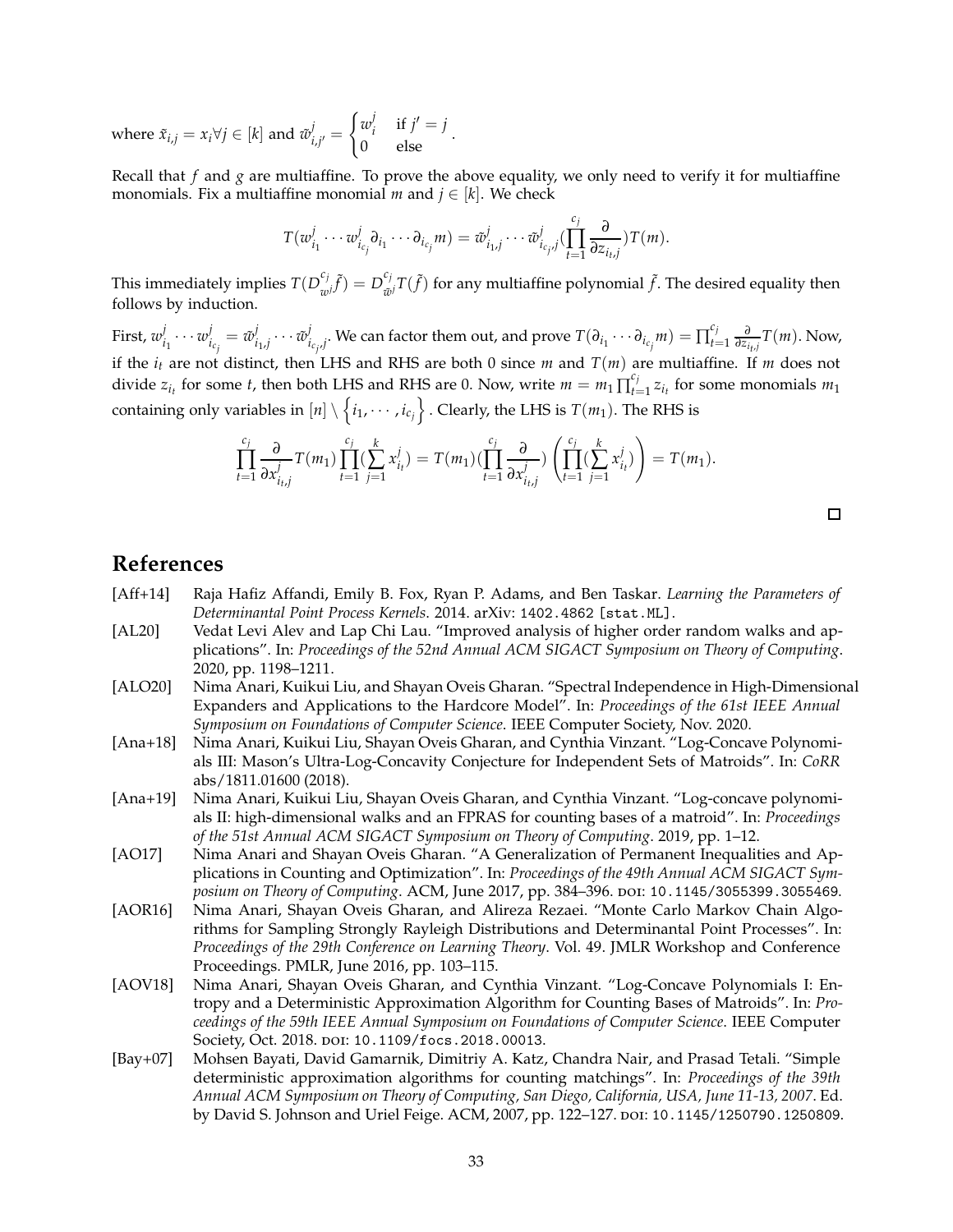- <span id="page-33-18"></span>[BB09] Julius Borcea and Petter Brändén. "The Lee-Yang and Pólya-Schur programs. I. Linear operators preserving stability". In: *Inventiones Mathematicae* 177.3 (Mar. 2009), pp. 541–569. poi: [10.1007/s00222-009-0189-3](https://doi.org/10.1007/s00222-009-0189-3). arXiv: [0809.0401 \[math.CV\]](https://arxiv.org/abs/0809.0401).
- <span id="page-33-5"></span>[BBL09] Julius Borcea, Petter Brändén, and Thomas Liggett. "Negative dependence and the geometry of polynomials". In: *Journal of the American Mathematical Society* 22.2 (2009), pp. 521–567.
- <span id="page-33-20"></span>[BGW03] Alexandre V Borovik, Izrail Moiseevich Gel'fand, and Neil White. "Coxeter matroids". In: *Coxeter Matroids*. Springer, 2003, pp. 151–197.
- <span id="page-33-19"></span>[BH19] Petter Brändén and June Huh. "Lorentzian polynomials". In: *arXiv preprint arXiv:1902.03719* (2019).
- <span id="page-33-8"></span><span id="page-33-6"></span>[Bor09] Alexei Borodin. *Determinantal point processes*. 2009. arXiv: [0911.1153 \[math.PR\]](https://arxiv.org/abs/0911.1153).
- [BP93] Robert Burton and Robin Pemantle. "Local Characteristics, Entropy and Limit Theorems for Spanning Trees and Domino Tilings Via Transfer-Impedances". In: *The Annals of Probability* 21.3 (1993), pp. 1329–1371. issn: 00911798.
- <span id="page-33-21"></span>[Brä07] Petter Brändén. "Polynomials with the half-plane property and matroid theory". In: *Advances in Mathematics* 216.1 (2007), pp. 302–320.
- <span id="page-33-10"></span>[Bru18] Victor-Emmanuel Brunel. "Learning Signed Determinantal Point Processes through the Principal Minor Assignment Problem". In: *Advances in Neural Information Processing Systems*. Ed. by S. Bengio, H. Wallach, H. Larochelle, K. Grauman, N. Cesa-Bianchi, and R. Garnett. Vol. 31. Curran Associates, Inc., 2018, pp. 7365–7374.
- <span id="page-33-11"></span>[Cel+16] L Elisa Celis, Amit Deshpande, Tarun Kathuria, Damian Straszak, and Nisheeth K Vishnoi. "On the complexity of constrained determinantal point processes". In: *arXiv preprint arXiv:1608.00554* (2016).
- <span id="page-33-22"></span>[CGM19] Mary Cryan, Heng Guo, and Giorgos Mousa. "Modified log-Sobolev inequalities for strongly log-concave distributions". In: *2019 IEEE 60th Annual Symposium on Foundations of Computer Science (FOCS)*. IEEE. 2019, pp. 1358–1370.
- <span id="page-33-7"></span>[Cha+15] Wei-Lun Chao, Boqing Gong, Kristen Grauman, and Fei Sha. "Large-Margin Determinantal Point Processes". In: *Proceedings of the Thirty-First Conference on Uncertainty in Artificial Intelligence*. UAI'15. Amsterdam, Netherlands: AUAI Press, 2015, pp. 191–200. isbn: 9780996643108.
- <span id="page-33-14"></span>[Che+20] Zongchen Chen, Andreas Galanis, Daniel Štefankoviˇc, and Eric Vigoda. "Rapid mixing for colorings via spectral independence". In: *arXiv preprint arXiv:2007.08058* (2020).
- <span id="page-33-15"></span>[CLV20a] Zongchen Chen, Kuikui Liu, and Eric Vigoda. "Optimal Mixing of Glauber Dynamics: Entropy Factorization via High-Dimensional Expansion". In: *arXiv preprint arXiv:2011.02075* (2020).
- <span id="page-33-12"></span>[CLV20b] Zongchen Chen, Kuikui Liu, and Eric Vigoda. "Rapid Mixing of Glauber Dynamics up to Uniqueness via Contraction". In: *arXiv preprint arXiv:2004.09083* (2020).
- <span id="page-33-4"></span>[CMO19] Fabio Deelan Cunden, Satya N Majumdar, and Neil O'Connell. "Free fermions and *α*-determinantal processes". In: 52.16 (Mar. 2019), pp. 165-202. poi: [10.1088/1751-8121/ab0ebd](https://doi.org/10.1088/1751-8121/ab0ebd).
- <span id="page-33-0"></span>[DK17] Irit Dinur and Tali Kaufman. "High dimensional expanders imply agreement expanders". In: *2017 IEEE 58th Annual Symposium on Foundations of Computer Science (FOCS)*. IEEE. 2017, pp. 974–985.
- <span id="page-33-17"></span><span id="page-33-1"></span>[Edm65] Jack Edmonds. "Paths, trees, and flowers". In: *Canadian Journal of mathematics* 17 (1965), pp. 449– 467.
- [ES20] Ronen Eldan and Omer Shamir. "Log concavity and concentration of Lipschitz functions on the Boolean hypercube". In: *arXiv preprint arXiv:2007.13108* (2020).
- <span id="page-33-3"></span>[EV19] David Eppstein and Vijay V Vazirani. "NC Algorithms for Computing a Perfect Matching, the Number of Perfect Matchings, and a Maximum Flow in One-Crossing-Minor-Free Graphs". In: *The 31st ACM Symposium on Parallelism in Algorithms and Architectures*. 2019, pp. 23–30.
- <span id="page-33-13"></span>[Fen+20] Weiming Feng, Heng Guo, Yitong Yin, and Chihao Zhang. "Rapid mixing from spectral independence beyond the Boolean domain". In: *arXiv preprint arXiv:2007.08091* (2020).
- <span id="page-33-2"></span>[FGT19] Stephen Fenner, Rohit Gurjar, and Thomas Thierauf. "Bipartite perfect matching is in quasi-NC". In: *SIAM Journal on Computing* 0 (2019), STOC16–218.
- <span id="page-33-16"></span>[FM92] Tomás Feder and Milena Mihail. "Balanced matroids". In: *Proceedings of the twenty-fourth annual ACM symposium on Theory of computing*. 1992, pp. 26–38.
- <span id="page-33-9"></span>[Gar+19] Mike Gartrell, Victor-Emmanuel Brunel, Elvis Dohmatob, and Syrine Krichene. "Learning Nonsymmetric Determinantal Point Processes". In: *ArXiv* abs/1905.12962 (2019).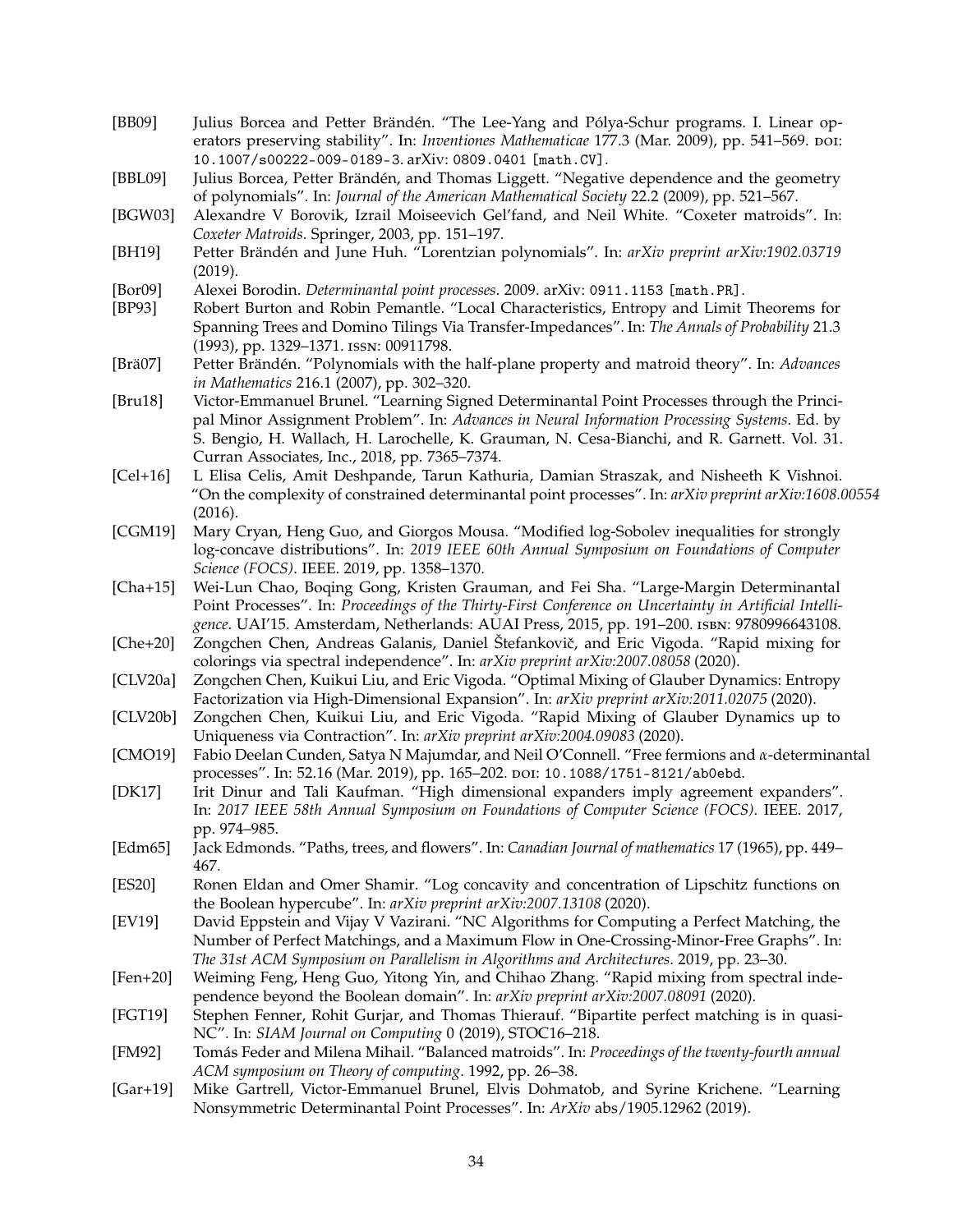- <span id="page-34-1"></span>[Går59] Lars Gårding. "An inequality for hyperbolic polynomials". In: *Journal of Mathematics and Mechanics* (1959), pp. 957–965.
- <span id="page-34-11"></span>[GL99] Anna Galluccio and Martin Loebl. "On the theory of Pfaffian orientations. I. Perfect matchings and permanents". In: *the electronic journal of combinatorics* (1999), R6–R6.
- <span id="page-34-23"></span>[GM20] Heng Guo and Giorgos Mousa. "Local-to-Global Contraction in Simplicial Complexes". In: *arXiv preprint arXiv:2012.14317* (2020).
- <span id="page-34-15"></span>[GPK16] Mike Gartrell, Ulrich Paquet, and Noam Koenigstein. "Bayesian Low-Rank Determinantal Point Processes". In: *Proceedings of the 10th ACM Conference on Recommender Systems*. RecSys '16. Boston, Massachusetts, USA: Association for Computing Machinery, 2016, pp. 349–356. isbn: 9781450340359. doi: [10.1145/2959100.2959178](https://doi.org/10.1145/2959100.2959178).
- <span id="page-34-21"></span>[Gül97] Osman Güler. "Hyperbolic polynomials and interior point methods for convex programming". In: *Mathematics of Operations Research* 22.2 (1997), pp. 350–377.
- <span id="page-34-12"></span>[HL72] Ole J. Heilmann and Elliott H. Lieb. "Theory of monomer-dimer systems". In: *Comm. Math. Phys.* 25.3 (1972), pp. 190–232.
- <span id="page-34-19"></span>[Hou+06] J. Ben Hough, Manjunath Krishnapur, Yuval Peres, and Bálint Virág. "Determinantal Processes and Independence". In: *Probab. Surveys* 3 (2006), pp. 206-229. DOI: [10.1214/154957806000000078](https://doi.org/10.1214/154957806000000078).
- <span id="page-34-0"></span>[Jer87] Mark Jerrum. "Two-dimensional monomer-dimer systems are computationally intractable". In: *Journal of Statistical Physics* 48.1-2 (1987), pp. 121–134.
- <span id="page-34-13"></span>[Joh05] Kurt Johansson. "Random matrices and determinantal processes". In: *Mathematical Statistical Physics, Session LXXXIII: Lecture Notes of the Les Houches Summer School*. 2005, pp. 1–56.
- <span id="page-34-10"></span>[JS89] Mark Jerrum and Alistair Sinclair. "Approximating the permanent". In: *SIAM journal on computing* 18.6 (1989), pp. 1149–1178.
- <span id="page-34-5"></span>[JSV04] Mark Jerrum, Alistair Sinclair, and Eric Vigoda. "A polynomial-time approximation algorithm for the permanent of a matrix with nonnegative entries". In: *Journal of the ACM (JACM)* 51.4 (2004), pp. 671–697.
- <span id="page-34-2"></span>[JVV86] Mark R Jerrum, Leslie G Valiant, and Vijay V Vazirani. "Random generation of combinatorial structures from a uniform distribution". In: *Theoretical computer science* 43 (1986), pp. 169–188.
- <span id="page-34-6"></span>[Kas61] Pieter W Kasteleyn. "The statistics of dimers on a lattice: I. The number of dimer arrangements on a quadratic lattice". In: *Physica* 27.12 (1961), pp. 1209–1225.
- <span id="page-34-7"></span>[Kas67] Pieter Kasteleyn. "Graph theory and crystal physics". In: *Graph theory and theoretical physics* (1967), pp. 43–110.
- <span id="page-34-20"></span>[KD16] Tarun Kathuria and Amit Deshpande. "On sampling and greedy map inference of constrained determinantal point processes". In: *arXiv preprint arXiv:1607.01551* (2016).
- <span id="page-34-4"></span>[KM16] Tali Kaufman and David Mass. "High dimensional random walks and colorful expansion". In: *arXiv preprint arXiv:1604.02947* (2016).
- <span id="page-34-3"></span>[KO18] Tali Kaufman and Izhar Oppenheim. "High order random walks: Beyond spectral gap". In: *Approximation, Randomization, and Combinatorial Optimization. Algorithms and Techniques (AP-PROX/RANDOM 2018)*. Schloss Dagstuhl-Leibniz-Zentrum für Informatik. 2018.
- <span id="page-34-17"></span><span id="page-34-8"></span>[Koz06] Dexter C Kozen. *Theory of computation*. Springer Science & Business Media, 2006.
- [KSG08] Andreas Krause, Ajit Singh, and Carlos Guestrin. "Near-Optimal Sensor Placements in Gaussian Processes: Theory, Efficient Algorithms and Empirical Studies". In: *J. Mach. Learn. Res.* 9 (June 2008), pp. 235–284. issn: 1532-4435.
- <span id="page-34-16"></span>[KT11] Alex Kulesza and Ben Taskar. "K-DPPs: Fixed-Size Determinantal Point Processes". In: *Proceedings of the 28th International Conference on International Conference on Machine Learning*. ICML'11. Bellevue, Washington, USA: Omnipress, 2011, pp. 1193–1200. isbn: 9781450306195.
- <span id="page-34-18"></span>[KT12] Alex Kulesza and Ben Taskar. "Determinantal Point Processes for Machine Learning". In: *Foundations and Trends® in Machine Learning* 5.2–3 (2012), pp. 123–286. issn: 1935-8237. doi: [10.1561/2200000044](https://doi.org/10.1561/2200000044).
- <span id="page-34-9"></span>[KUW86] Richard M Karp, Eli Upfal, and Avi Wigderson. "Constructing a perfect matching is in random NC". In: *Combinatorica* 6.1 (1986), pp. 35–48.
- <span id="page-34-22"></span><span id="page-34-14"></span>[Lan13] Serge Lang. *Complex analysis*. Vol. 103. Springer Science & Business Media, 2013.
- [LB12] Hui Lin and Jeff Bilmes. "Learning Mixtures of Submodular Shells with Application to Document Summarization". In: *Proceedings of the Twenty-Eighth Conference on Uncertainty in Artificial Intelligence*. UAI'12. Catalina Island, CA: AUAI Press, 2012, pp. 479–490. isbn: 9780974903989.